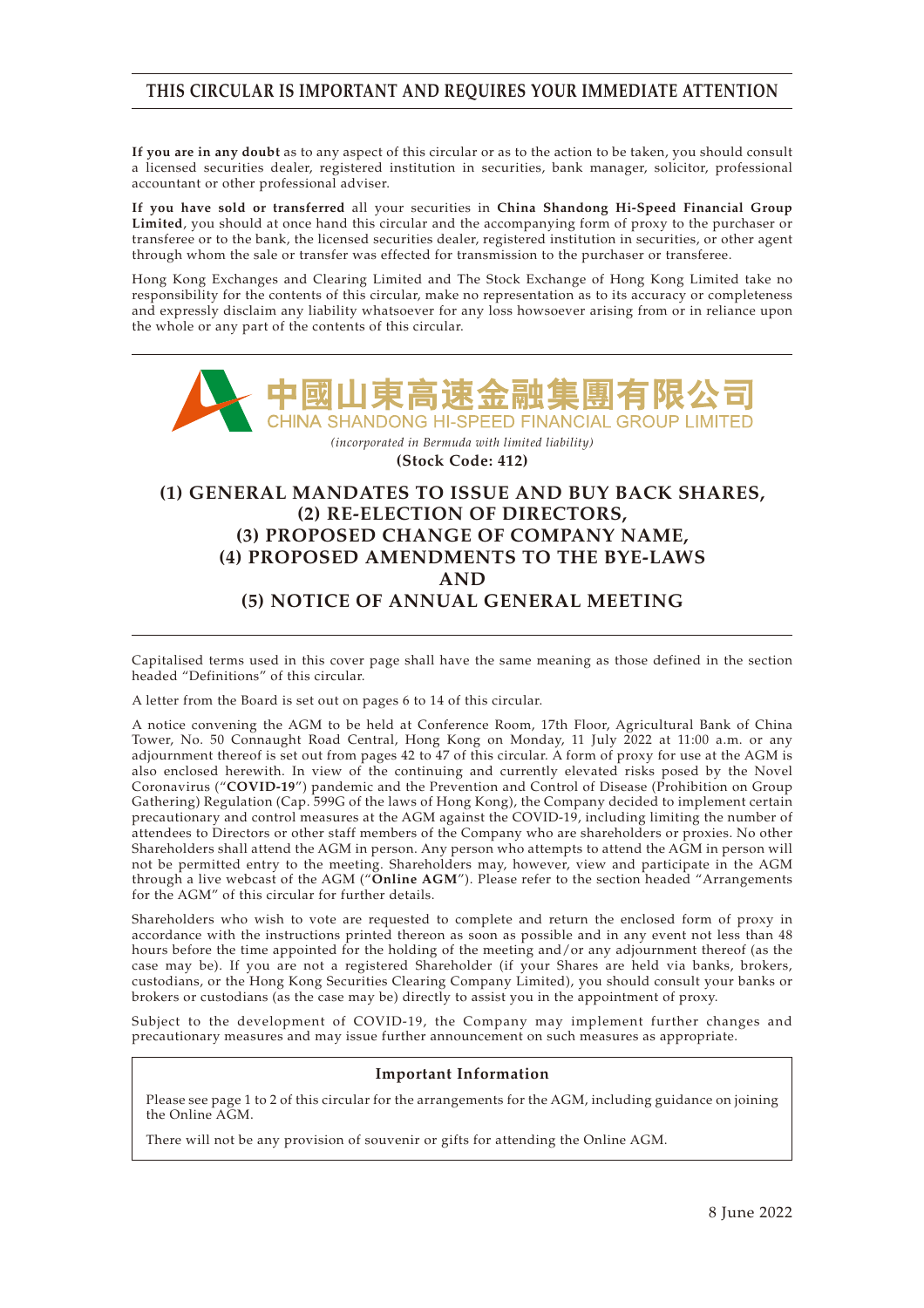# **CONTENTS**

## *Page*

| 1                                                                       |                |  |
|-------------------------------------------------------------------------|----------------|--|
|                                                                         | 3              |  |
|                                                                         | 6              |  |
| (A)                                                                     | 6              |  |
| (B)<br>General Mandate to Buy back Shares                               | $\overline{7}$ |  |
| Retirement and Re-election of Directors<br>(C)                          | 7              |  |
| Proposed Change of Company Name<br>(D)                                  | 8              |  |
| Proposed Amendments to the Bye-laws<br>(E)                              | 9              |  |
| (F)                                                                     | 13             |  |
| (G)                                                                     | 14             |  |
| (H)                                                                     | 14             |  |
| <b>EXPLANATORY STATEMENT OF THE BUY-BACK</b><br><b>APPENDIX I</b>       | 15             |  |
| <b>BIOGRAPHICAL DETAILS OF DIRECTORS STANDING</b><br><b>APPENDIX II</b> | 18             |  |
| <b>APPENDIX III</b><br>PROPOSED AMENDMENTS TO THE BYE-LAWS              | 23             |  |
| NOTICE OF ANNUAL GENERAL MEETING                                        | 42             |  |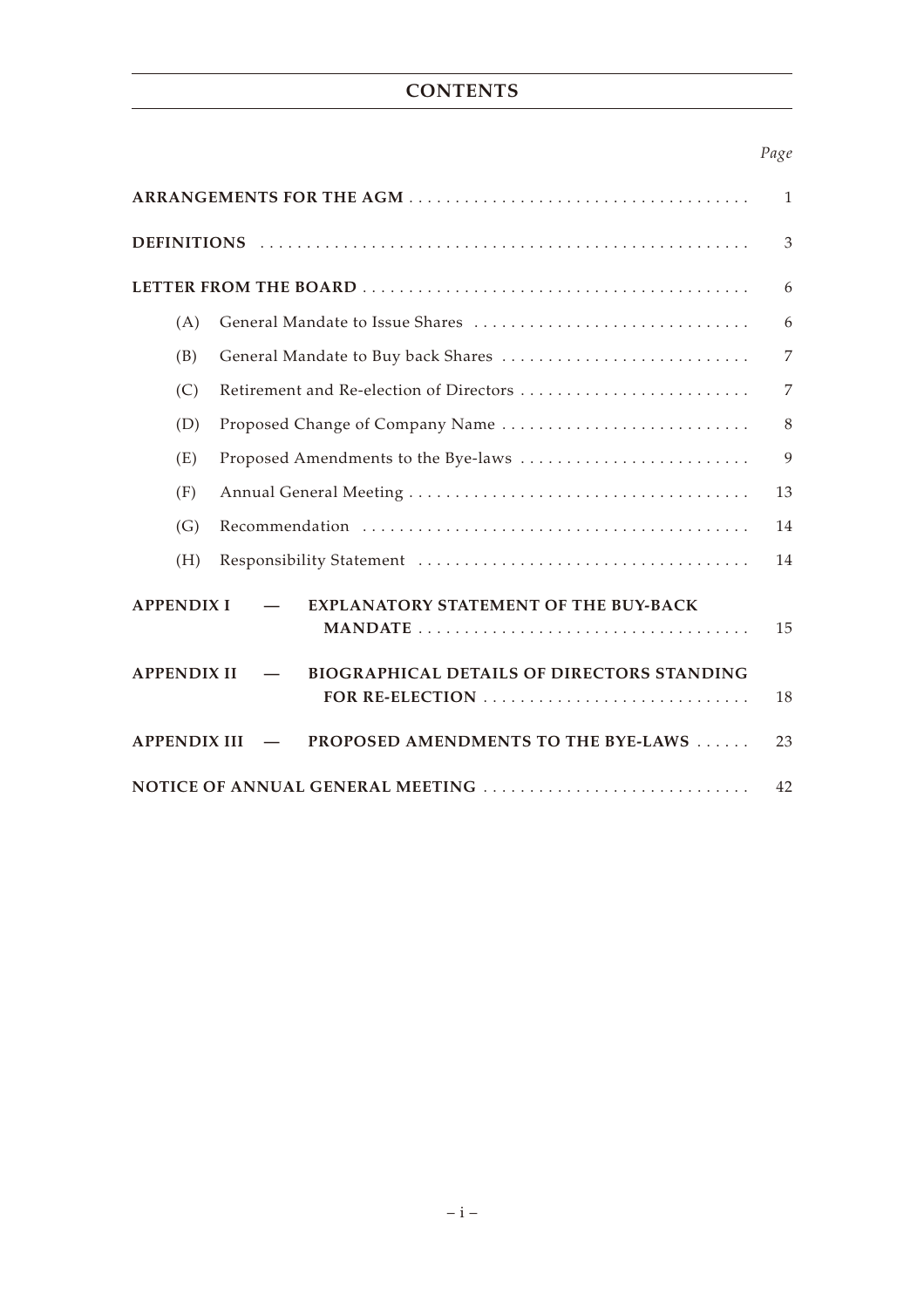## **ARRANGEMENTS FOR THE AGM**

In view of the continuing and currently elevated risks posed by the Novel Coronavirus ("**COVID-19**") pandemic and the latest Prevention and Control of Disease (Prohibition on Group Gathering) Regulation (Cap. 599G of the laws of Hong Kong), the AGM will be held in an online format ("**Online AGM**") and physical attendance by Shareholders will not be permitted. Any person who attempts to attend the AGM in person will not be permitted entry to the AGM.

## **1. Vote by Proxy**

The Company wishes to advise all Shareholders that in-person attendance at the AGM is not necessary for the purpose of exercising voting rights. Shareholders who wish to vote on any resolution will only be able to vote by appointing the chairman of the AGM as their proxy to vote on their behalf by completing and returning the proxy form (if you are a registered Shareholder) attached to this circular in accordance with the instructions printed thereon to the Company's Hong Kong share registrar, Computershare Hong Kong Investor Services Limited, at 17M Floor, Hopewell Centre, 183 Queen's Road East, Wanchai, Hong Kong, not less than 48 hours before the time for holding the AGM. If you are not a registered Shareholder (if your Shares are held via banks, brokers, custodians, or the Hong Kong Securities Clearing Company Limited), you should consult your banks or brokers or custodians (as the case may be) directly to assist you in the appointment of proxy.

### **2. Our Online AGM**

## *(i) Meeting Website*

Shareholders may view and listen to the Online AGM through a live webcast of the AGM which can be accessed via http://meetings.computershare.com/CSFG2022AGM on a smartphone, computer, tablet device or other browser enabled device. Please follow the instructions on the landing page on how to access the webcast. The online platform will be opened for registered Shareholders and non-registered Shareholders to log in approximately 30 minutes prior to the commencement of the AGM. Shareholders will be able to access the live webcast at the beginning of the AGM until its conclusion.

## *(ii) Login details for registered Shareholders*

Details regarding the AGM arrangements including login details to access the online platform are included in the Company's notification letter to registered Shareholders ("**Shareholder Notification**") sent together with this circular.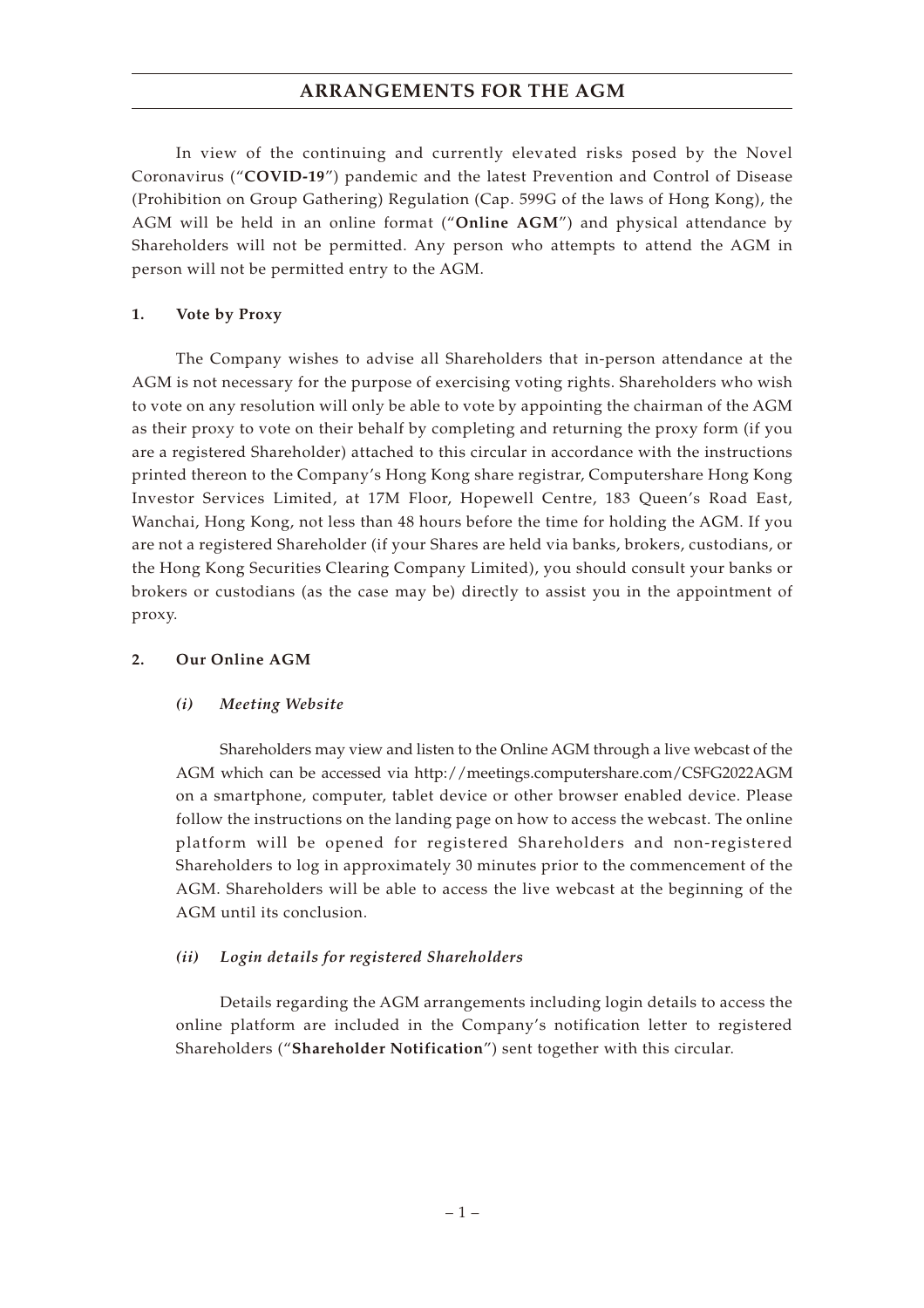## **ARRANGEMENTS FOR THE AGM**

### *(iii) Login details for non-registered Shareholders*

Non-registered Shareholders who wish to attend the Online AGM should (1) contact and instruct their banks, brokers, custodians, nominees or the Hong Kong Securities Clearing Company Limited through which their shares are held (together, the "**Intermediary**") to appoint themselves as proxy to attend the Online AGM and (2) provide their e-mail address to their Intermediary before the time limit required by the relevant Intermediary. Details regarding the Online AGM arrangements including login details to access the online platform will be sent by the Company's Hong Kong share registrar to the e-mail addresses of the non-registered Shareholders provided by the Intermediary.

## **3. Questions at the AGM**

Shareholders can submit questions relevant to the proposed resolutions of the AGM during the AGM through the online platform in accordance with the instructions on the platform. Whilst the Company will endeavour to address these questions at the AGM, if time permits, the Company may respond to any unanswered questions after the AGM as appropriate.

Registered and non-registered Shareholders should note that only one device is allowed per login. Please also keep the login details in safe custody for use at the AGM and do not disclose them to anyone else.

The Company is not required to, and will not, independently verify the accuracy of the email addresses or other information provided by registered or non-registered Shareholders. The Company and its agents take no responsibility for all or any loss or other consequence caused by or resulting from any inaccuracy and/or deficiency in the information provided or any unauthorised use of the login details.

If Shareholders have any questions relating to the AGM, please contact Computershare Hong Kong Investor Services Limited, the Company's Hong Kong share registrar, at 17M Floor, Hopewell Centre 183 Queen's Road East Hong Kong. Telephone: (852) 2862 8555. Facsimile: (852) 2865 0990. Website: www.computershare.com/hk/contact. We are closely monitoring the development and impact of COVID-19 in Hong Kong and may implement further changes and precautionary measures. Should any changes be made to the AGM arrangements, we will notify Shareholders via an announcement posted on the website of the Stock Exchange at www.hkexnews.hk and on the website of the Company at www.csfg.com.hk.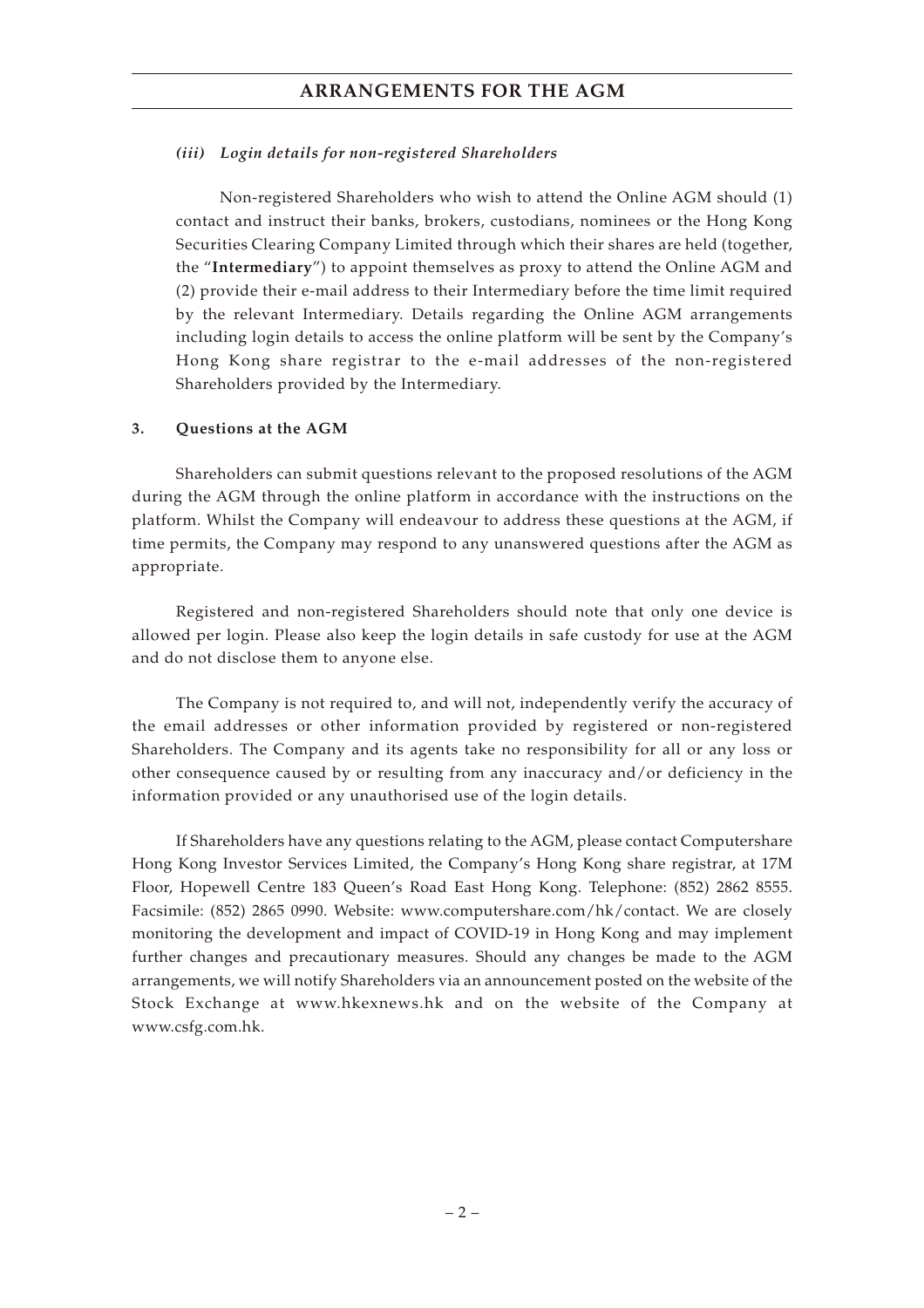*In this circular, unless the context otherwise requires, the following expressions have the meanings as set out below:*

| $^{\prime\prime}{\rm AGM}^{\prime\prime}$ | the annual general meeting of the Company to be held<br>at Conference Room, 17th Floor, Agricultural Bank of<br>China Tower, No. 50 Connaught Road Central, Hong<br>Kong on Monday, 11 July 2022 at 11:00 a.m. or any<br>adjournment thereof                   |
|-------------------------------------------|----------------------------------------------------------------------------------------------------------------------------------------------------------------------------------------------------------------------------------------------------------------|
| "associate(s)"                            | has the meaning ascribed thereto under the Listing<br>Rules                                                                                                                                                                                                    |
| "Audit Committee"                         | the audit committee of the Company                                                                                                                                                                                                                             |
| "Board"                                   | the board of Directors                                                                                                                                                                                                                                         |
| "Buy-back Mandate"                        | the unconditional general mandate to be granted to<br>the Directors to permit the buy-back of Shares of up to<br>a maximum of 10% of the aggregate number of Shares<br>in issue as at the date of passing of the relevant<br>resolution approving such mandate |
| "Bye-laws"                                | the bye-laws of the Company currently in force                                                                                                                                                                                                                 |
| "China" or "PRC"                          | the People's Republic of China, excluding, for the<br>purposes of this circular only, Hong Kong, the Macau<br>Special Administrative Region of the PRC and Taiwan                                                                                              |
| "close associate(s)"                      | has the meaning ascribed thereto under the Listing<br>Rules                                                                                                                                                                                                    |
| "Company"                                 | Shandong Hi-Speed Financial Group<br>China<br>Limited (中國山東高速金融集團有限公司), a company<br>incorporated in Bermuda with limited liability and<br>the Shares in the capital of which are listed on the<br>Main Board of the Stock Exchange                            |
| "connected person(s)"                     | has the meaning ascribed thereto under the Listing<br>Rules                                                                                                                                                                                                    |
| "core connected person(s)"                | has the meaning ascribed thereto under the Listing<br>Rules                                                                                                                                                                                                    |
| "Director(s)"                             | the director(s) of the Company                                                                                                                                                                                                                                 |
| "Group"                                   | the Company and its subsidiaries                                                                                                                                                                                                                               |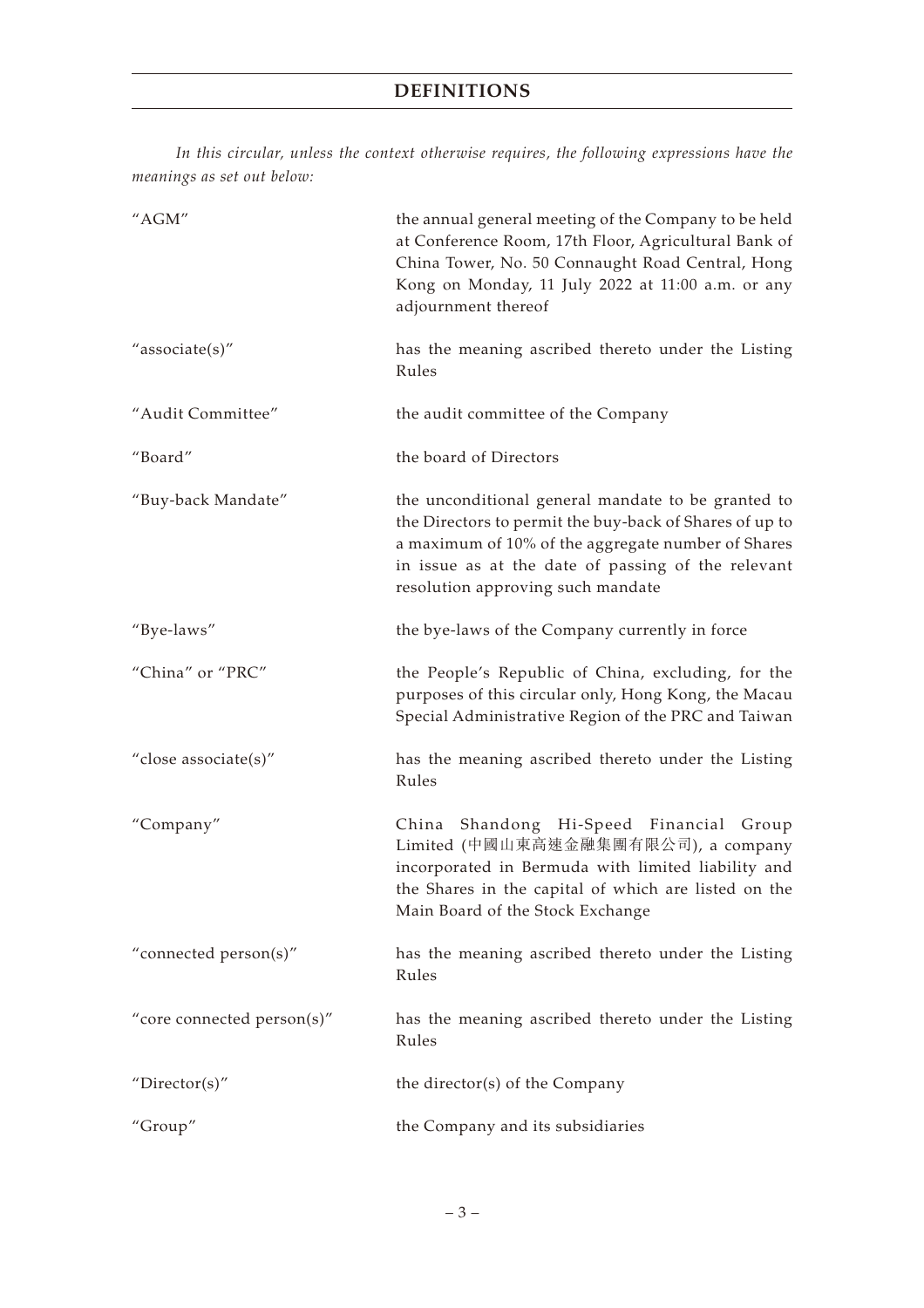# **DEFINITIONS**

| "HK\$"                               | Hong Kong dollars, the lawful currency of Hong<br>Kong                                                                                                                                                                                                                                                                                                                                                                                                                                                                                   |
|--------------------------------------|------------------------------------------------------------------------------------------------------------------------------------------------------------------------------------------------------------------------------------------------------------------------------------------------------------------------------------------------------------------------------------------------------------------------------------------------------------------------------------------------------------------------------------------|
| "Hong Kong"                          | the Hong Kong Special Administrative Region of the<br>PRC                                                                                                                                                                                                                                                                                                                                                                                                                                                                                |
| "Issue Mandate"                      | the unconditional general mandate to be granted to<br>the Directors to exercise the powers of the Company<br>to allot, issue and deal with new Shares and other<br>securities up to a maximum of (a) 20% of the<br>aggregate number of Shares in issue as at the date of<br>passing of the relevant resolution approving such<br>mandate, plus (b) (if the Directors are so authorised<br>by a separate resolution of the Shareholders) the<br>aggregate number of Shares bought back by the<br>Company pursuant to the Buy-back Mandate |
| "Latest Practicable Date"            | 6 June 2022, being the latest practicable date prior to<br>the printing of this circular for ascertaining certain<br>information contained herein                                                                                                                                                                                                                                                                                                                                                                                        |
| "Listing Rules"                      | the Rules Governing the Listing of Securities on the<br>Stock Exchange                                                                                                                                                                                                                                                                                                                                                                                                                                                                   |
| "New Bye-laws"                       | the new bye-laws of the Company incorporating and<br>consolidating all the Proposed Amendments,<br>proposed to be adopted by the Company at the AGM                                                                                                                                                                                                                                                                                                                                                                                      |
| "Nomination Committee"               | the nomination committee of the Company                                                                                                                                                                                                                                                                                                                                                                                                                                                                                                  |
| "Proposed Amendments"                | the proposed amendments to the Bye-laws as set out<br>in Appendix III to this circular                                                                                                                                                                                                                                                                                                                                                                                                                                                   |
| "Proposed Change of<br>Company Name" | the proposed change of the English name of the<br>Company from "China Shandong Hi-Speed Financial<br>Group Limited" to "Shandong Hi-Speed Holdings<br>Group Limited" and the proposed change of its<br>secondary name in Chinese from "中國山東高速金融集<br>團有限公司" to "山高控股集團有限公司"                                                                                                                                                                                                                                                               |
| "Remuneration Committee"             | the remuneration committee of the Company                                                                                                                                                                                                                                                                                                                                                                                                                                                                                                |
| "SFO"                                | the Securities and Futures Ordinance (Chapter 571 of<br>the Laws of Hong Kong)                                                                                                                                                                                                                                                                                                                                                                                                                                                           |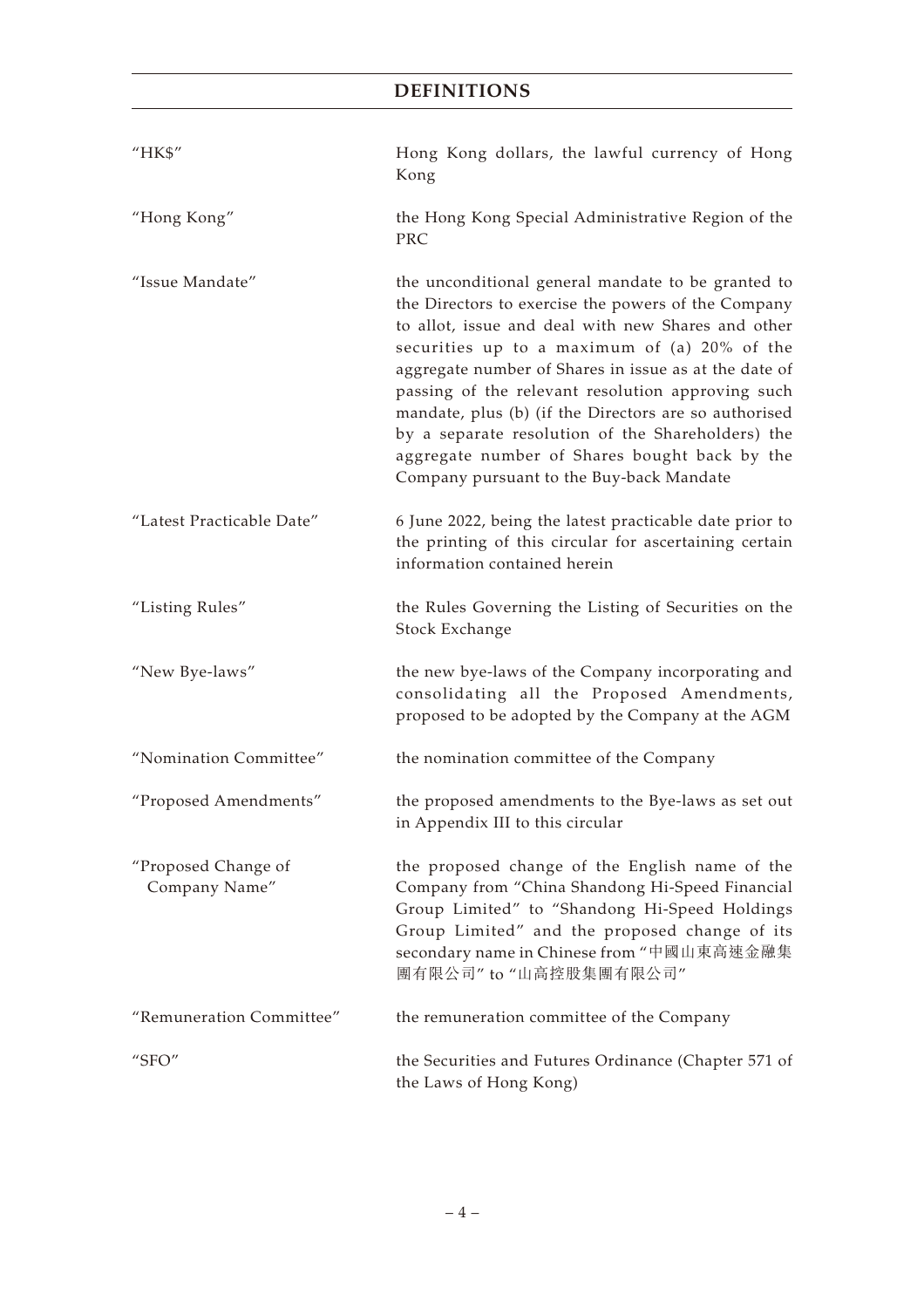# **DEFINITIONS**

| "Share $(s)$ "                                                                                                                                                                                                                                                                                                      | the ordinary share(s), currently of par value<br>HK\$0.00025 each, in the share capital of the Company                               |  |
|---------------------------------------------------------------------------------------------------------------------------------------------------------------------------------------------------------------------------------------------------------------------------------------------------------------------|--------------------------------------------------------------------------------------------------------------------------------------|--|
| "Shareholder(s)"                                                                                                                                                                                                                                                                                                    | the holder(s) of the Share(s) from time to time                                                                                      |  |
| "Stock Exchange"                                                                                                                                                                                                                                                                                                    | The Stock Exchange of Hong Kong Limited                                                                                              |  |
| "Takeovers Code"                                                                                                                                                                                                                                                                                                    | the Code on Takeovers and Mergers approved by the<br>Securities and Futures Commission of Hong Kong, as<br>amended from time to time |  |
| $\frac{1}{2}$ $\frac{1}{2}$ $\frac{1}{2}$ $\frac{1}{2}$ $\frac{1}{2}$ $\frac{1}{2}$ $\frac{1}{2}$ $\frac{1}{2}$ $\frac{1}{2}$ $\frac{1}{2}$ $\frac{1}{2}$ $\frac{1}{2}$ $\frac{1}{2}$ $\frac{1}{2}$ $\frac{1}{2}$ $\frac{1}{2}$ $\frac{1}{2}$ $\frac{1}{2}$ $\frac{1}{2}$ $\frac{1}{2}$ $\frac{1}{2}$ $\frac{1}{2}$ | per cent.                                                                                                                            |  |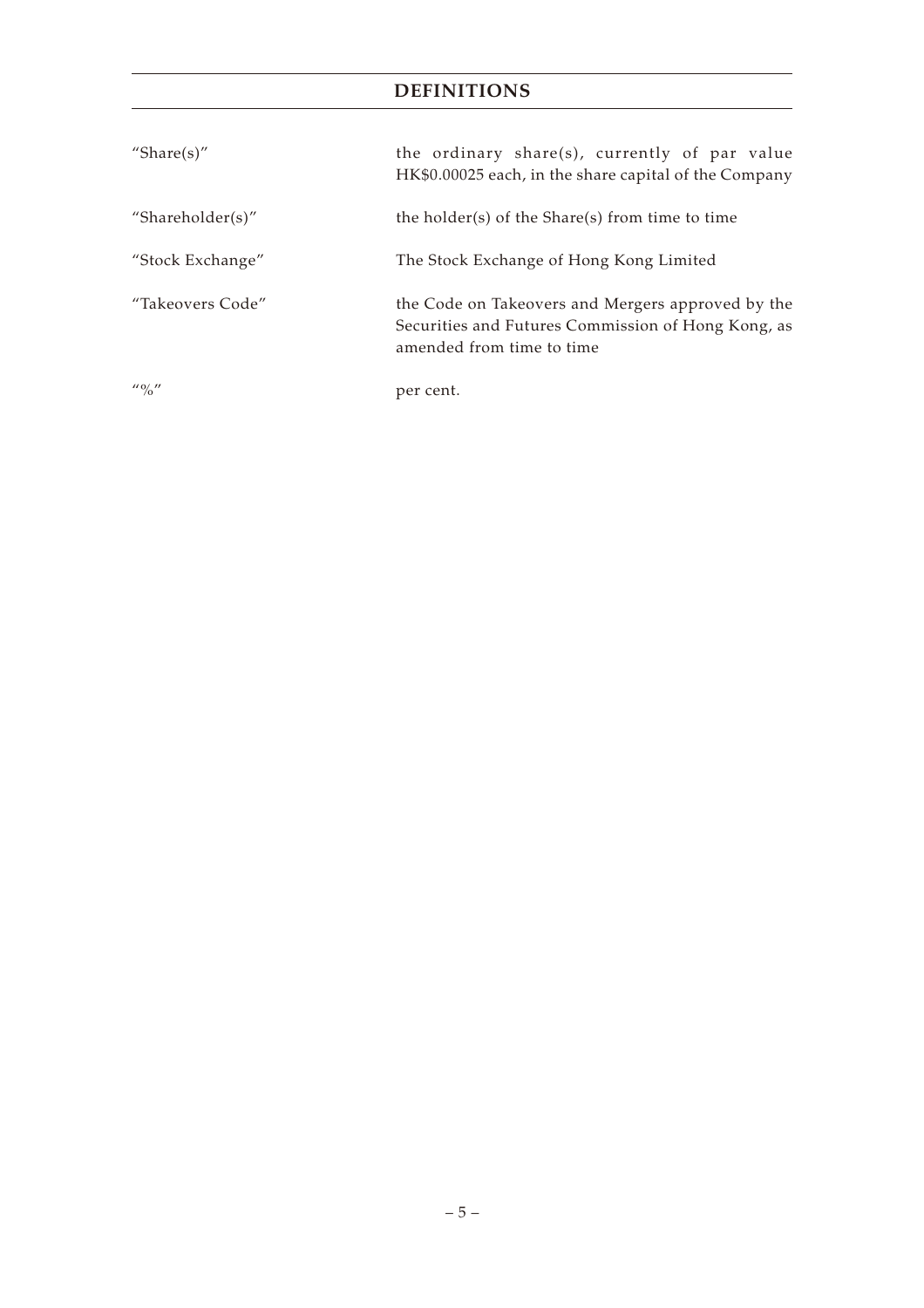

*(incorporated in Bermuda with limited liability)* **(Stock Code: 412)**

*Executive Directors* Mr. Wang Xiaodong *(Chairman)* Mr. Zhu Jianbiao *(Vice Chairman)* Ms. Liao Jianrong Mr. Liu Zhijie Mr. Liu Yao

*Non-Executive Directors* Mr. Liang Zhanhai Mr. Chen Di Mr. Wang Wenbo

*Independent Non-Executive Directors* Mr. Guan Huanfei Mr. Chan Wai Hei Mr. Tan Yuexin Mr. Jonathan Jun Yan

*Registered Office* Clarendon House 2 Church Street Hamilton HM11 Bermuda

*Head office and principal place of business in Hong Kong* 17th Floor Agricultural Bank of China Tower No. 50 Connaught Road Central Hong Kong

8 June 2022

*To the Shareholders*

Dear Sir or Madam,

# **(1) GENERAL MANDATES TO ISSUE AND BUY BACK SHARES, (2) RE-ELECTION OF DIRECTORS, (3) PROPOSED CHANGE OF COMPANY NAME, (4) PROPOSED AMENDMENTS TO THE BYE-LAWS AND (5) NOTICE OF ANNUAL GENERAL MEETING**

## **(A) GENERAL MANDATE TO ISSUE SHARES**

An ordinary resolution will be proposed at the AGM for the Shareholders to consider and, if thought fit, grant an unconditional general mandate to the Directors to allot, issue and deal with new Shares and other securities up to a maximum of 20% of the aggregate number of the Shares in issue as at the date of the passing this ordinary resolution. In addition, an ordinary resolution will also be proposed for the Shareholders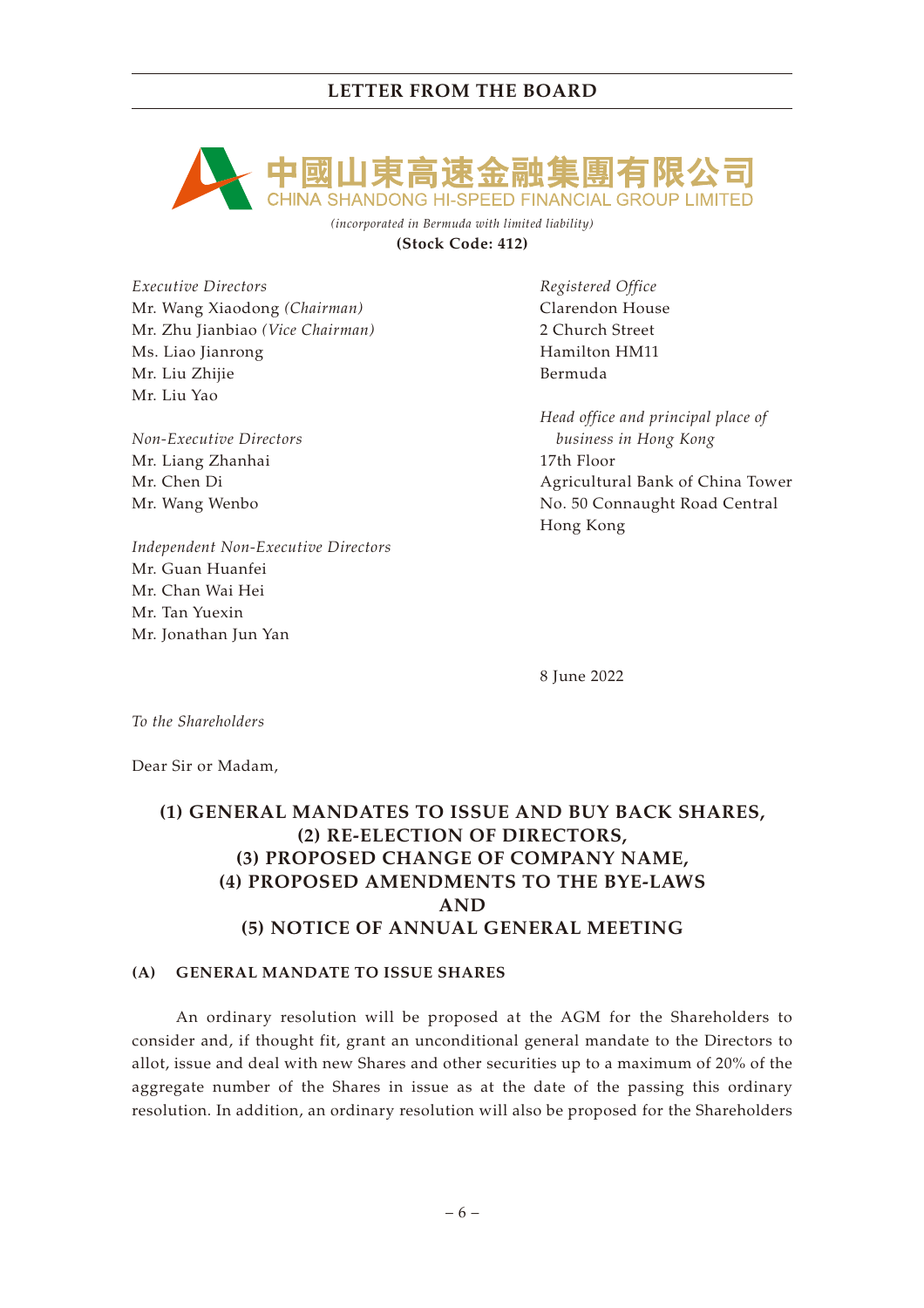to consider and, if thought fit, approve the extension of the Issue Mandate by adding to the Issue Mandate any Shares bought back by the Company pursuant to the Buy-back Mandate mentioned below (up to a maximum number equivalent to 10% of the aggregate number of the Shares in issue as at the date of passing of the resolution approving the Buy-back Mandate).

As at the Latest Practicable Date, there were in issue an aggregate of 24,089,384,437 Shares. Assuming that no Shares are issued or bought back by the Company prior to the date of the AGM, such 20% will represent 4,817,876,887 Shares.

The Issue Mandate shall remain in force until the earliest of (i) the conclusion of the next annual general meeting of the Company; (ii) the expiration of the period within which the next annual general meeting of the Company is required by the Bye-laws or any applicable laws of Bermuda to be held; and (iii) the revocation or variation of the authority given by the Shareholders by an ordinary resolution in general meeting.

### **(B) GENERAL MANDATE TO BUY BACK SHARES**

An ordinary resolution will be proposed at the AGM for the Shareholders to consider and, if thought fit, grant an unconditional general mandate to the Directors to buy back Shares on the Stock Exchange up to a maximum of 10% of the aggregate number of the Shares in issue as at the date of the passing of this ordinary resolution. An explanatory statement as required under the Listing Rules is set out in Appendix I hereto.

As at the Latest Practicable Date, there were in issue an aggregate of 24,089,384,437 Shares. Assuming that no Shares are issued or bought back by the Company prior to the date of the AGM, such 10% will represent 2,408,938,443 Shares.

The Buy-back Mandate shall remain in force until the earliest of (i) the conclusion of the next annual general meeting of the Company; (ii) the expiration of the period within which the next annual general meeting of the Company is required by the Bye-laws or any applicable laws of Bermuda to be held; and (iii) the revocation or variation of the authority given by the Shareholders by an ordinary resolution in general meeting.

### **(C) RETIREMENT AND RE-ELECTION OF DIRECTORS**

Pursuant to bye-law 88 of the Bye-laws, the Company may appoint any person to be a Director as an additional Director or to fill a casual vacancy. Any person so appointed shall hold office only until the next following annual general meeting and shall then be eligible for re-election. Accordingly, Mr. Zhu Jianbiao, Mr. Wang Wenbo and Ms. Liao Jianrong shall retire and, being eligible, offer themselves for re-election at the forthcoming AGM.

Bye-law 99(B) of the Bye-laws provides that one-third of the Directors for the time being (or, if their number is not a multiple of three (3), the number nearest to but not less than one-third) shall retire from office by rotation, provided that every Director shall be subject to retirement at least once every three years. A Director retiring at a meeting shall retain office until the close of the meeting. Mr. Liu Zhijie, Mr. Liang Zhanhai and Mr. Chen Di will retire from the Board by rotation at the AGM and, being eligible, offer themselves for re-election at the AGM.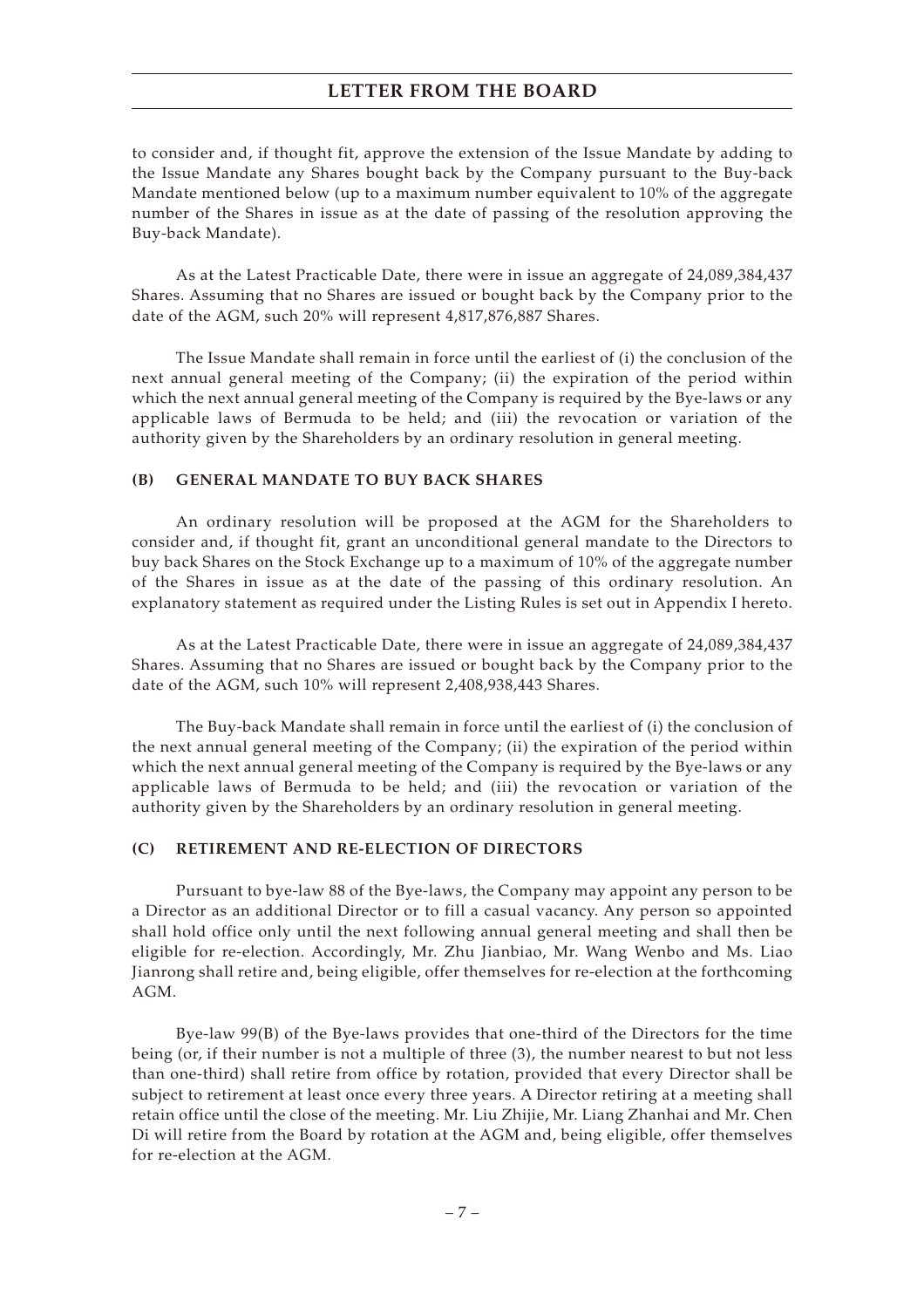The Nomination Committee is of the view that each of the retiring Directors would bring to the Board their own perspective, skills and experience, as further described in their respective biographies in Appendix II to this circular. Based on the board diversity policy adopted by the Company, the Nomination Committee considers that each of the retiring Directors can contribute to the diversity of the Board, in particular, with their strong and diversified educational background and professional experience in their expertise, including their in-depth knowledge in corporate finance, financial management, corporate governance, investments strategies, business operations and connections in various industries. Mr. Chen Di, a member of the Nomination Committee, has abstained from voting on his own nomination when it was considered.

The Board, with recommendation of the Nomination Committee, has nominated each of Mr. Zhu Jianbiao, Ms. Liao Jianrong and Mr. Liu Zhijie as an executive Director, and each of Mr. Liang Zhanhai, Mr. Chen Di and Mr. Wang Wenbo as a non-executive Director at the AGM.

Each of the retiring Directors, being eligible, has offered himself for re-election and the Board recommends each of the retiring Directors for re-election at the AGM. The biographical details of the retiring Directors who are proposed to be re-elected at the AGM are set out in Appendix II hereto.

### **(D) PROPOSED CHANGE OF COMPANY NAME**

The Board proposes to change the English name of the Company from "China Shandong Hi-Speed Financial Group Limited" to "Shandong Hi-Speed Holdings Group Limited" and to change its secondary name in Chinese from "中國山東高速金融集團有限公 司" to "山高控股集團有限公司".

### **Conditions of the Proposed Change of Company Name**

The Proposed Change of Company Name is subject to the following conditions:

- (i) the passing of a special resolution by the Shareholders at the AGM approving the Proposed Change of Company Name; and
- (ii) the approval of the Registrar of Companies in Bermuda having been obtained for the Proposed Change of Company Name.

Subject to the satisfaction of the conditions set out above, the Proposed Change of Company Name will take effect from the date of the registration of the new names of the Company in place of the existing names by the Registrar of Companies in Bermuda as set out in the certificate of incorporation on change of name and certificate of secondary name to be issued by the Registrar of Companies in Bermuda in respect of the Proposed Change of Company Name. Thereafter, the Company will carry out the necessary filing or registration procedures with the Companies Registry in Hong Kong.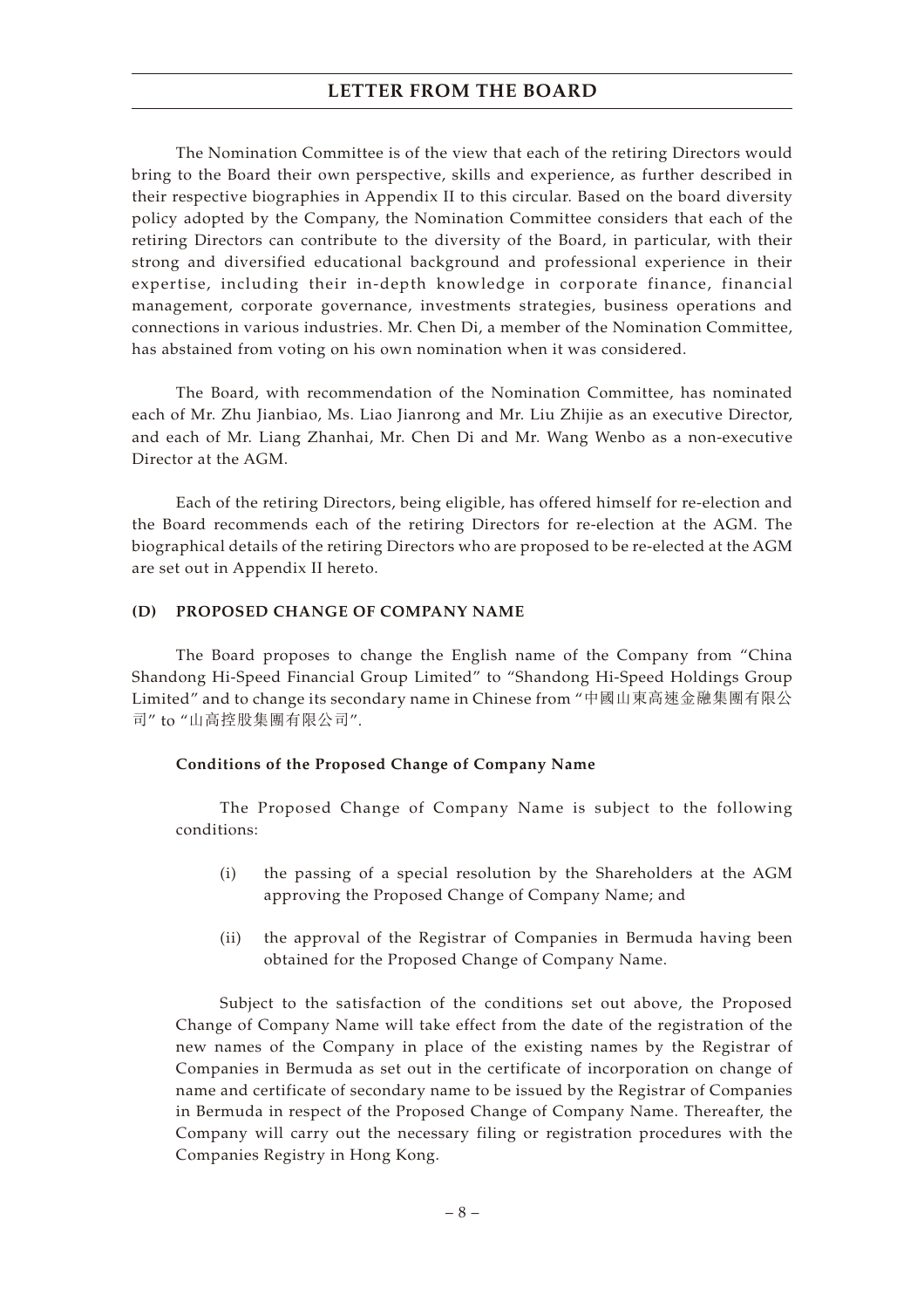### **Effect of the Proposed Change of Company Name**

The Proposed Change of Company Name will not affect any right of the Shareholders. Upon the Proposed Change of Company Name becoming effective, all issued share certificates bearing the current name of the Company will continue to be evidence of title to the Shares and will continue to be valid for trading, settlement, registration and delivery purposes. Therefore, there will not be any arrangement for free exchange of the issued share certificates of the Company for new share certificates bearing the new name of the Company. Any issue of new share certificates after the Proposed Change of Company Name becoming effective will be under the new name of the Company.

In addition, subject to the confirmation by the Stock Exchange, the English and Chinese stock short names of the Company for trading in the securities on the Stock Exchange will also be changed after the Proposed Change of Company Name becoming effective. Subject to the Proposed Change of Company Name becoming effective, the Company may also adopt a new company logo.

Further announcement(s) will be made by the Company in relation to the results of the AGM, the effective date of the Proposed Change of Company Name, the new English and Chinese stock short names of the Company for trading in the securities on the Stock Exchange and other relevant information as and when appropriate.

### **Reasons for the Proposed Change of Company Name**

Based on the adjustments of development strategies, the Group has been promoting the transformation from a financial investment group to an industrial investment group in an orderly manner, exploring investment opportunities in emerging industries including new energy, new technologies and new consumption and continuing to increase the proportion of industrial investments. After the completion of newly-allotted share subscription of Beijing Enterprises Clean Energy Group Limited, the asset structure of the Group experienced significant changes. The Board is of the view that the change of company name to "Shandong Hi-Speed Holdings Group Limited" can reflect the principal businesses and development strategies of the Company more clearly and is beneficial for the Group to enhance its profile in Hong Kong's capital market, which is in the interests of the Company and its Shareholders as a whole.

### **(E) PROPOSED AMENDMENTS TO THE BYE-LAWS**

Reference is made to the announcement of the Company dated 20 May 2022. As set out in the said announcement, the Board proposed to amend the Bye-laws in order to reflect certain amendments to the Listing Rules and the applicable laws of Bermuda and to make other consequential, housekeeping and miscellaneous amendments thereto.

Subject to the Proposed Change of Company Name becoming effective, the Company would also like to amend the Bye-laws to reflect the new English name and secondary name in Chinese of the Company.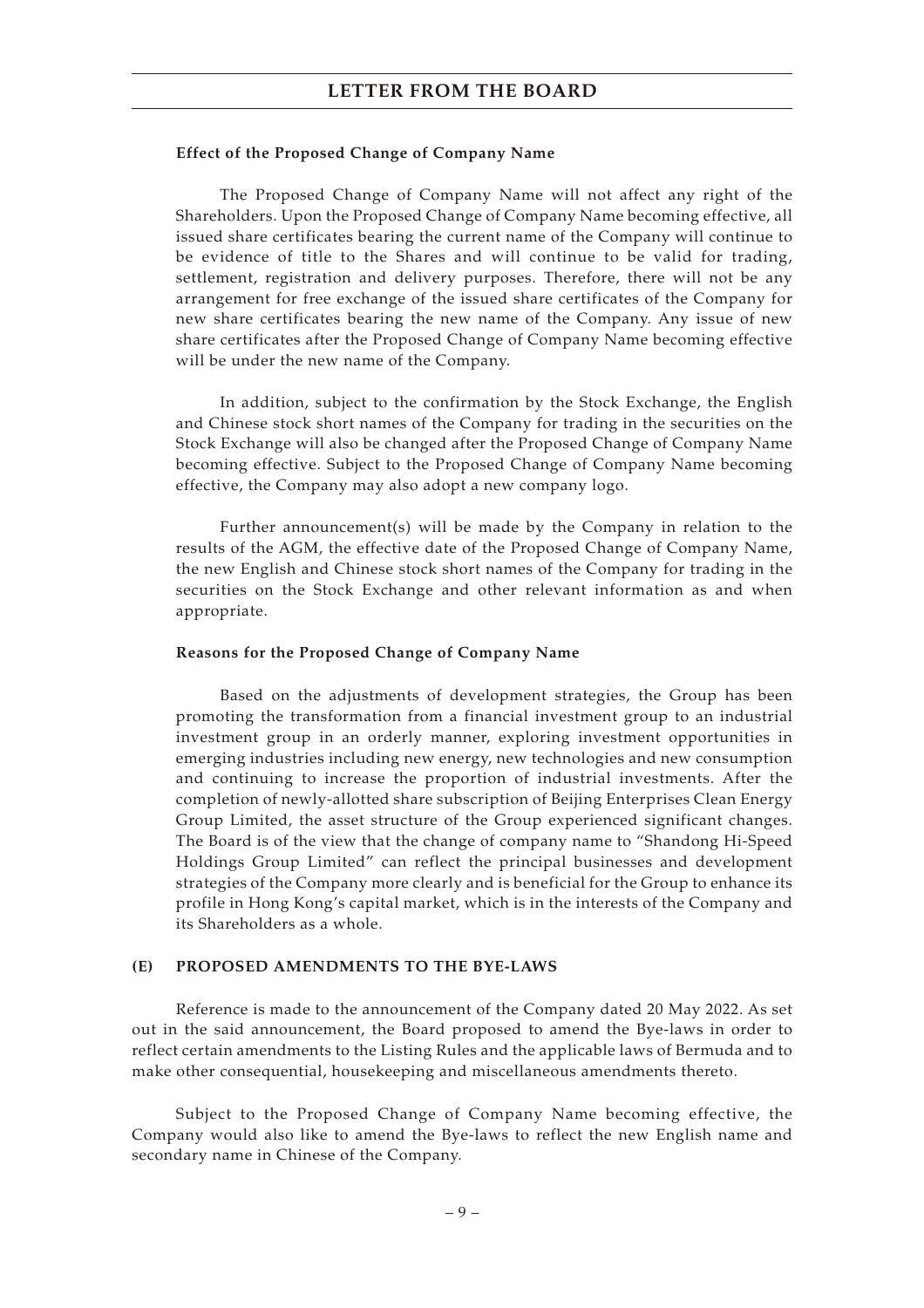In view of the number of the Proposed Amendments, the Board proposed to adopt the New Bye-laws as the bye-laws of the Company in substitution for and to the exclusion of the Bye-laws.

Set out below some of the major changes proposed to be brought about by the Proposed Amendments:

- 1. To reflect the new English name and secondary name in Chinese of the Company;
- 2. To provide that the Board may issue convertible securities or securities of similar nature on such term as they may from time to time determine, and to remove specific conditions for issuing share warrants to bearer for replacing those which have been lost;
- 3. To clarify that at least three-fourths of the voting rights of the members of the Company holding shares in that class to which the rights are attached shall be required to approve a change to those rights, and that the quorum for such meeting shall be two holders of at least one-third of the issued shares of that class;
- 4. (i) To provide that the Board may accept the surrender of any fully paid shares for no consideration; and (ii) to remove certain conditions for the Company's purchase of its own redeemable shares;
- 5. To provide (i) the notice period requirements in relation to the closure of the Company's register of members; (ii) that the Company shall, on demand, furnish any person seeking to inspect the register of members or part thereof which is closed with a certificate under the hand of the company secretary of the Company stating the period for which, and by whose authority, it is closed; (iii) the notice period requirements for an alteration of the closure date of the Company's register of members and (iv) that the Company's register of members shall in any event only be closed in accordance with the terms equivalent to section 632 of the Companies Ordinance (Cap. 622) under the laws of Hong Kong, provided that it shall not be closed for more than 30 days in any year;
- 6. To clarify that (i) while the Company may from time to time by special resolutions reduce its issued share capital, it shall be subject to any confirmation or consent required by law; and (ii) the Company may reduce its share premium account or other undistributable reserve save for the use of share premium as expressly permitted by the Companies Act 1981 of Bermuda;
- 7. (i) To provide that the Company must hold a general meeting in each financial year as its annual general meeting; and (ii) to specify that such annual general meeting must be held within six months after the end of the Company's financial year;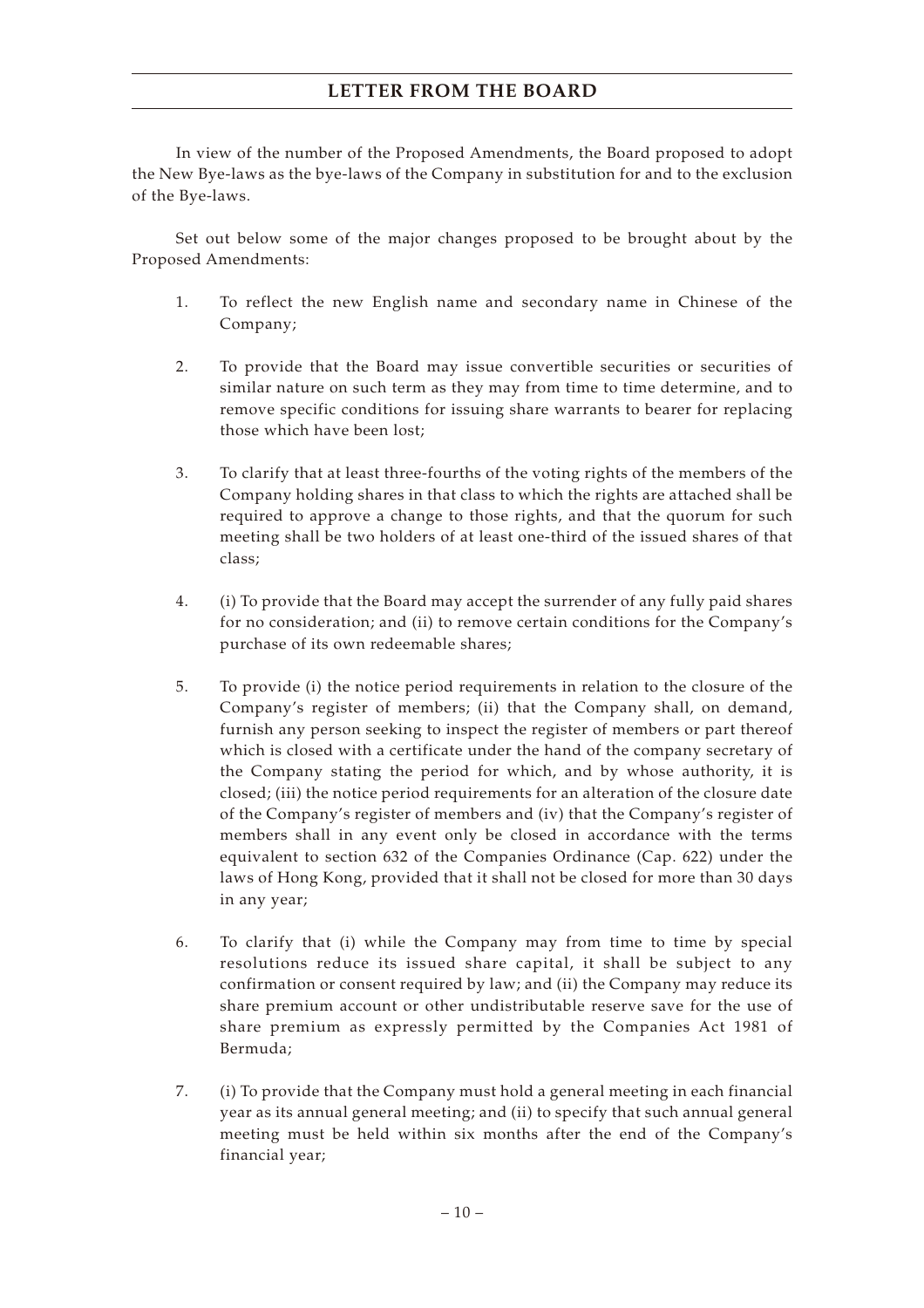- 8. (i) To clarify that the minimum stake of the member(s) of the Company to require a special general meeting to be called by the Board for the transaction of any business or resolution specified in such requisition shall be at least 10% of the voting rights on a one vote per share basis in the share capital of the Company; (ii) to specify that the Company should hold such meeting within two (2) months after such shareholders' requisition; and (iii) to provide that if within twenty one (21) days of such deposit of requisition the Board fail to proceed to convene such meeting, the requisitionists themselves may do so in accordance with the provisions of Section 74(3) of the Companies Act 1981 of Bermuda;
- 9. (i) To amend so that annual general meetings of the Company shall be called by notice in writing of not less than 21 clear days and all other general meetings of the Company shall be called by notice in writing of not less than 14 clear days; and (ii) to remove the provision that the day on which notice is served or deemed to be served and the day for which it is given shall be excluded from counting towards such notice periods;
- 10. To clarify that two persons appointed by the clearing house as authorized representative or proxy shall also form quorum for a general meeting of the Company;
- 11. To provide that all members of the Company must have right to: (a) speak at general meetings of the Company; and (b) vote at a general meeting except where such member(s) of the Company is required, by the Listing Rules, to abstain from voting to approve the matter under consideration;
- 12. To adjust and clarify certain exceptions to the requirements for the Director(s) to abstain from voting or for their votes not to be counted in the quorum on any resolution of the Board approving any contract or arrangement or any other proposal in which such Director(s) or any of his/her close associate(s) is materially interested;
- 13. To provide that the Board may resolve to capitalise all or any part of any amount for the time being standing to the credit of any reserve or fund (including the profit and loss account) whether or not the same is available for distribution by applying such sum in paying up certain kinds of unissued shares to be allotted specified in the relevant bye-laws;
- 14. To clarify that in respect of a resolution of the Company to declare a dividend or other distribution on shares of any class, shareholders to which such dividends or distribution shall be payable or made shall be entitled to receive notice of and to vote for the resolutions in general meeting;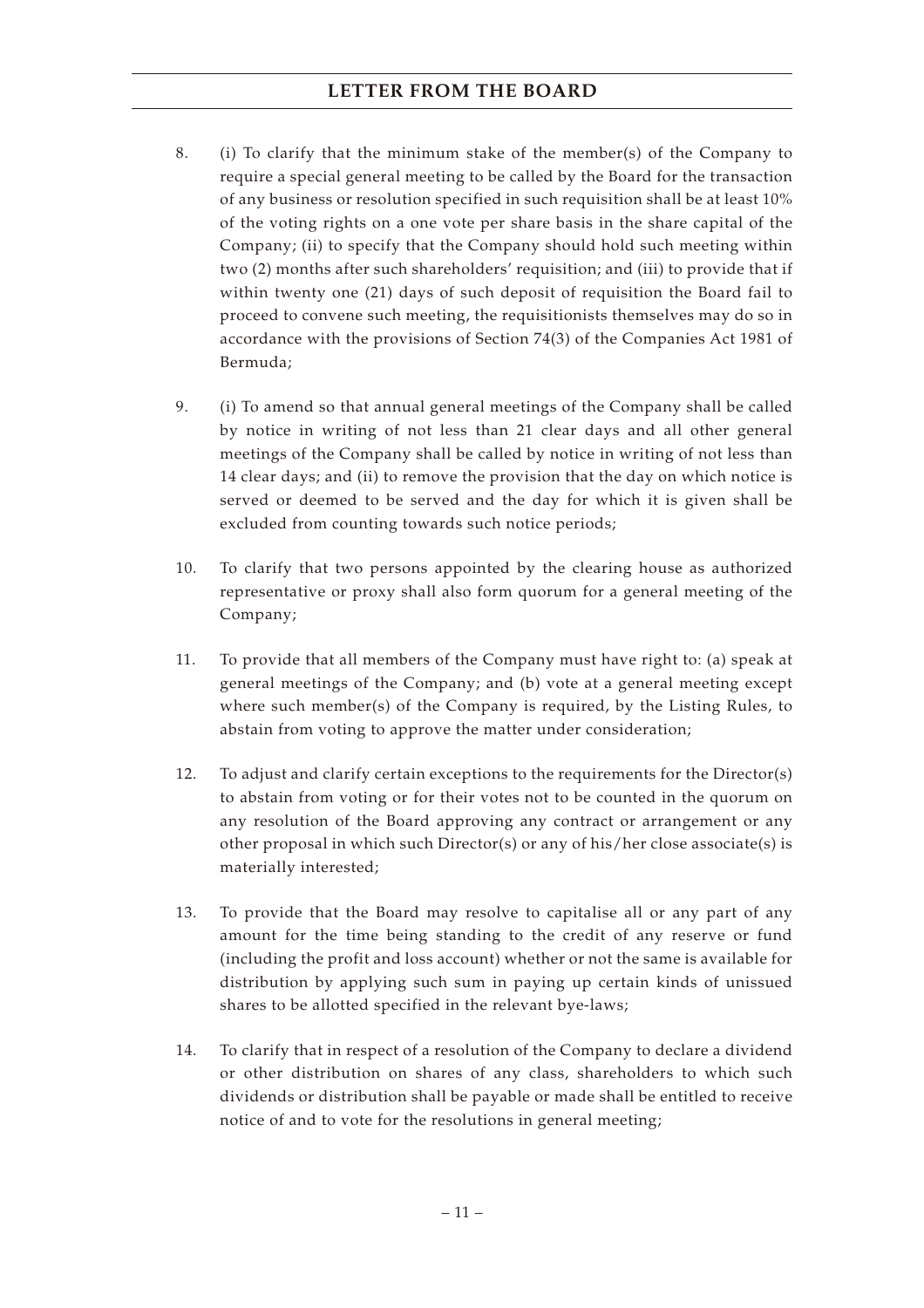- 15. To provide that, subject to the Listing Rules and notwithstanding the New Bye-laws, the Company may fix any date as the record date for determining the shareholders entitled to receive notice of and to vote at any general meeting of the Company;
- 16. To empower the Directors to fill casual vacancy in the office of the auditor of the Company and to fix their remuneration by the Board, and such auditor shall hold office until the next following annual general meeting and their appointment and remuneration shall then be subject to the approval of the Shareholders;
- 17. To change the requirement to remove an auditor from "special resolution" to "extraordinary resolution" in compliance with Companies Act 1981 of Bermuda and the Listing Rules;
- 18. To provide that special resolutions of the members of the Company in a general meeting shall be required to approve a voluntary winding up of the Company;
- 19. To include the definition of "Extraordinary Resolution" to align the relevant provisions in the New Bye-laws with the applicable laws of Bermuda and the Listing Rules;
- 20. To remove the requirement of electing one of the Directors as vice chairman of the Company after the statutory meeting and after each annual general meeting of the Company; and
- 21. To make other miscellaneous amendments to update, modernize or clarify provisions where it is considered desirable.

Details of the Proposed Amendments are set out in Appendix III to this circular. Save for the Proposed Amendments, other provisions of the Bye-laws shall remain unchanged. The Company has been advised by its legal advisers as to Hong Kong laws that the Proposed Amendments and the proposed adoption of the New Bye-laws conform with the requirements of the Listing Rules. The Company has been advised by its legal advisers as to Bermuda laws that the Proposed Amendments and the proposed adoption of the New Bye-laws do not violate the laws of Bermuda. The Company also confirms that there is nothing unusual in the Proposed Amendments for a company listed in Hong Kong.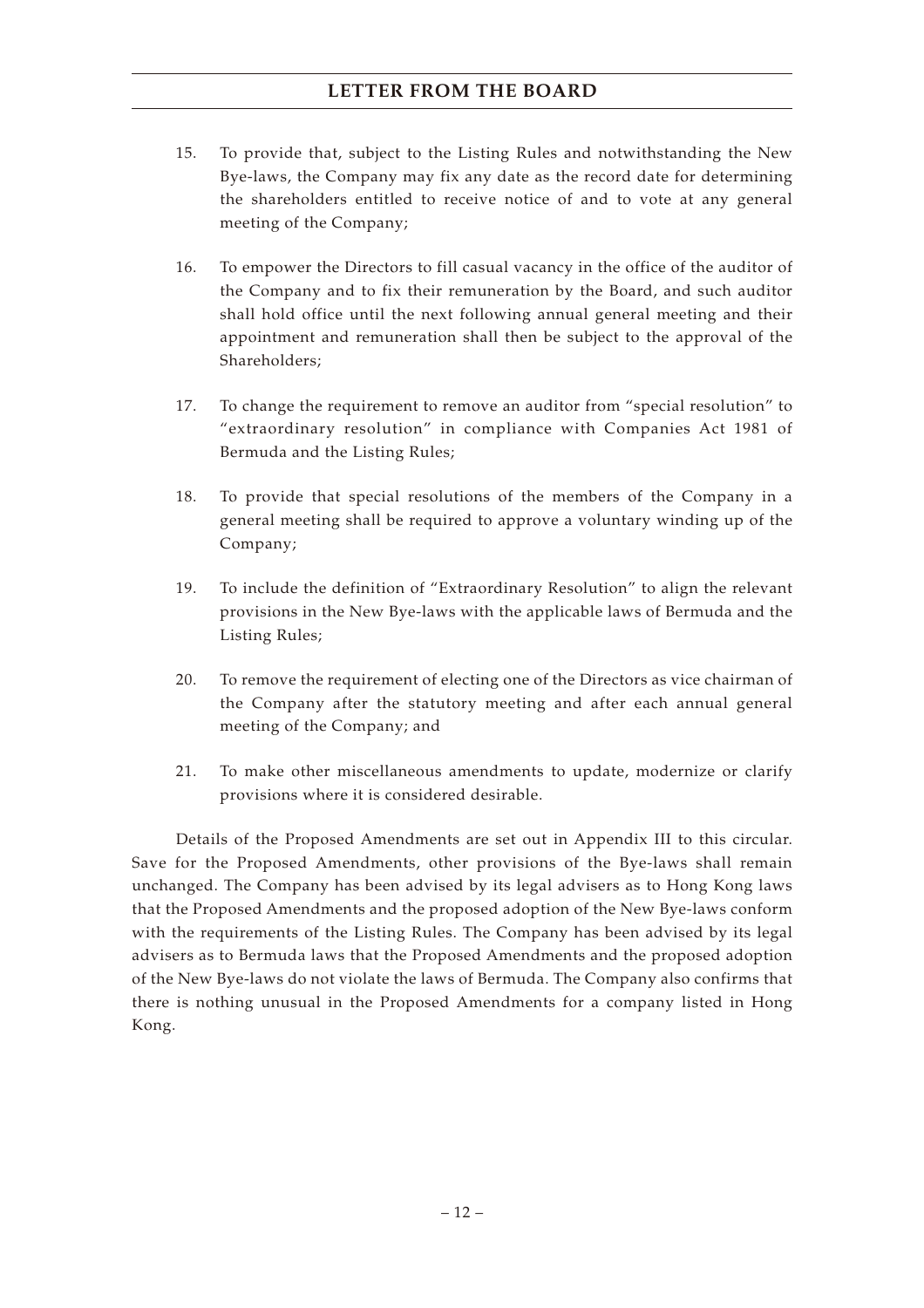The Proposed Amendments and the proposed adoption of the New Bye-laws are subject to the passing of a special resolution by the Shareholder at the AGM and shall take effect upon the Proposed Change of Company Name becoming effective. If the Proposed Change of Company Name, the Proposed Amendments and the proposed adoption of the New Bye-laws are approved by the Shareholders at the AGM, further announcement will be made by the Company in relation to the effective date of the Proposed Change of Company Name and the Proposed Amendments and the proposed adoption of the New Bye-laws. After the Proposed Amendments and the proposed adoption of the New Bye-laws come into effect, the full text of the New Bye-laws will be published on the websites of the Stock Exchange and the Company. The Proposed Amendments are prepared in English. The translation of the Proposed Amendments is for reference only. In case there are any inconsistencies between the English version and the Chinese version, the English version shall prevail.

### **(F) ANNUAL GENERAL MEETING**

A notice convening the AGM to be held at Conference Room, 17th Floor, Agricultural Bank of China Tower, No. 50 Connaught Road Central, Hong Kong on Monday, 11 July 2022 at 11:00 a.m. is set out from pages 42 to 47 of this circular. A form of proxy for use at the AGM is also enclosed herewith. In view of the continuing and currently elevated risks posed by the Novel Coronavirus ("**COVID-19**") pandemic and the Prevention and Control of Disease (Prohibition on Group Gathering) Regulation (Cap. 599G of the laws of Hong Kong), the Company decided to implement certain precautionary and control measures at the AGM against the COVID-19, including limiting the number of attendees to Directors or other staff members of the Company who are shareholders or proxies. No other Shareholders shall attend the AGM in person. Any person who attempts to attend the AGM in person will not be permitted entry to the meeting. Shareholders may, however, view and participate in the AGM through a live webcast of the AGM ("**Online AGM**"). Please refer to the section headed "Arrangements for the AGM" of this circular for further details.

The register of members will be closed from Wednesday, 6 July 2022 to Monday, 11 July 2022, both days inclusive, during which period no transfer of Shares will be registered. In order to determine the entitlement to attend and vote at the AGM, all transfer of Shares, accompanied by the relevant share certificates and transfer forms, must be lodged with the Company's branch share registrar in Hong Kong, Computershare Hong Kong Investor Services Limited, at Shops 1712-1716, 17th Floor, Hopewell Centre, 183 Queen's Road East, Wanchai, Hong Kong, for registration not later than 4:30 p.m. on Tuesday, 5 July 2022.

Pursuant to Rule 13.39(4) of the Listing Rules, any vote of shareholders at a general meeting must be taken by poll except where the chairman, in good faith, decides to allow a resolution which relates purely to a procedural or administrative matter to be voted on by a show of hands. Therefore, all the resolutions put to the vote at the AGM will be taken by way of poll and the Company will announce the results of the poll in the manner prescribed under Rule 13.39(5) of the Listing Rules.

As far as the Board is aware, there is no Shareholder who is required to be abstained from voting under the Listing Rules.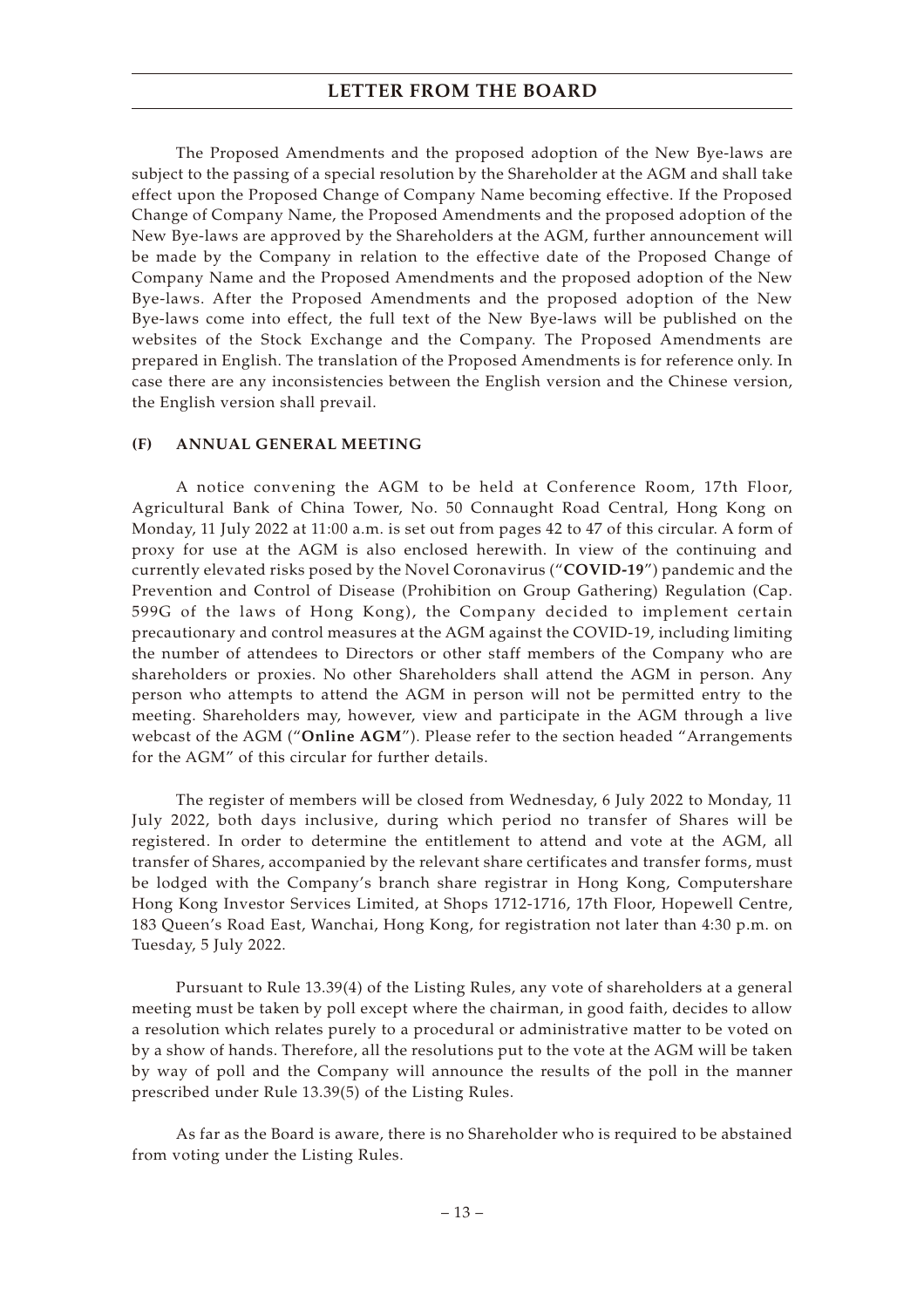## **Non-Compliance with Rule 13.46(2)(b) of the Listing Rules**

Under Rule  $13.46(2)(b)$  of the Listing Rules, the Company is required to lay its audited financial statements before its members at its annual general meeting within a period of 6 months after the end of the financial year of the Company. However, as additional time was needed to finalise this circular, in order to fulfil the notice period requirements for the calling of annual general meetings of the Company under bye-law 58 of the Bye-laws, the forthcoming AGM will be conducted on 11 July 2022, which is over 6 months after the end of the latest financial year of the Company (i.e. 31 December 2021). The Company will endeavor to carry out necessary measures and actions to ensure the compliance with such Listing Rule in the future.

## **(G) RECOMMENDATION**

The Directors consider that the proposals described in this circular relating to the grant of the general mandates to buy back and issue Shares, the re-election of the retiring Directors, the Proposed Amendments to the Bye-laws and the proposed adoption of the New Bye-laws and the Proposed Change of Company Name are in the interest of the Company and the Shareholders as a whole. The Directors therefore recommend you to vote in favour of the resolutions at the AGM.

## **(H) RESPONSIBILITY STATEMENT**

This circular, for which the Directors collectively and individually accept full responsibility, includes particulars given in compliance with the Listing Rules for the purpose of giving information with regard to the Company. The Directors, having made all reasonable enquiries, confirm that to the best of their knowledge and belief, the information contained in this circular is accurate and complete in all material respects and not misleading or deceptive, and there are no other matters the omission of which would make any statement herein or this circular misleading.

> Yours faithfully By order of the Board **China Shandong Hi-Speed Financial Group Limited Wang Xiaodong** *Chairman*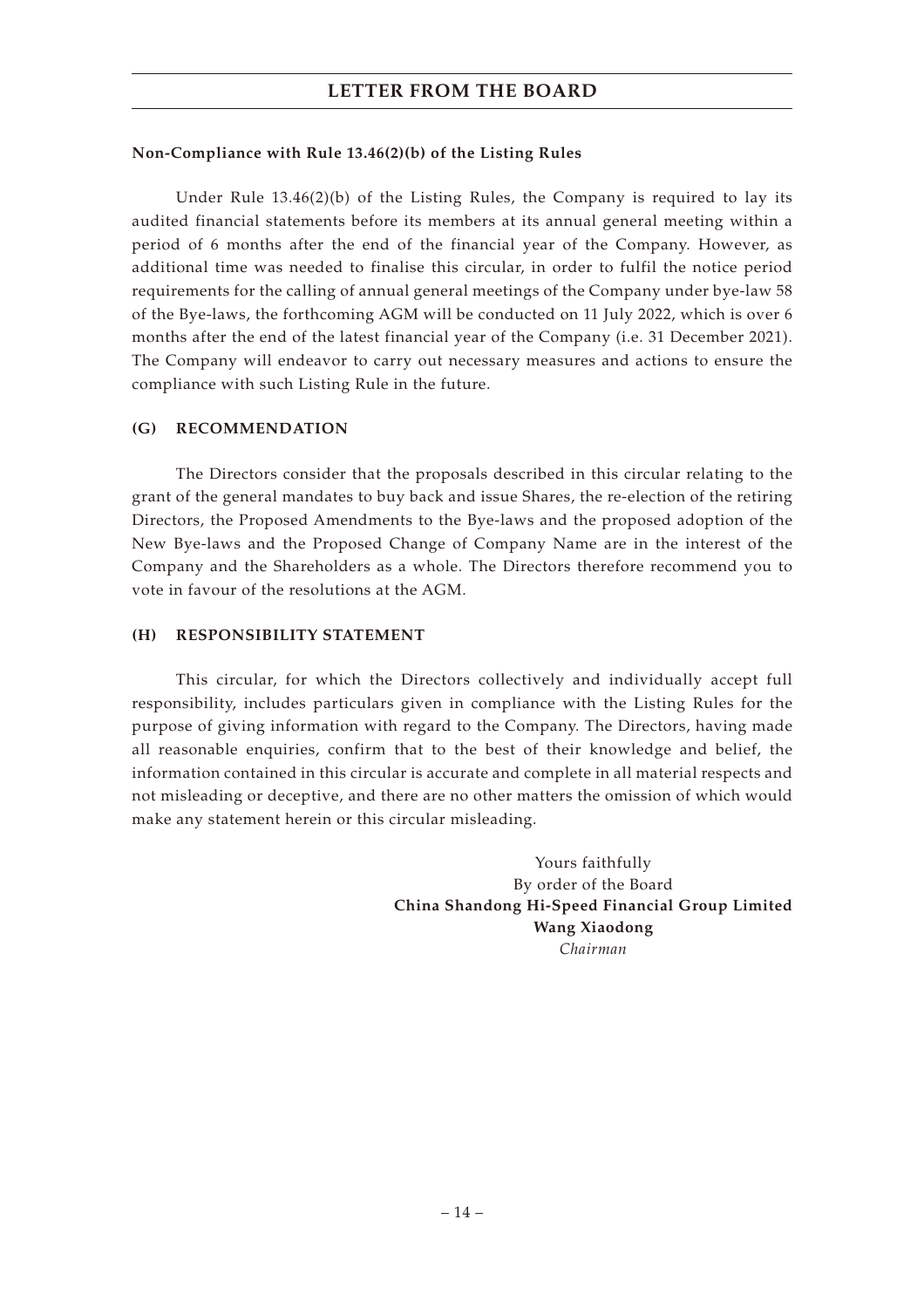## **(A) SHARE CAPITAL**

As at the Latest Practicable Date, the total number of Shares in issued was 24,089,384,437 Shares.

Subject to the passing of the relevant ordinary resolution granting the Buy-back Mandate at the AGM and on the basis that no further Shares are issued or bought back prior to the AGM, the Company would be allowed under the Buy-back Mandate to buy back a maximum of 2,408,938,443 Shares, representing not more than 10% of the issued share capital of the Company as at the date of the passing of the resolution approving the Buy-back Mandate.

## **(B) REASONS FOR BUY-BACK**

The Directors have no present intention to buy back any Shares but believe that it is in the best interest of the Company and its Shareholders as a whole that they should be granted the Buy-back Mandate, thus enabling the Company to buy back Shares in the market at any appropriate time. Such buy-back may, depending on market conditions and funding arrangements at the material time, lead to an enhancement of the net asset value and/or its earnings per Share and will only be made when the Directors believe that such a buy back will benefit the Company and its Shareholders.

### **(C) FUNDING OF BUY-BACKS**

The Directors propose that buy-back of Shares will be financed out of funds legally available for the purpose and in accordance with the Bye-laws, the Listing Rules and the applicable laws of Hong Kong and Bermuda.

There might be material adverse impact on the working capital or gearing position of the Company (as compared with the position disclosed in the Company's audited financial statements for the year ended 31 December 2021) in the event that the Buy-back Mandate is exercised in full. However, the Directors do not propose to exercise the Buy-back Mandate to such an extent as would, in the circumstances, have a material adverse effect on the working capital requirements of the Company or the gearing levels which in the opinion of the Directors are from time to time appropriate for the Company.

## **(D) SHARE BUY-BACK MADE BY THE COMPANY**

No buy-back of Shares have been made by the Company in the six (6) months preceding the Latest Practicable Date.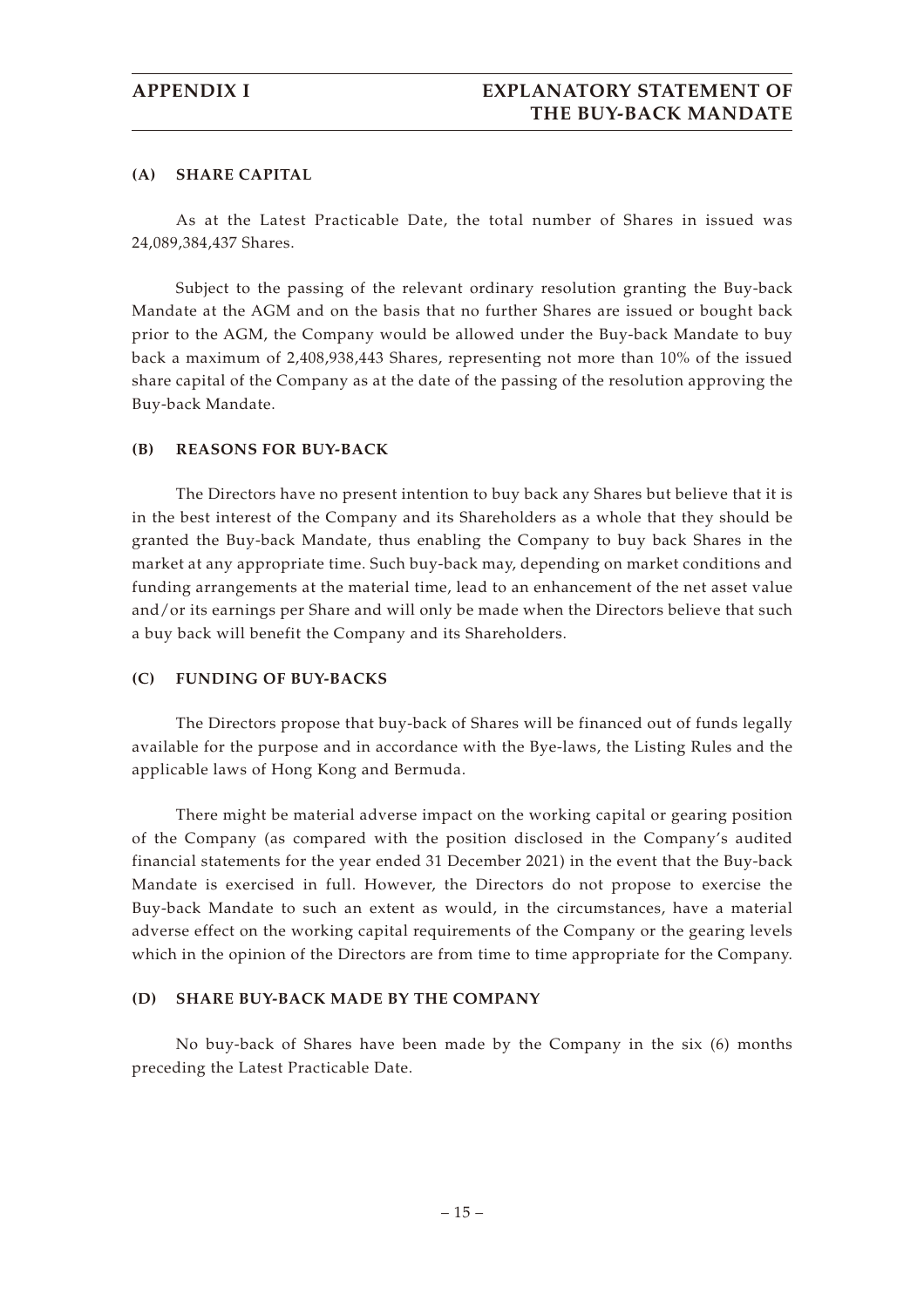## **(E) GENERAL**

None of the Directors, or to the best of their knowledge, having made all reasonable enquiries, their close associates, has any present intention to sell any Shares held by them to the Company in the event that the Buy-back Mandate is approved by the Shareholders. None of the core connected persons of the Company has notified the Company that they have a present intention to sell Shares held by them to the Company, or has undertaken not to do so in the event that the Company is authorised to make buy-back of Shares.

The Directors have undertaken to the Stock Exchange that, so far as the same may be applicable, they will exercise the Buy-back Mandate in accordance with the Listing Rules and the applicable laws of Hong Kong and Bermuda.

## **(F) EFFECT OF THE TAKEOVERS CODE**

If as a result of a buy-back of Shares by the Company pursuant to the Buy-back Mandate, a Shareholder's proportionate interest in the voting rights of the Company increases, such increase will be treated as an acquisition for the purposes of Rule 32 of the Takeovers Code. Accordingly, a Shareholder, or a group of Shareholders acting in concert (within the meaning of the Takeovers Code), depending on the level of increase of the Shareholder's interest, could be deemed to have thereby obtained or consolidated control of the Company and become obliged to make a mandatory offer in accordance with Rules 26 of the Takeovers Code.

As at the Latest Practicable Date, to the best of the knowledge and belief of the Company:

- (i) Shandong Hi-Speed Group Co., Ltd.\* (山東高速集團有限公司) ("**Shandong Hi-Speed Group**"), Shandong Hi-Speed (BVI) Capital Management Limited, Shandong Hi-Speed (Hong Kong) International Capital Limited, Shandong Province Rural Economic Development Investment Company\* (山東省農村經 濟開發投資公司) and Shandong International (Hong Kong) Limited, acting in concert, held 10,459,648,350 Shares, representing approximately 43.42% of the issued Shares; and
- (ii) JS High Speed Limited, Harvest Alternative Investment Opportunities SPC for and on behalf of Harvest High Speed Fund SP, Harvest Global Investments Limited, Harvest Fund Management Co., Ltd. and China Credit Trust Co., Ltd. (together as "**Harvest Group**"), acting in concert, held 6,846,686,000 Shares, representing approximately 28.42% of the issued Shares.

In the event that the Directors exercise in full the power to buy back Shares which is proposed to be granted pursuant to the resolution, and assuming that there is no change in the shareholdings since the Latest Practicable Date: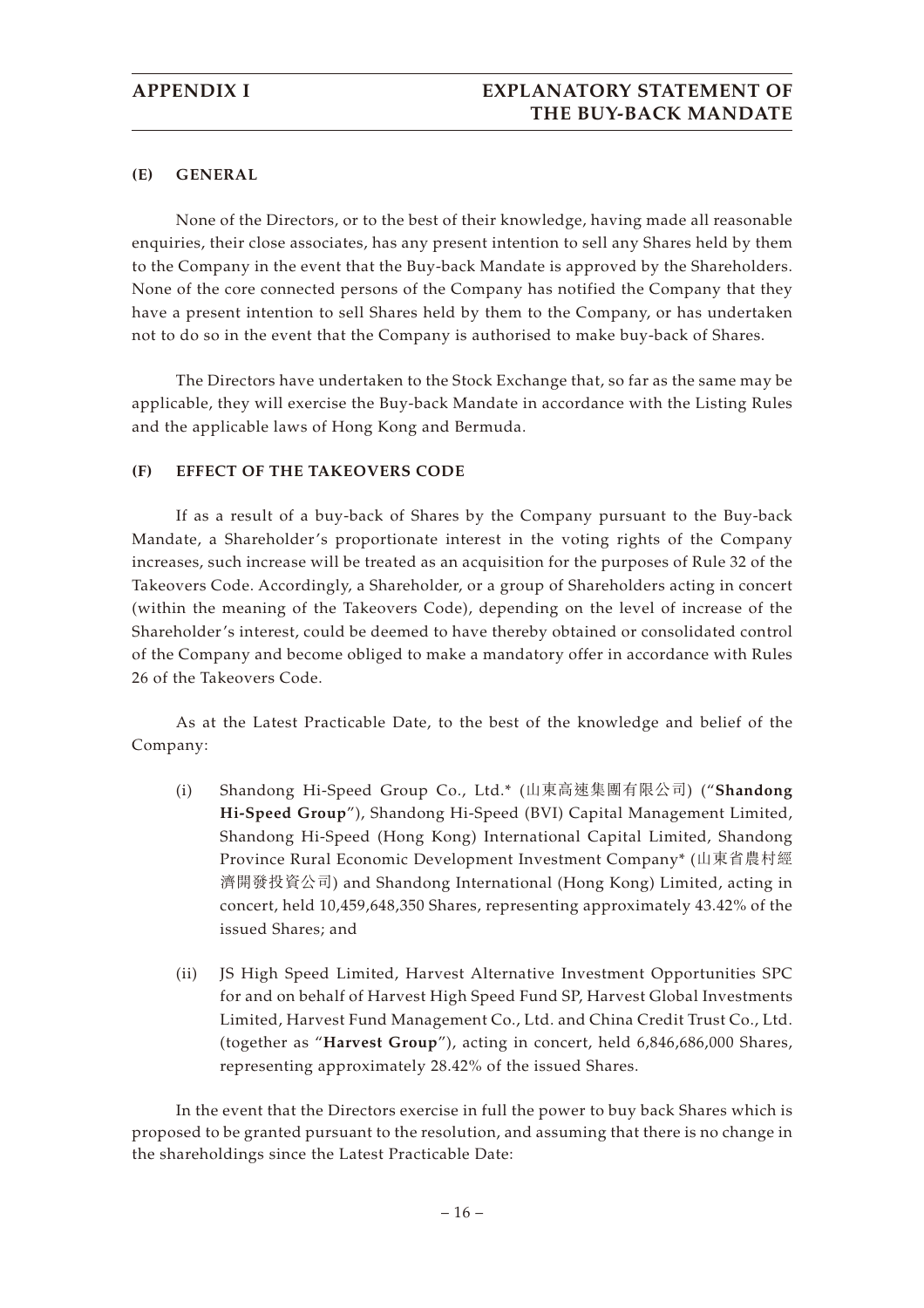# **APPENDIX I EXPLANATORY STATEMENT OF THE BUY-BACK MANDATE**

- (i) The shareholdings of Shandong Hi-Speed Group and parties acting in concert with it, in the Company would be increased to approximately 48.24% of the issued Shares; and
- (ii) The shareholdings of Harvest Group and parties acting in concert with it, in the Company would be increased to approximately 31.58% of the issued Shares.

Each of such increases would give rise to an obligation to make a mandatory offer under the Takeovers Code.

Save as aforesaid, the Board is not aware of any consequences which would arise under the Takeovers Code as a result of an exercise of the Buy-back Mandate.

In any event, the Directors have no present intention to exercise the power to buy back Shares pursuant to the Buy-back Mandate to such an extent as would result in the number of Shares being held by the public falling below the relevant minimum prescribed percentage of 25% of the entire issued Shares.

### **(G) SHARE PRICES**

The following table shows the highest and lowest prices at which the Shares have been traded on the Stock Exchange during the twelve months preceding the Latest Practicable Date:

|                                          | Highest             | Lowest              |
|------------------------------------------|---------------------|---------------------|
|                                          | <b>Traded Price</b> | <b>Traded Price</b> |
|                                          | HK\$                | HK\$                |
|                                          |                     |                     |
| 2021                                     |                     |                     |
| May                                      | 0.510               | 0.455               |
| June                                     | 0.520               | 0.435               |
| July                                     | 0.475               | 0.390               |
| August                                   | 0.530               | 0.445               |
| September                                | 0.520               | 0.455               |
| October                                  | 0.650               | 0.490               |
| November                                 | 0.820               | 0.490               |
| December                                 | 0.930               | 0.600               |
|                                          |                     |                     |
| 2022                                     |                     |                     |
| January                                  | 0.830               | 0.650               |
| February                                 | 0.900               | 0.680               |
| March                                    | 0.880               | 0.720               |
| April                                    | 0.980               | 0.830               |
| May                                      | 0.940               | 0.810               |
| June (up to the Latest Practicable Date) | 0.900               | 0.880               |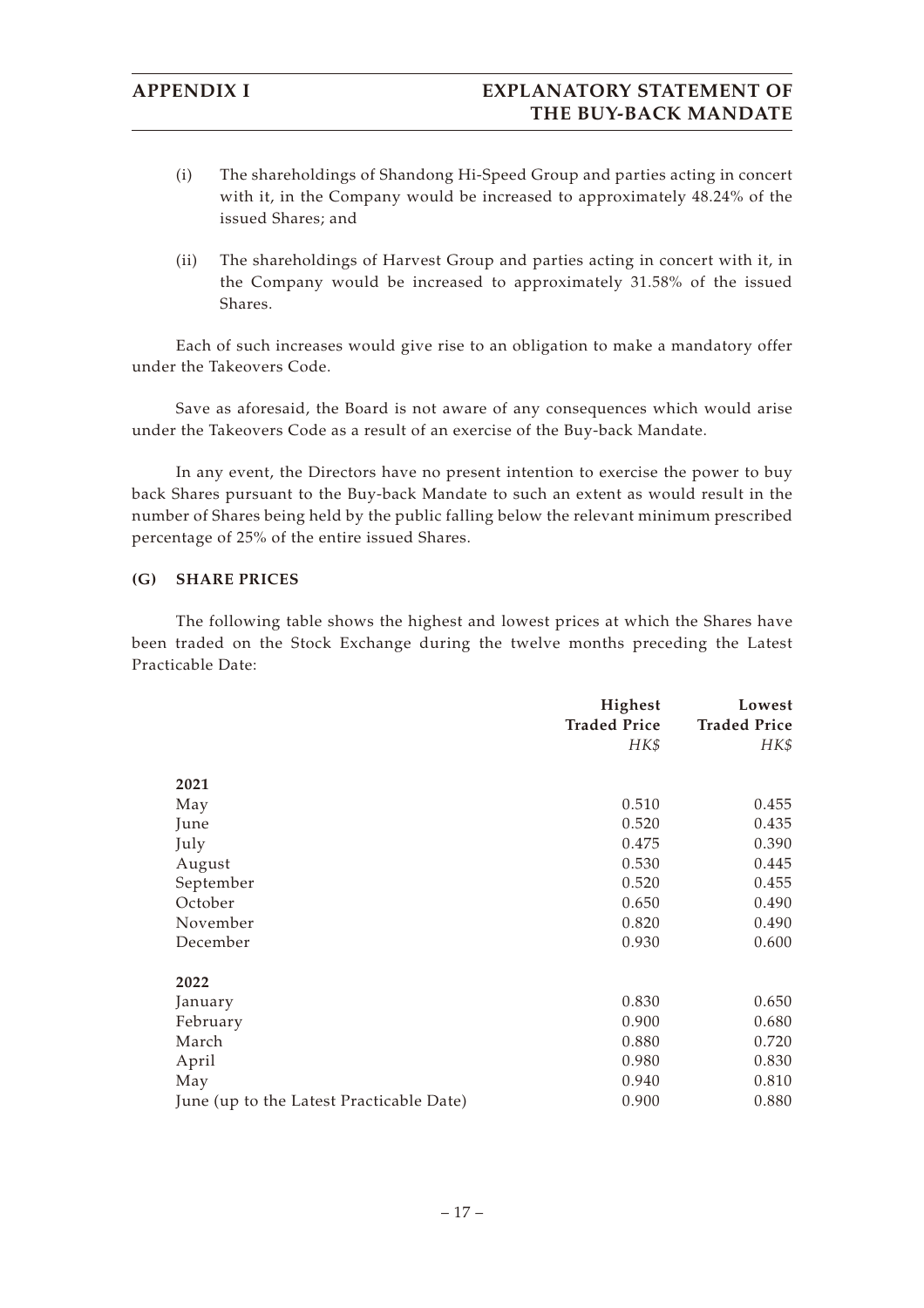*The biographical details of the Directors proposed to be re-elected at the AGM are set out as follows:*

### **Mr. Zhu Jianbiao**

**Mr. Zhu Jianbiao (朱劍彪)**, aged 48, was appointed as a non-executive Director, the vice chairman of the Board, a member and the chairman of the Strategic Development Committee and a member of the Executive Committee of the Company on 28 July 2021. He has been re-designated as an executive Director with effect from 6 May 2022.

Mr. Zhu graduated from Jiangxi University of Finance and Economics in planning statistics, with a bachelor's degree in economics, and holds a master's and doctorate degrees in finance from Jinan University. He has extensive experience in private equity investment, secondary market investment and financial management.

Mr. Zhu has been an executive director of Beijing Enterprises Clean Energy Group Limited (stock code: 1250) since 19 May 2022, a company listed on the Main Board of the Stock Exchange, which is a subsidiary of the Company. Mr. Zhu has been the independent non-executive director of Beijing Energy International Holding Co., Ltd. (北京能源國際控 股有限公司) (stock code: 686) since June 2021, a company listed on the Main Board of the Stock Exchange. He has been a responsible officer of Sunfine Asset Management (Hong Kong) Limited since August 2019, a corporation holding Type 9 asset management license under the Securities and Futures Ordinance (Chapter 571 of the Laws of Hong Kong). He was the co-founder of both Longfine Capital Management Co., Ltd. and Sunfine Asset Management (Hong Kong) Limited and served as the chief executive officer thereof from February 2018 to May 2021. He served various positions in CITIC Private Equity Funds Management Co., Ltd. from November 2012 to March 2017, including the chief operating officer, member of the investment decision committee and member of the investment management committee thereof. He served various positions in Changsheng Fund Management Co., Ltd. from April 2007 and September 2012, including the executive deputy general manager and the chairman of the investment decision committee thereof. He served various positions in Golden Eagle Asset Management Co., Ltd. from December 2002 and March 2007, including the chief inspector and the director of the research and development department thereof. He was previously a lecturer of the Faculty of Investment and Finance of Guangdong University of Finance and Economics.

Mr. Zhu entered into a letter of appointment with the Company for a term of three years and is subject to retirement from the Board by rotation and re-election in accordance with the Bye-laws. He is entitled to receive total annual emolument of HK\$4,200,000, which has been the recommendation of the Remuneration Committee of the Company with reference to his duties and responsibilities with the Company, qualifications, experience and the prevailing market conditions.

### **Ms. Liao Jianrong**

**Ms. Liao Jianrong (廖劍蓉, whose former name was 廖劍榮)** has been appointed as an executive Director and a member of the Executive Committee of the Company with effect from 6 May 2022.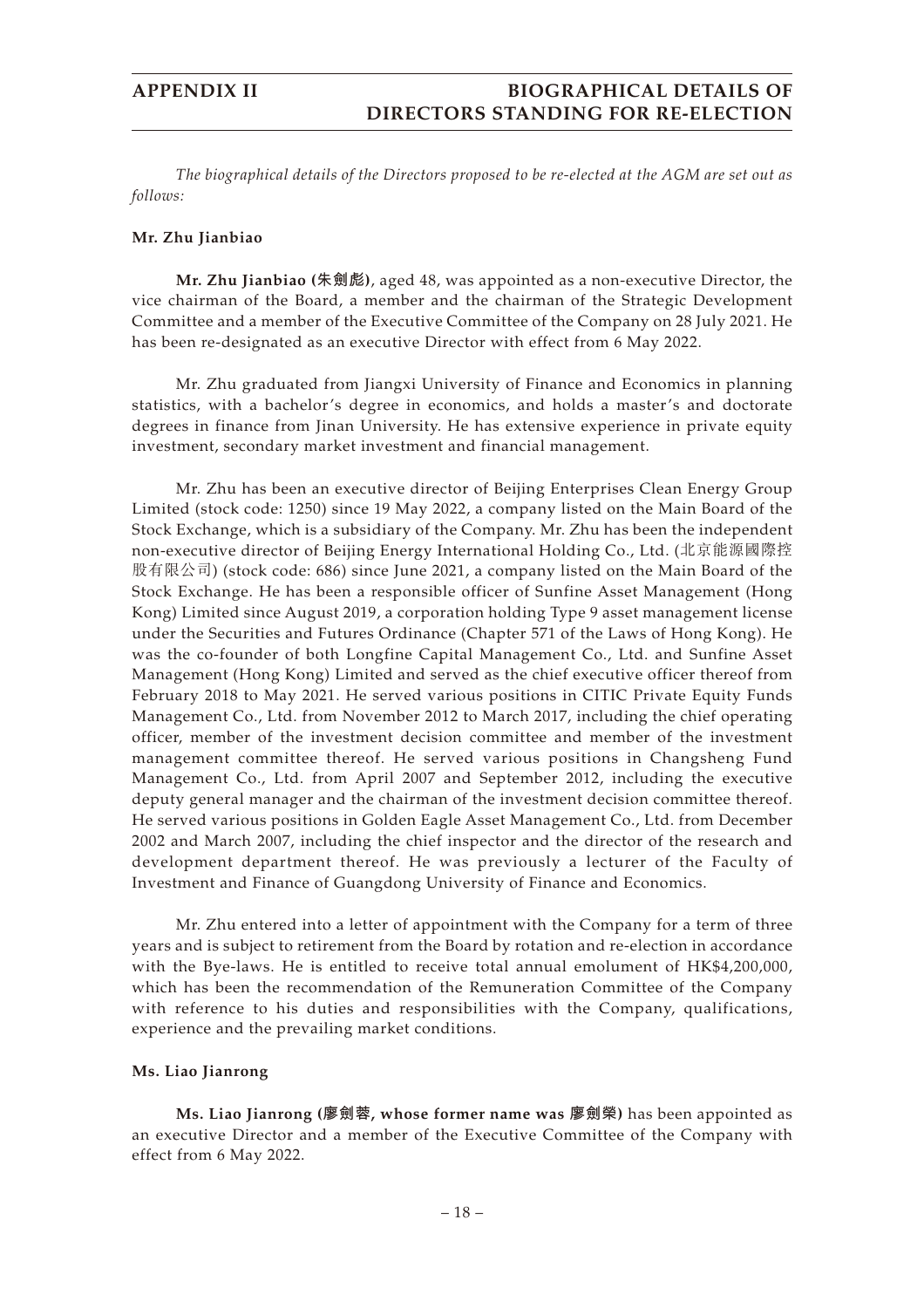Ms. Liao, aged 51, has more than 20 years of experience in administration and human resource management, financial management and bank management sectors. She has also acquired knowledge in investment and financing management and has deep insights into the economic development. Ms. Liao worked for several companies and entities such as Yongzhou Municipal Committee Policy Research Office\* (永州市委政策研 究室) and Bank of Changsha Co., Ltd.\* (長沙銀行股份有限公司). Ms. Liao was an executive director of Future World Holdings Limited, a company listed on the Main Board of the Stock Exchange (stock code: 572), from February 2022 to April 2022. She was an executive Director of the Company from May 2019 to May 2020. Ms. Liao has been an executive director of Beijing Enterprises Clean Energy Group Limited (stock code: 1250) since 19 May 2022, a company listed on the Main Board of the Stock Exchange, which is a subsidiary of the Company.

Ms. Liao obtained a bachelor of national economic management from the Xiangtan University\* (湘潭大學) in China in June 2003 and a master of business administration from City University of Macau (formerly known as Asia International Open University (Macau)) in November 2008. She was admitted as certified public accountant in China in May 1996.

Ms. Liao has entered into a service contract with the Company for a term of three years, which may be terminated by either party giving not less than one month's prior written notice and is subject to the termination provisions contained therein. She is entitled to receive a total annual remuneration of HK\$2,800,000, payable on monthly basis, which is determined by the Board on recommendation of the Remuneration Committee with reference to her duties and responsibilities with the Company, qualifications, experience and the prevailing market conditions.

### **Mr. Liu Zhijie**

**Mr. Liu Zhijie (劉志杰)**, aged 47, was appointed as an executive Director and a member of each of the Remuneration Committee and the Executive Committee of the Company on 17 May 2019. He has been the chief financial officer of the Company since October 2016 and is a director of a number of subsidiaries of the Company.

Mr. Liu previously served as the General Manager of Planning and Financial Management Department of China Shandong International Economic and Technical Cooperation Group Limited and a director of Shandong International Economics (HK) Limited. He successively held audit, tax and financial management positions in accounting firms and large-scale state-owned enterprises. He also oversaw various overseas companies and has extensive experience in financial management, investment and financing, as well as overseas business exposure. He has obtained a bachelor's degree from Shandong University of Finance and Economics. He is a senior accountant and selected as high-grade accountant personnel.

Mr. Liu entered into a letter of appointment with the Company for a term of three years and is subject to retirement from the Board by rotation and re-election in accordance with the Bye-laws. He is entitled to receive total annual emolument of HK\$2,800,000,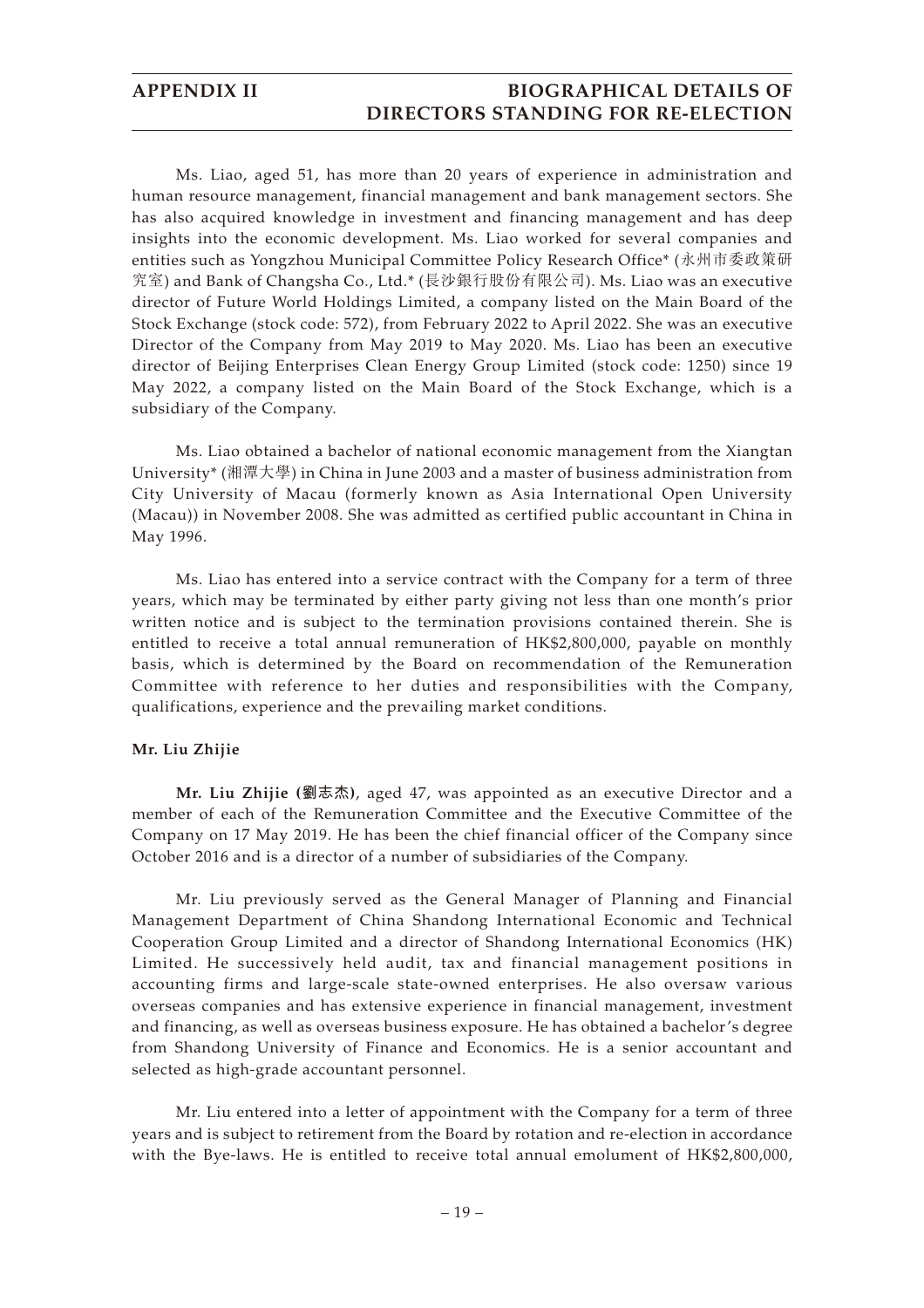which has been determined with reference to his duties and responsibilities of the Company, qualifications, experience and the prevailing market conditions. In addition, he may be entitled to a bonus as determined at the discretion of the Board with reference to his performance.

### **Mr. Liang Zhanhai**

**Mr. Liang Zhanhai (梁占海)**, aged 54, was appointed as a non-executive Director of the Company on 14 May 2020.

Mr. Liang obtained a Bachelor of Industrial Management Engineering of Wuhan Institute of Technology. He is a senior accountant and selected as high-grade accountant personnel in Shandong province.

Mr. Liang has been the head of the planning and financial department of Shandong Hi-Speed Group Co., Ltd.\* (山東高速集團有限公司) ("**Shandong Hi-Speed Group**") since November 2017. Prior to that, he had been the deputy head of the planning and financial department of Shandong Hi-Speed Group for almost 7 years. He has concurrently been the director of Shandong Hi-Speed (Hong Kong) Co., Limited and Shandong Hi-Speed Company Limited (山東高速股份有限公司, a company listed on the Shanghai Stock Exchange, stock code: 600350) since June 2019 and March 2020 respectively. He has been a director of Shandong Future Group Co., Ltd.\* (山東未來集團有限公司) since October 2021. He had been a director of Shandong Hi-Speed Basketball Club Group Co., Ltd\* (山東高速 籃球俱樂部有限公司) for more than 4 years. He had also been the chairman of the supervisory committee of Shandong Railway Development Fund Co., Ltd.\* (山東鐵路發展 基金有限公司) for 3 years. Prior to joining Shandong Hi-Speed Group, He had been working for various large-scale state-owned enterprises in various sectors accumulating diversified working experiences.

Mr. Liang entered into a letter of appointment with the Company for a term of three years and is subject to retirement from the Board by rotation and re-election in accordance with the Bye-laws. He is entitled to receive a total annual emolument of HK\$300,000 payable on quarterly basis, which has been determined with reference to his duties and responsibilities of the Company, qualifications, experience and the prevailing market conditions.

## **Mr. Chen Di**

**Mr. Chen Di (陳滌)**, aged 45, was appointed as a non-executive Director, Audit Committee, Nomination Committee and Remuneration Committee of the Company on 14 May 2020. He was further appointed as a member of the Strategic Development Committee on 28 July 2021.

Mr. Chen has obtained his Bachelor and Master degree in Finance from Jinan University. He also got the master degree in EMBA program at Tsinghua PBC School of Finance.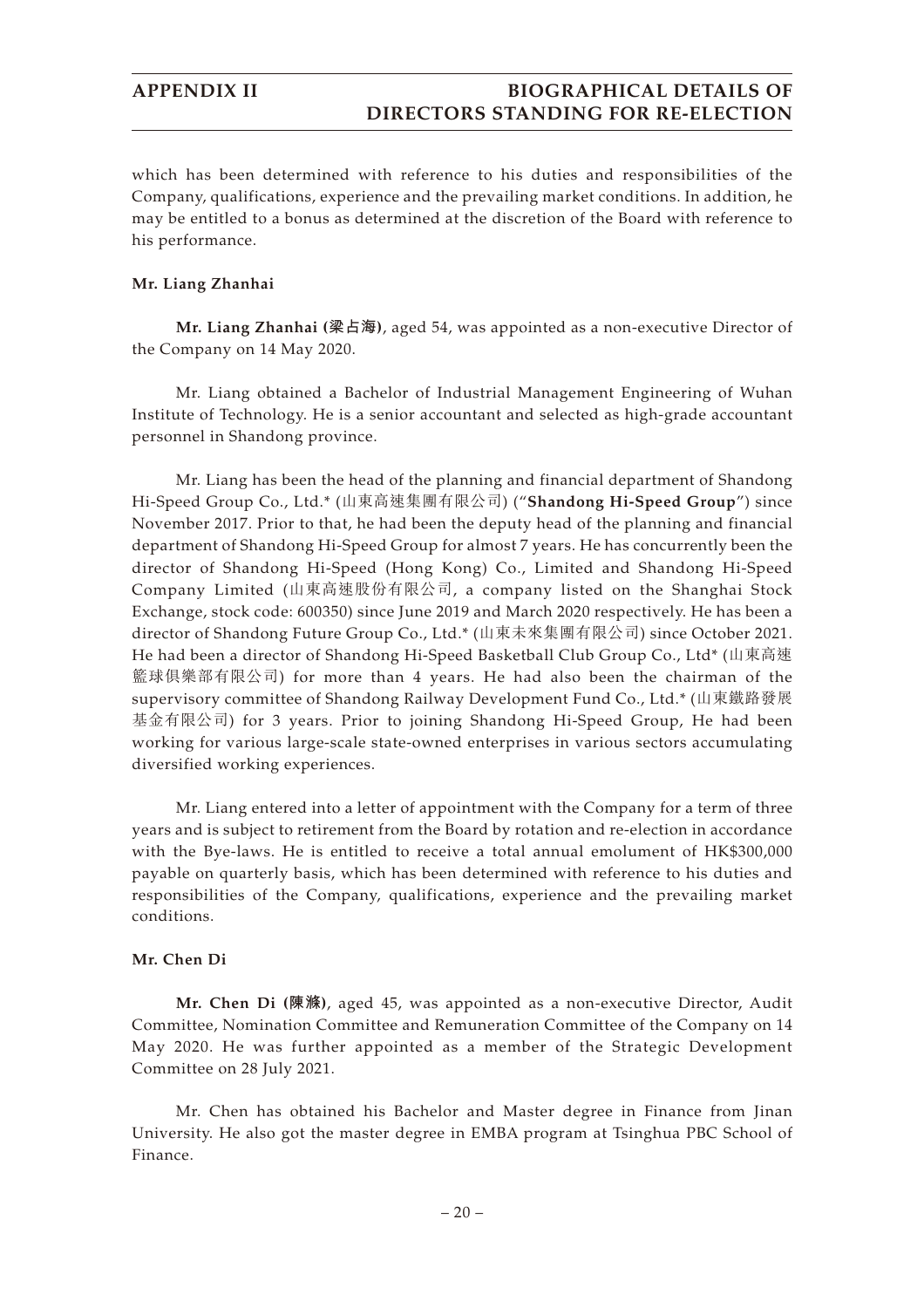Mr. Chen has over 20 years of extensive experience in the financial industry, 15 years of which has been with the senior management team. He is currently the managing director at Harvest Global Capital Investments Limited and the chief executive officer at Harvest Global Capital Investments Limited. He joined Harvest in May 2005, he was responsible for the establishment of Guangzhou office and has been appointed as general manager. In 2008, he had taken the role as south china regional general manager and wealth management executive director. In 2011, he became the head of channel development headquarters and wealth management department. In 2014, he has been appointed as chief marketing officer of Harvest Global Investments and then took the current roles as managing director of Harvest Fund Management and chief executive officer of Harvest Global Capital Investments Limited. Prior to Harvest, he worked at the Guangdong branch of Galaxy Fund\* (銀河基金) as deputy general manager.

Mr. Chen Di entered into a letter of appointment with the Company for a term of three years commencing from 14 May 2020 and is subject to retirement from the Board by rotation and re-election in accordance with the Bye-laws. He is entitled to receive a total annual emolument of HK\$300,000 payable on quarterly basis, which has been determined with reference to his duties and responsibilities of the Company, qualifications, experience and the prevailing market conditions.

### **Mr. Wang Wenbo**

**Mr. Wang Wenbo (王文波)**, aged 52, has been appointed as a non-executive Director and a member of the Audit Committee of the Company with effect from 28 July 2021.

Mr. Wang has a bachelor's degree in vacuum technology and equipment from Hefei University of Technology and a master's degree of arts in international economic and trade relations jointly granted by Nankai University and Flinders University of South Australia. He is a senior economist with in-depth knowledge in investment and legal fields.

Mr. Wang joined Shandong Hi-Speed Group in January 2001 and worked in various branches and departments in Shandong Hi-Speed Group. He assumed management positions in core departments of Shandong Hi-Speed Group such as the head of key project monitoring office, deputy chief of the audit and legal affairs and the director of fixed assets management office. Since 2020, he has served as the director of investment development department (property management department) of Shandong Hi-Speed Group, accumulated extensive experience in corporate management. Mr. Wang has been an executive director of Beijing Enterprises Clean Energy Group Limited (stock code: 1250) since 19 May 2022, a company listed on the Main Board of the Stock Exchange, which is a subsidiary of the Company.

Mr. Wang entered into a letter of appointment with the Company for a term of three years and is subject to retirement from the Board by rotation and re-election in accordance with the Bye-laws. He is entitled to receive total annual emolument of HK\$300,000 payable on quarterly basis, which has been the recommendation of the Remuneration Committee with reference to his duties and responsibilities with the Company, qualifications, experience and the prevailing market conditions.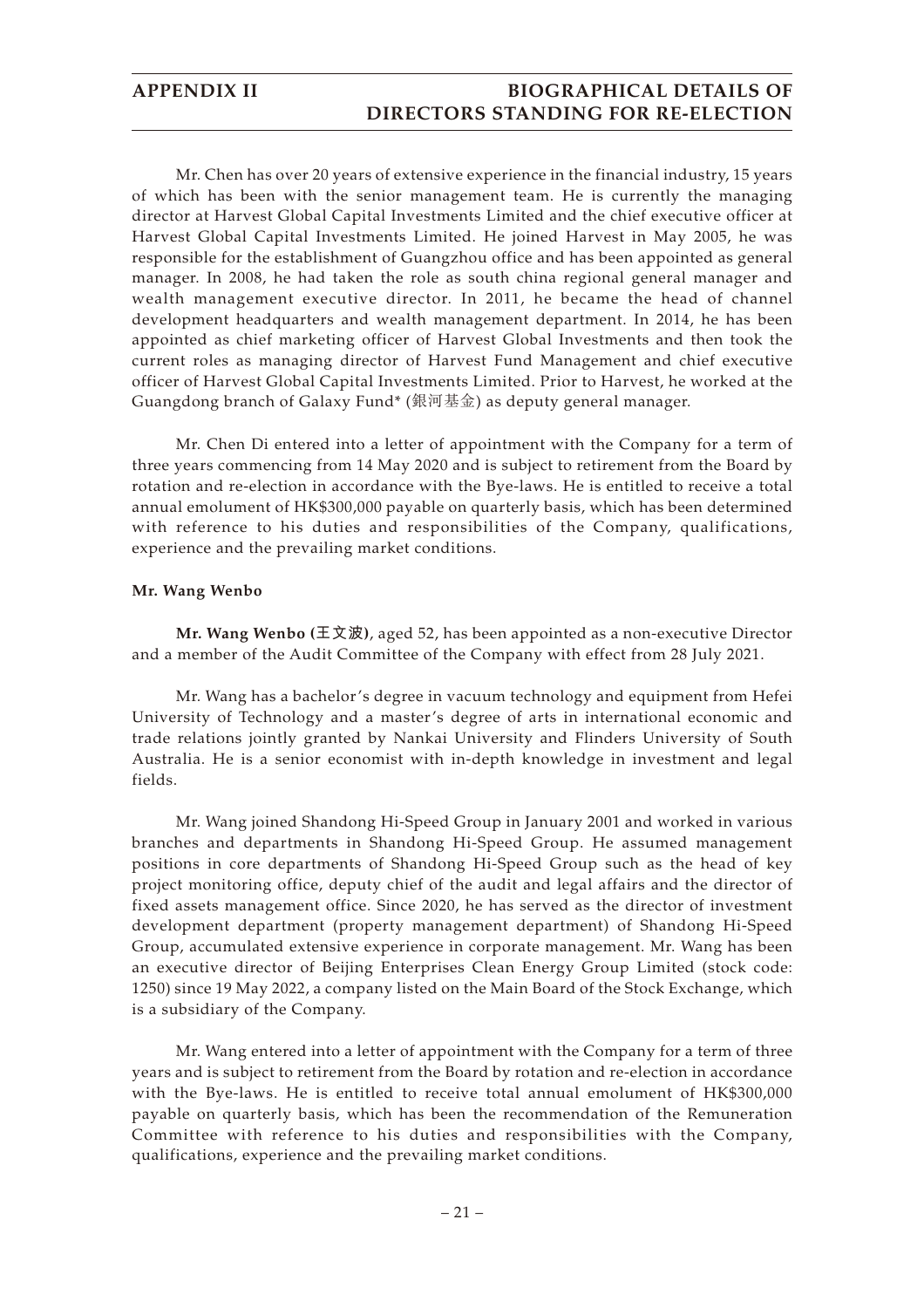Save as disclosed above, as at the Latest Practicable Date of this circular, each of Mr. Zhu Jianbiao, Ms. Liao Jianrong, Mr. Liu Zhijie, Mr. Liang Zhanhai, Mr. Chen Di and Mr. Wang Wenbo (i) has not held any directorships in any other listed companies the securities of which are listed in Hong Kong or overseas in the last three years; (ii) does not have any other major appointments and professional qualifications; (iii) does not hold other positions in the Company or any of its subsidiaries; (iv) does not have any relationship with any directors, senior management or substantial or controlling shareholders of the Company; and (v) does not have any interest in the listed securities of the Company within the meaning of Part XV of the SFO. There is no information relating to Mr. Zhu Jianbiao, Ms. Liao Jianrong, Mr. Liu Zhijie, Mr. Liang Zhanhai, Mr. Chen Di and Mr. Wang Wenbo that is required to be disclosed pursuant to Rules  $13.51(2)$ (h) to (v) of the Listing Rules and there is no other matter that needs to be brought to the attention of the Shareholders in relation to their re-election.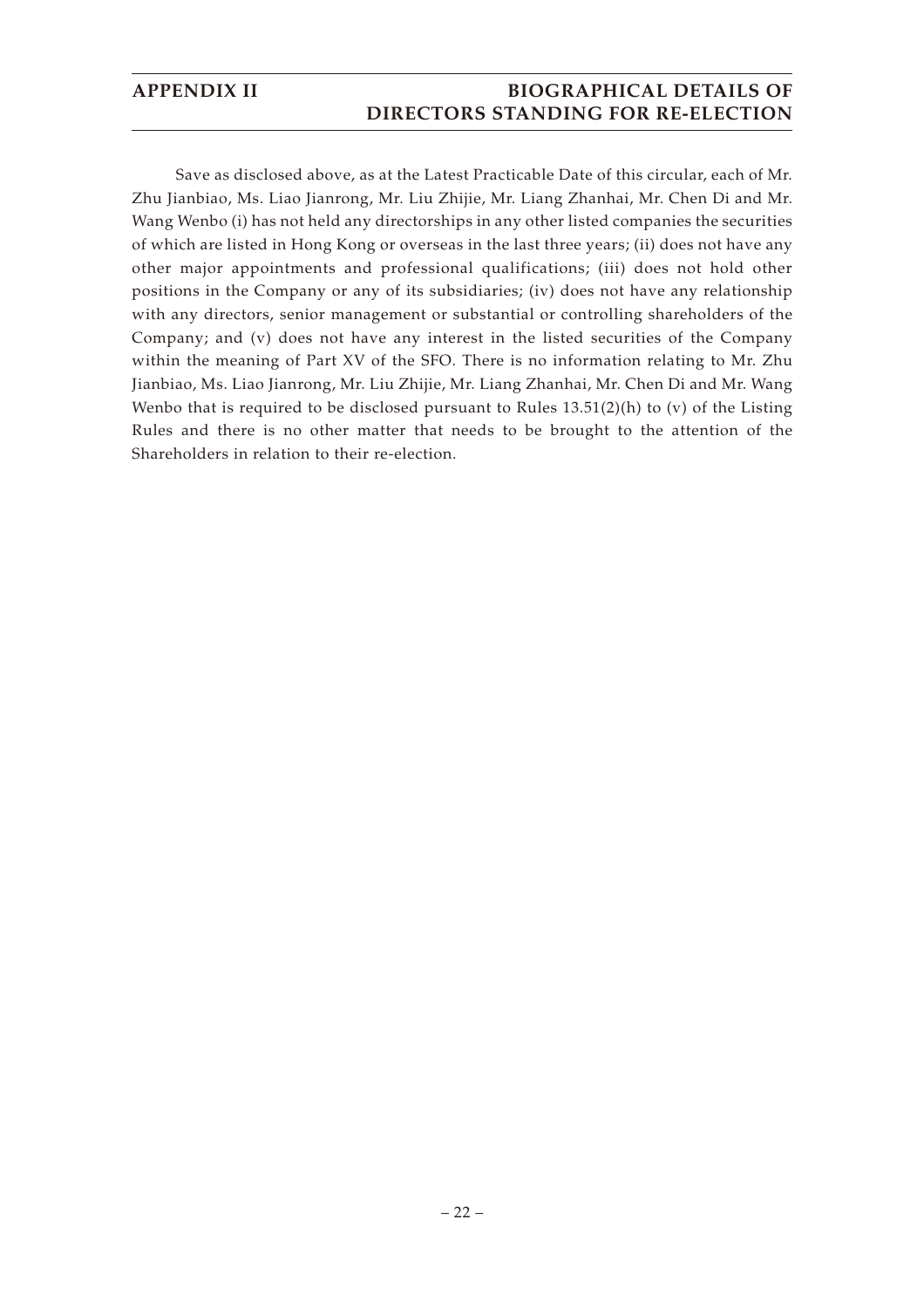The details of the Proposed Amendments are as follows (shown with strikethrough to denote text to be deleted and underline to denote text to be added):

## **General Amendments**

To reflect the new English name and new secondary name in Chinese of the Company pursuant to the Proposed Change of Company Name.

## **Specific Amendments**

| <b>Bye-laws</b> | <b>Existing Bye-laws</b>                                                                                                                                                                                                                                                                                                                                                                                                                                                                                             | <b>Proposed Amendments</b>                                                                                                                                                                                                                                                                                                                                                                                                                                                                                                  |
|-----------------|----------------------------------------------------------------------------------------------------------------------------------------------------------------------------------------------------------------------------------------------------------------------------------------------------------------------------------------------------------------------------------------------------------------------------------------------------------------------------------------------------------------------|-----------------------------------------------------------------------------------------------------------------------------------------------------------------------------------------------------------------------------------------------------------------------------------------------------------------------------------------------------------------------------------------------------------------------------------------------------------------------------------------------------------------------------|
| 1               | .                                                                                                                                                                                                                                                                                                                                                                                                                                                                                                                    |                                                                                                                                                                                                                                                                                                                                                                                                                                                                                                                             |
|                 | "business day" means a day on which the<br>Designated Stock Exchange generally is<br>open for the business of dealing in<br>securities in Hong Kong. For the<br>avoidance of doubt, where the<br>Designated Stock Exchange is closed for<br>the business of dealing in securities in<br>Hong Kong on a business day by reason<br>of a Number 8 or higher typhoon signal,<br>black rainstorm warning or other similar<br>event, such day shall for the purposes of<br>these Bye-laws be counted as a business<br>day; | "business day" means a day on which the<br>Designated Stock Exchange generally is<br>open for the business of dealing in<br>securities in Hong Kong. For the<br>avoidance of doubt, where the<br>Designated Stock Exchange is closed for<br>the business of dealing in securities in<br>Hong Kong on a business day by reason<br>of a Number number 8 or higher typhoon<br>signal, black rainstorm warning or other<br>similar event, such day shall for the<br>purposes of these Bye-laws be counted as<br>a business day; |
|                 | .                                                                                                                                                                                                                                                                                                                                                                                                                                                                                                                    | .                                                                                                                                                                                                                                                                                                                                                                                                                                                                                                                           |
|                 | "the Company" or "this Company"<br>means China Shandong Hi-Speed<br>Financial Group Limited 中國山東高速金<br>融集團有限公司;<br>.                                                                                                                                                                                                                                                                                                                                                                                                 | "the Company" or "this Company"<br>means China Shandong Hi-Speed<br>Financial Group Limited 中國山東高速金<br><del>融集團有限公司</del> Shandong Hi-Speed<br>Holdings Group Limited 山高控股集團有<br>限公司;                                                                                                                                                                                                                                                                                                                                       |
| 2(I)            | N/A                                                                                                                                                                                                                                                                                                                                                                                                                                                                                                                  | A resolution shall be an Extraordinary<br>Resolution when it has been passed by a<br>majority of not less than two-thirds of<br>votes cast by such shareholders as, being<br>entitled so to do, vote in person or, in the<br>case of such shareholders as are<br>corporations, by their respective duly<br>authorised representative or, where<br>proxies are allowed, by proxy at a general<br>meeting of which Notice has been duly<br>given in accordance with Bye-law 58.                                               |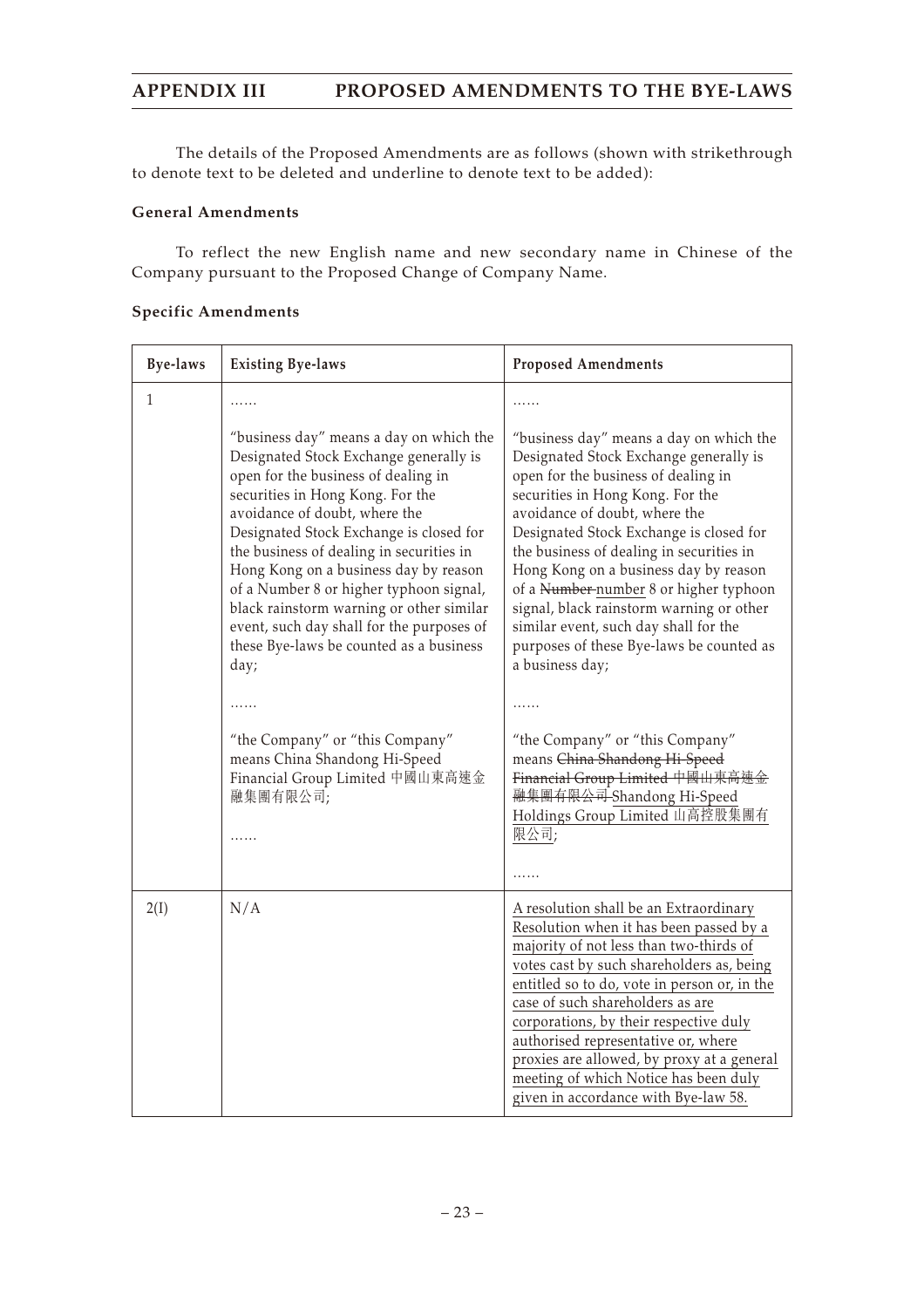| <b>Bye-laws</b> | <b>Existing Bye-laws</b>                                                                                                                                                                                                                                                                                                                                                                                                                                                                                                                         | <b>Proposed Amendments</b>                                                                                                                                                                                                                                                                                                                                                                                                                                                                                                                                                                                                                                                       |
|-----------------|--------------------------------------------------------------------------------------------------------------------------------------------------------------------------------------------------------------------------------------------------------------------------------------------------------------------------------------------------------------------------------------------------------------------------------------------------------------------------------------------------------------------------------------------------|----------------------------------------------------------------------------------------------------------------------------------------------------------------------------------------------------------------------------------------------------------------------------------------------------------------------------------------------------------------------------------------------------------------------------------------------------------------------------------------------------------------------------------------------------------------------------------------------------------------------------------------------------------------------------------|
| 2(J)            | N/A                                                                                                                                                                                                                                                                                                                                                                                                                                                                                                                                              | References to a document being executed<br>include references to it being executed<br>under hand or under seal or by electronic<br>signature or by any other method and<br>references to a notice or document<br>include a notice or document recorded or<br>stored in any digital, electronic,<br>electrical, magnetic or other retrievable<br>form or medium and information in<br>visible form whether having physical<br>substance or not.                                                                                                                                                                                                                                   |
| 3               | Subject to the provisions of the Act, the<br>Company may at any time and from time<br>to time by special resolution alter or<br>amend the Memorandum of Association<br>or the Bye-laws in whole or in part or to<br>change the name of the Company.                                                                                                                                                                                                                                                                                              | Subject to the provisions of the Act, the<br>Company may at any time and from time<br>to time by special resolutionSpecial<br>Resolution alter or amend the<br>Memorandum of Association or the<br>Bye-laws in whole or in part or to change<br>the name of the Company.                                                                                                                                                                                                                                                                                                                                                                                                         |
| 4(B)            | Subject to the provisions of the Act and<br>of the Bye-laws relating to new shares, all<br>unissued shares in the Company<br>including any new shares created upon<br>an increase of capital shall be under the<br>control of the Directors who may offer,<br>allot, grant options over or otherwise<br>dispose of them to such persons, on such<br>terms and conditions and at such times<br>as the Directors shall in their sole and<br>absolute discretion think fit, but so that<br>no shares shall be issued at a discount                  | Subject to the provisions of the Act and<br>of the Bye-laws relating to new shares, all<br>unissued shares in the Company<br>including any new shares created upon<br>an increase of capital shall be under the<br>control of the Directors who may offer,<br>allot, grant options over or otherwise<br>dispose of them to such persons, on such<br>terms and conditions and at such times<br>as the Directors shall in their sole and<br>absolute discretion think fit, but so that<br>no shares shall be issued at a discount to<br>their nominal value.                                                                                                                       |
| 5(C)            | Subject to the provisions of the Act, the<br>Directors may issue warrants to<br>subscribe for any class of shares or<br>securities of the Company on such terms<br>as they may from time to time determine.<br>Where share warrants are issued to<br>bearer, no new warrant shall be issued to<br>replace one that has been lost unless the<br>Directors are satisfied beyond reasonable<br>doubt that the original has been<br>destroyed and have received an<br>indemnity in satisfactory form with<br>regard to the issue of any new warrant. | Subject to the provisions of the Act, the<br>Directors may issue warrants or<br>convertible securities or securities of<br>similar nature conferring the right upon<br>the holders thereof to subscribe for any<br>class of shares or securities in the capital<br>of the Company on such terms as they<br>may from time to time determine. Where<br>share warrants are issued to bearer, no<br>new warrant shall be issued to replace<br>one that has been lost unless the<br>Directors are satisfied beyond reasonable<br>doubt that the original has been<br>destroyed and have received an<br>indemnity in satisfactory form with<br>regard to the issue of any new warrant. |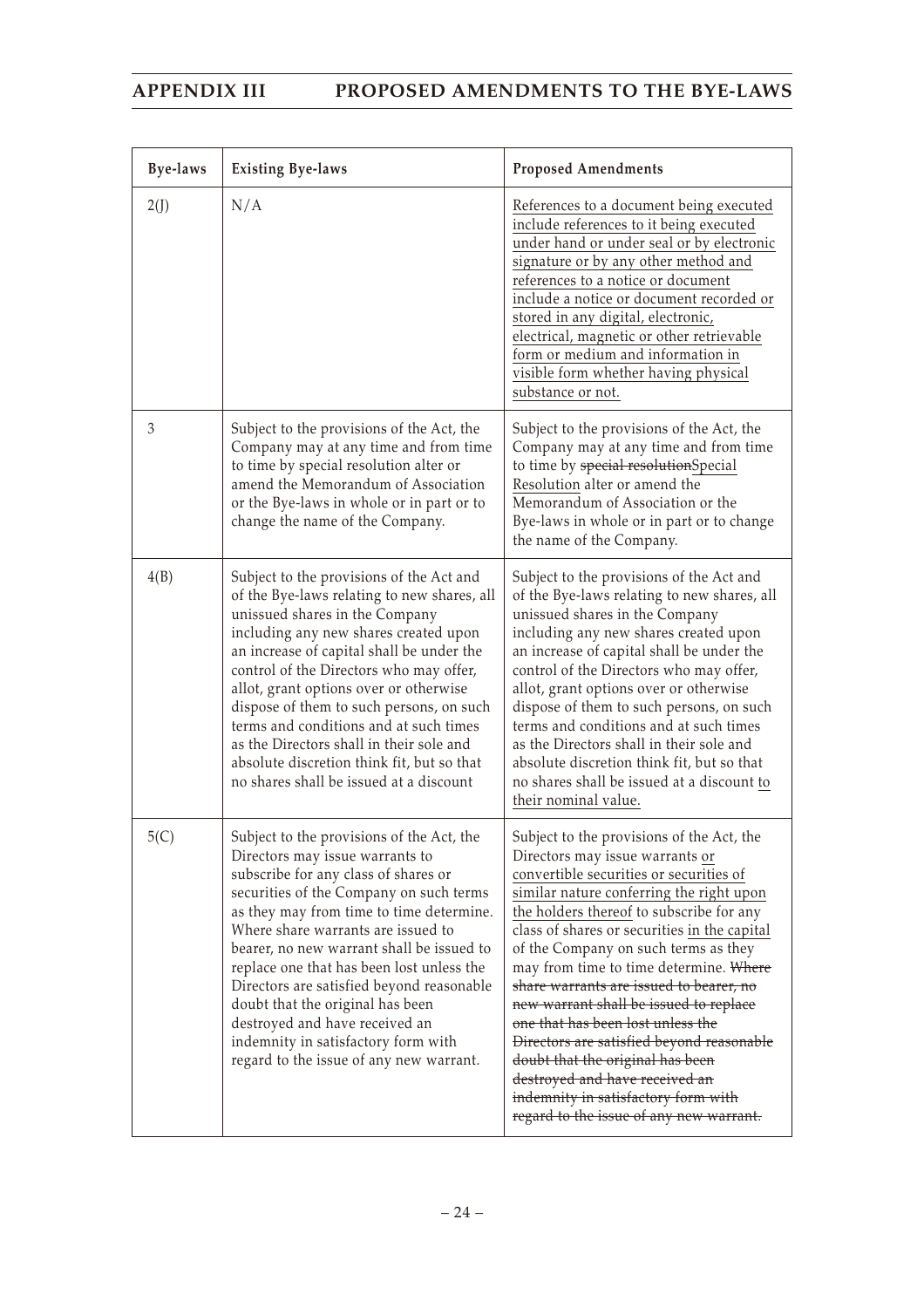| <b>Bye-laws</b> | <b>Existing Bye-laws</b>                                                                                                                                                                                                                                                                                                                                                                                                                                                                                                                                                                                                                                                                                                                                                                                                                                                                                                                                                                                                                                                                                                                                                                                                                                                                                                                                                                       | <b>Proposed Amendments</b>                                                                                                                                                                                                                                                                                                                                                                                                                                                                                                                                                                                                                                                                                                                                                                                                                                                                                                                                                                                                                                                                                                                                                                                                                                                                                                                                                                                                                   |
|-----------------|------------------------------------------------------------------------------------------------------------------------------------------------------------------------------------------------------------------------------------------------------------------------------------------------------------------------------------------------------------------------------------------------------------------------------------------------------------------------------------------------------------------------------------------------------------------------------------------------------------------------------------------------------------------------------------------------------------------------------------------------------------------------------------------------------------------------------------------------------------------------------------------------------------------------------------------------------------------------------------------------------------------------------------------------------------------------------------------------------------------------------------------------------------------------------------------------------------------------------------------------------------------------------------------------------------------------------------------------------------------------------------------------|----------------------------------------------------------------------------------------------------------------------------------------------------------------------------------------------------------------------------------------------------------------------------------------------------------------------------------------------------------------------------------------------------------------------------------------------------------------------------------------------------------------------------------------------------------------------------------------------------------------------------------------------------------------------------------------------------------------------------------------------------------------------------------------------------------------------------------------------------------------------------------------------------------------------------------------------------------------------------------------------------------------------------------------------------------------------------------------------------------------------------------------------------------------------------------------------------------------------------------------------------------------------------------------------------------------------------------------------------------------------------------------------------------------------------------------------|
| 7(A)            | If at any time the capital is divided into<br>different classes of shares, the rights<br>attached to any class (unless otherwise<br>provided by the terms of issue of the<br>shares of that class) may subject to the<br>provisions of the Act, be varied with the<br>consent in writing of the holders of<br>three-fourths in nominal value of the<br>issued shares of that class or with the<br>sanction of a special resolution passed at<br>a separate general meeting of the holders<br>of the shares of that class. To any such<br>separate general meeting all the<br>provisions of the Bye-laws as to general<br>meetings of the Company shall mutatis<br>mutandis apply, but so that the necessary<br>quorum (other than at an adjourned<br>meeting) shall be two persons at least<br>holding or representing by proxy or<br>authorised representative not less than<br>one-third of the issued shares of the<br>class, that every holder of shares of the<br>class shall be entitled on a poll to one<br>vote for every such share held by him,<br>that any holder of shares of the class<br>present in person or by proxy or<br>authorized representative may demand a<br>poll and that at any adjourned meeting of<br>such holders two holders present in<br>person or by proxy or authorized<br>representative (whatever the number of<br>shares held by them) shall be a quorum. | If at any time the capital is divided into<br>different classes of shares, the rights<br>attached to any class (unless otherwise<br>provided by the terms of issue of the<br>shares of that class) may subject to the<br>provisions of the Act, be varied with the<br>consent in writing of the holders of no<br>less than three-fourths in nominal value<br>of the issued shares of the voting rights<br>of that class or with the sanction of a<br>special resolution passed at a separate<br>general meeting of the holders of the<br>shares of that class. To any such separate<br>general meeting all the provisions of the<br>Bye-laws as to general meetings of the<br>Company shall mutatis mutandis apply,<br>but so that the necessary quorum (other<br>thanincluding at an adjourned meeting)<br>shall be two persons at least holding or<br>representing by proxy or authorised<br>representative not less than one-third of<br>the issued shares of the class, that every<br>holder of shares of the class shall be<br>entitled on a poll to one vote for every<br>such share held by him, that any holder<br>of shares of the class present in person or<br>by proxy or authorized representative<br>may demand a poll-and that at any<br>adjourned meeting of such holders two<br>holders present in person or by proxy or<br>authorized representative (whatever the<br>number of shares held by them) shall be<br>a quorum. |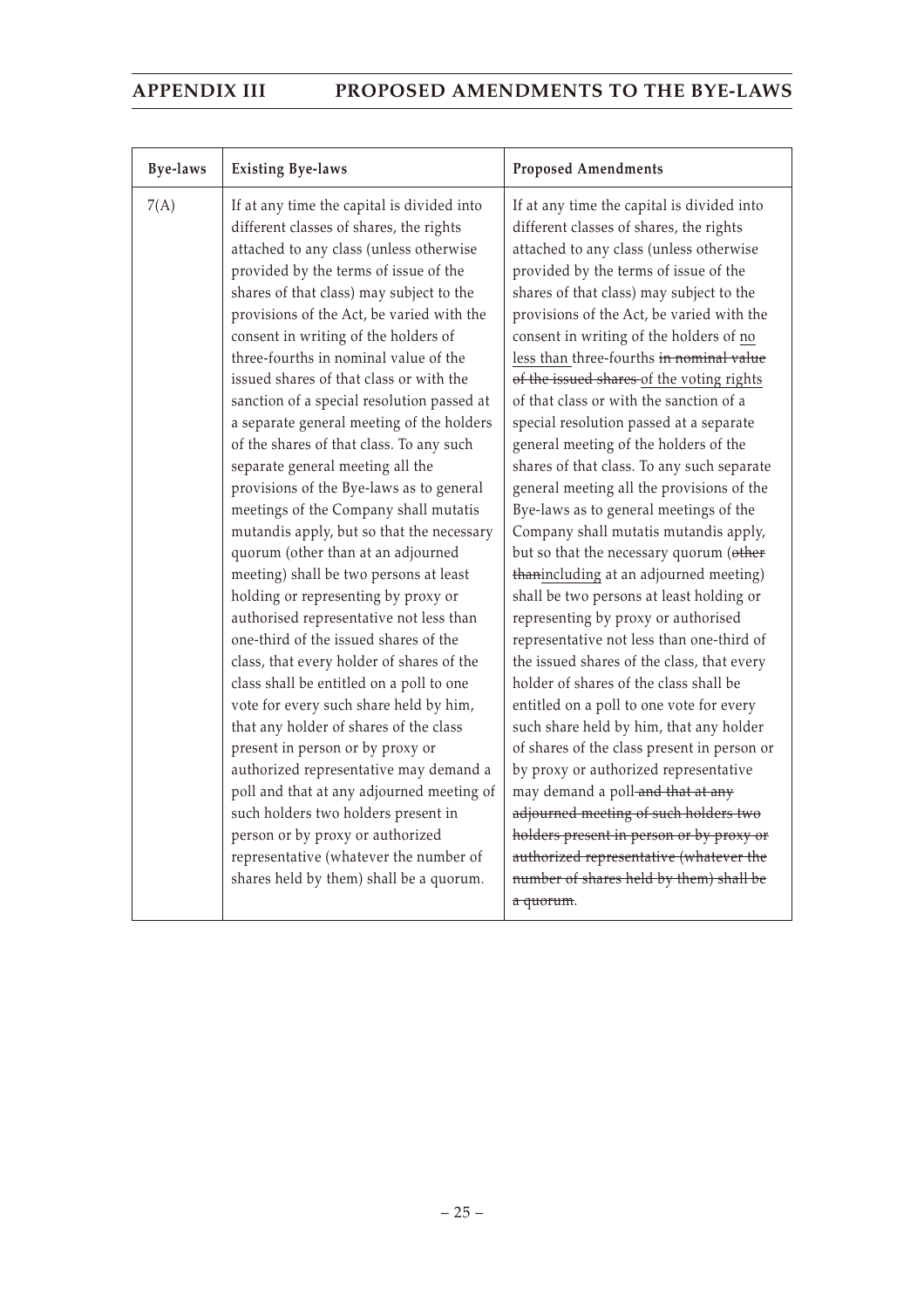| <b>Bye-laws</b> | <b>Existing Bye-laws</b>                                                                                                                                                                                                                                                                                                                                                                                                                                                                                                                                                                                                                                                                                                                                                                                                                                                                                                                                                                                                                                                                                                                                                                                                                                                                                                                                                                  | <b>Proposed Amendments</b>                                                                                                                                                                                                                                                                                                                                                                                                                                                                                                                                                                                                                                                                                                                                                                                                                                                                                                                                                                                                                                                                                                                                                                                                                                                                                                                                                                                                                                                                 |
|-----------------|-------------------------------------------------------------------------------------------------------------------------------------------------------------------------------------------------------------------------------------------------------------------------------------------------------------------------------------------------------------------------------------------------------------------------------------------------------------------------------------------------------------------------------------------------------------------------------------------------------------------------------------------------------------------------------------------------------------------------------------------------------------------------------------------------------------------------------------------------------------------------------------------------------------------------------------------------------------------------------------------------------------------------------------------------------------------------------------------------------------------------------------------------------------------------------------------------------------------------------------------------------------------------------------------------------------------------------------------------------------------------------------------|--------------------------------------------------------------------------------------------------------------------------------------------------------------------------------------------------------------------------------------------------------------------------------------------------------------------------------------------------------------------------------------------------------------------------------------------------------------------------------------------------------------------------------------------------------------------------------------------------------------------------------------------------------------------------------------------------------------------------------------------------------------------------------------------------------------------------------------------------------------------------------------------------------------------------------------------------------------------------------------------------------------------------------------------------------------------------------------------------------------------------------------------------------------------------------------------------------------------------------------------------------------------------------------------------------------------------------------------------------------------------------------------------------------------------------------------------------------------------------------------|
| 10              | Subject to the provisions of the Statutes<br>and the Memorandum of Association and<br>where applicable, subject further to<br>compliance with the rules and<br>regulations of the Designated Stock<br>Exchange on which the shares of the<br>Company are listed and any other<br>relevant regulatory authority, the<br>Directors may exercise the power of the<br>Company to purchase or otherwise<br>acquire its own shares and/or warrants<br>upon such terms and subject to such<br>conditions as the Directors may deem fit<br>provided that, in respect of a purchase of<br>redeemable shares:<br>the price per share for purchases<br>(i)<br>proposed to be made otherwise<br>than by tender in the manner<br>prescribed in (ii) below or on or<br>through a stock exchange on<br>which such shares are listed with<br>the consent of the Company shall<br>not exceed one hundred (100) per<br>cent. of the average closing prices<br>for dealings in one or more board<br>lots of such shares on the<br>principal stock exchange on which<br>the shares are traded for the five<br>(5) trading days immediately<br>before the date on which the<br>purchase is made (whether<br>conditionally or otherwise); and<br>where any such purchase is<br>(ii)<br>proposed to be made by tender,<br>tenders shall be made available to<br>all holders of such shares on the<br>same terms. | Subject to the provisions of the Statutes<br>and the Memorandum of Association and<br>where applicable, subject further to<br>compliance with the rules and<br>regulations of the Designated Stock<br>Exchange on which the shares of the<br>Company are listed and any other<br>relevant regulatory authority, the<br>Directors may exercise the power of the<br>Company to purchase or otherwise<br>acquire its own shares and/or warrants<br>upon such terms and subject to such<br>conditions as the Directors may deem fit.<br>The Directors may accept the surrender<br>for no consideration of any fully paid<br>share. provided that, in respect of a<br>purchase of redeemable shares:<br>the price per share for purchases<br>$\oplus$<br>proposed to be made otherwise<br>than by tender in the manner<br>prescribed in (ii) below or on or<br>through a stock exchange on<br>which such shares are listed with<br>the consent of the Company shall<br>not exceed one hundred (100) per<br>cent. of the average closing prices<br>for dealings in one or more board<br>lots of such shares on the<br>principal stock exchange on which<br>the shares are traded for the five<br>(5) trading days immediately<br>before the date on which the<br>purchase is made (whether<br>conditionally or otherwise); and<br>(ii)<br>where any such purchase is<br>proposed to be made by tender,<br>tenders shall be made available to<br>all holders of such shares on the<br>same terms. |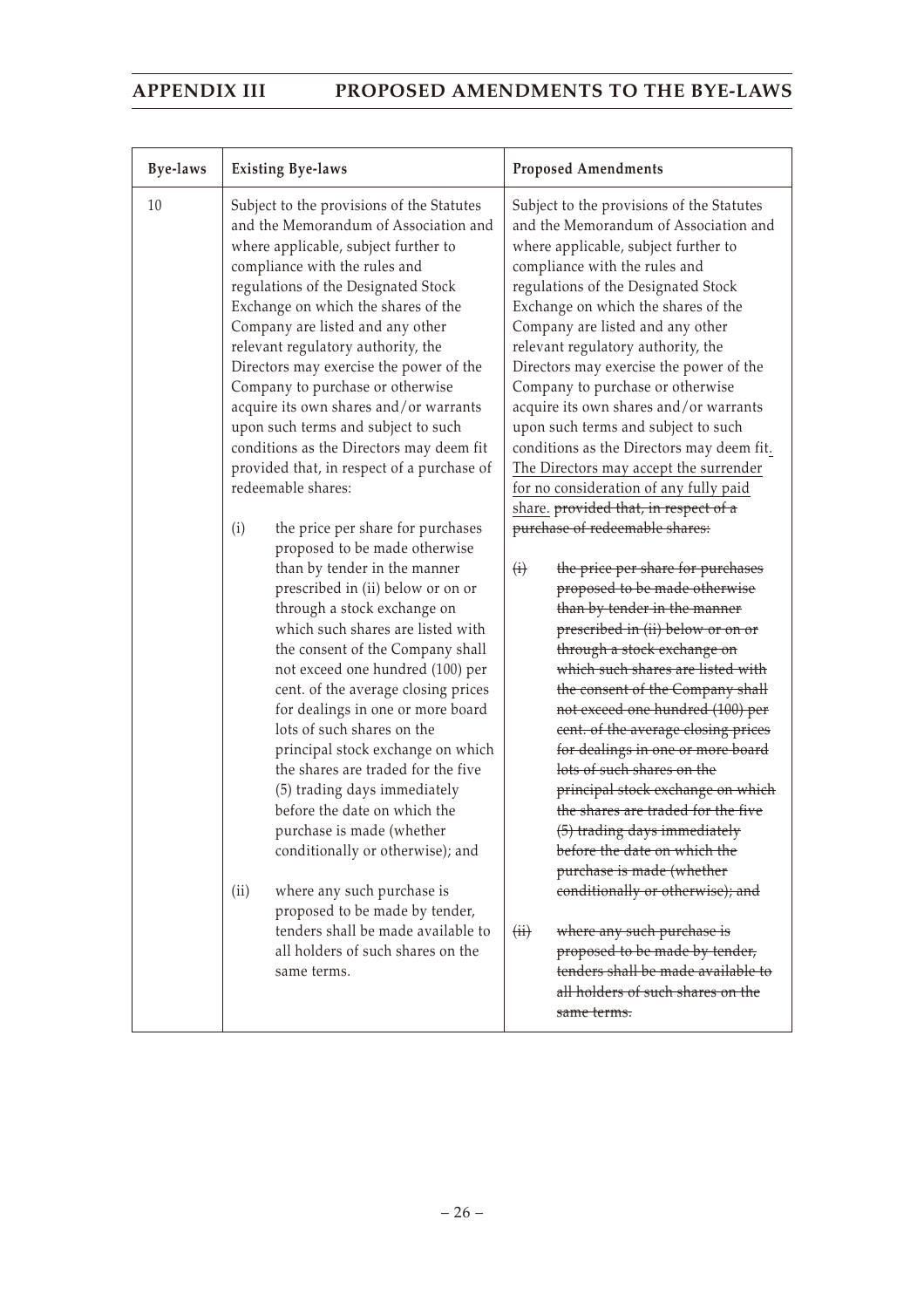| <b>Bye-laws</b> | <b>Existing Bye-laws</b>                                                                                                                                                                               | <b>Proposed Amendments</b>                                                                                                                                                                                                                                                                                                                                                                                                                                                                                                                                                                                                                                                                                                                                                                                                                                                                                                                                                                                                                                                                                                                                                                                                                                                                                                                                                                                                                                                     |
|-----------------|--------------------------------------------------------------------------------------------------------------------------------------------------------------------------------------------------------|--------------------------------------------------------------------------------------------------------------------------------------------------------------------------------------------------------------------------------------------------------------------------------------------------------------------------------------------------------------------------------------------------------------------------------------------------------------------------------------------------------------------------------------------------------------------------------------------------------------------------------------------------------------------------------------------------------------------------------------------------------------------------------------------------------------------------------------------------------------------------------------------------------------------------------------------------------------------------------------------------------------------------------------------------------------------------------------------------------------------------------------------------------------------------------------------------------------------------------------------------------------------------------------------------------------------------------------------------------------------------------------------------------------------------------------------------------------------------------|
| 11(C)           | Except where the register is closed in<br>accordance with the Act, the register and<br>any branch register shall during business<br>hours be opened to the inspection of any<br>member without charge. | Except where the register is closed in<br>accordance with the Act and any<br>applicable laws, the register and any<br>branch register shall during business<br>hours (between 10 a.m. and 12 noon) be<br>opened to the inspection of any member<br>without charge.                                                                                                                                                                                                                                                                                                                                                                                                                                                                                                                                                                                                                                                                                                                                                                                                                                                                                                                                                                                                                                                                                                                                                                                                             |
| 11(F)           | N/A                                                                                                                                                                                                    | The register may, on at least 10 business<br>days' notice (or on 6 business day's<br>notice in the case of right issue) given in<br>compliance with the Listing Rules, be<br>closed at such times and for such periods<br>as the Board may from time to time<br>determine, either generally or in respect<br>of any class of shares, provided that the<br>register shall not be closed for more than<br>30 days in any year. The Company shall,<br>on demand, furnish any person seeking<br>to inspect the register or part thereof<br>which is closed with a certificate under<br>the hand of the secretary stating the<br>period for which, and by whose<br>authority, it is closed. In the event that<br>there is an alteration of book closure<br>dates, the Company shall give at least 5<br>business days' notice in the aforesaid<br>form before the announced closure, or<br>the new closure, whichever is earlier. If,<br>however, there are exceptional<br>circumstances (e.g. a typhoon) that<br>render the giving of such publication of<br>advertisement impossible, the Company<br>shall comply with these requirements as<br>soon as practicable. Notwithstanding<br>anything contained herein, the register<br>shall only be closed in accordance with<br>the terms equivalent to section 632 of the<br>Companies Ordinance (Cap. 622) under<br>the laws of Hong Kong, provided that the<br>register shall not be closed for more than<br>30 days in any year. |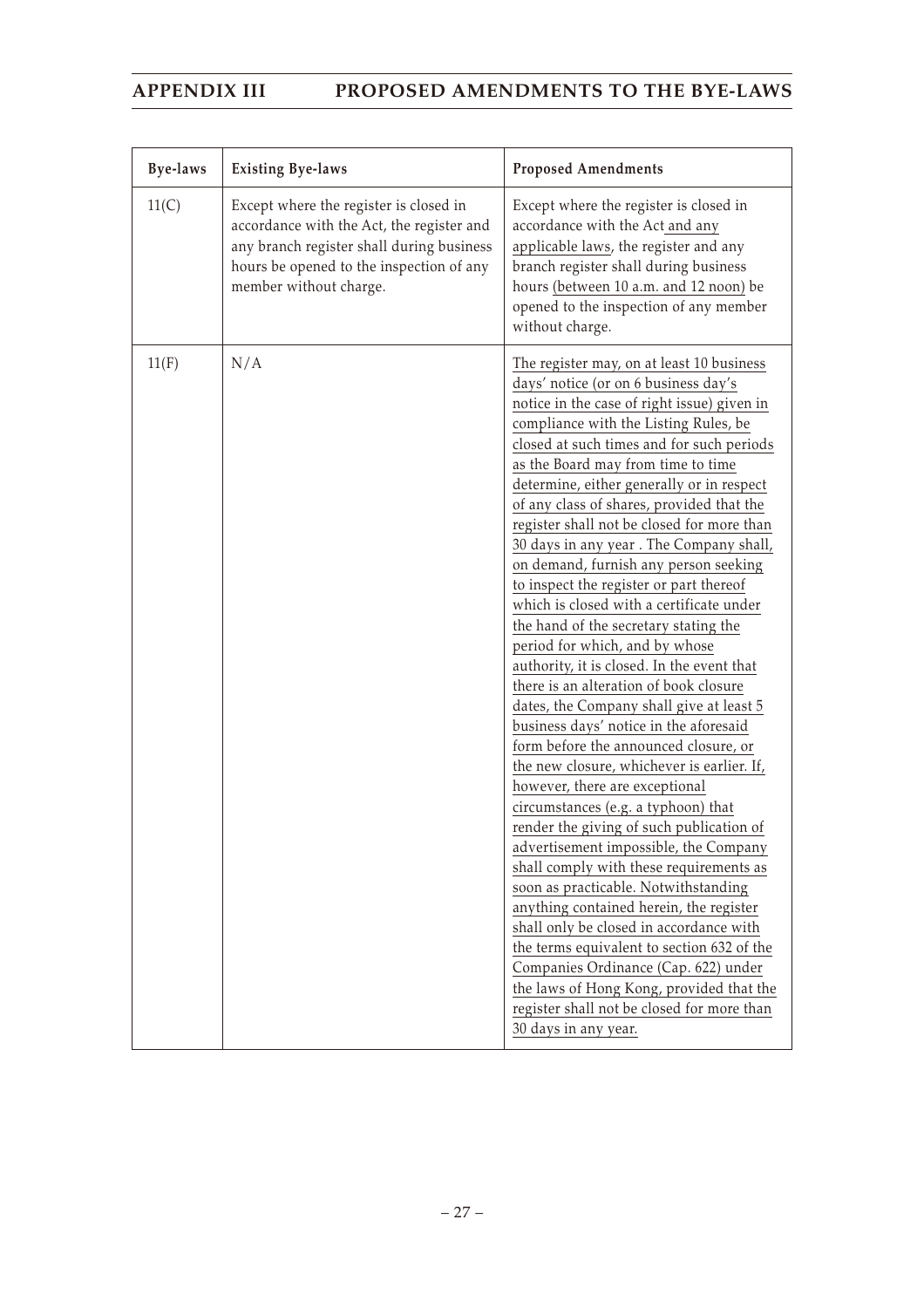| <b>Bye-laws</b> | <b>Existing Bye-laws</b>                                                                                                                                                                                                                                                                                                                                                                                                                                                                                                                                                                                                                                                                                                                                                                                                                                                                                                                                                                                                                                                                                                            | <b>Proposed Amendments</b>                                                                                                                                                                                                                                                                                                                                                                                                                                                                                                                                                                                                                                                                                                                                                                                                                                                                                                                                                                                                                                                                                                                                                                                                                                                    |
|-----------------|-------------------------------------------------------------------------------------------------------------------------------------------------------------------------------------------------------------------------------------------------------------------------------------------------------------------------------------------------------------------------------------------------------------------------------------------------------------------------------------------------------------------------------------------------------------------------------------------------------------------------------------------------------------------------------------------------------------------------------------------------------------------------------------------------------------------------------------------------------------------------------------------------------------------------------------------------------------------------------------------------------------------------------------------------------------------------------------------------------------------------------------|-------------------------------------------------------------------------------------------------------------------------------------------------------------------------------------------------------------------------------------------------------------------------------------------------------------------------------------------------------------------------------------------------------------------------------------------------------------------------------------------------------------------------------------------------------------------------------------------------------------------------------------------------------------------------------------------------------------------------------------------------------------------------------------------------------------------------------------------------------------------------------------------------------------------------------------------------------------------------------------------------------------------------------------------------------------------------------------------------------------------------------------------------------------------------------------------------------------------------------------------------------------------------------|
| 55              | The Company may by special resolution<br>reduce its share capital or any share<br>premium account or other<br>undistributable reserve in any manner<br>authorised and subject to any conditions<br>prescribed by law.                                                                                                                                                                                                                                                                                                                                                                                                                                                                                                                                                                                                                                                                                                                                                                                                                                                                                                               | The Company may by special resolution<br>reduce its share capital or any share<br>premium account or other<br>undistributable reserve in any manner<br>authorised and subject to any conditions<br>prescribed by law.may from time to time<br>by special resolution, subject to any<br>confirmation or consent required by law,<br>reduce its issued share capital or, save for<br>the use of share premium as expressly<br>permitted by the Act, any share premium<br>account or other undistributable reserve.                                                                                                                                                                                                                                                                                                                                                                                                                                                                                                                                                                                                                                                                                                                                                              |
| 56              | The Company shall in each year hold a<br>general meeting as its annual general<br>meeting in addition to any other<br>meetings in that year and shall specify<br>the meeting as such in the notices calling<br>it and not more than 15 months shall<br>elapse between the date of one annual<br>general meeting of the Company and that<br>of the next unless a longer period would<br>not infringe the rules of any Designated<br>Stock Exchange. The annual general<br>meeting shall be held at such time and<br>place as the Directors shall appoint. If the<br>rules of the Designated Stock Exchange<br>do not prohibit the same, a meeting of<br>the shareholders or any class thereof may<br>be held by means of such telephone,<br>electronic or other communication<br>facilities as permit all persons<br>participating in the meeting to<br>communicate with each other<br>simultaneously and instantaneously, and<br>participation in such a meeting shall<br>constitute presence in person at such<br>meeting. All general meetings other than<br>annual general meetings shall be called<br>special general meetings. | The Company shall in each financial year<br>hold a general meeting as its annual<br>general meeting in addition to any other<br>meetings in that financial year and shall<br>specify the meeting as such in the notices<br>calling it and such annual general<br>meeting must be held within six (6)<br>months after the end of the Company's<br>financial year not more than 15 months<br>shall elapse between the date of one<br>annual general meeting of the Company<br>and that of the next-unless a longer<br>period would not infringe the rules of<br>any Designated Stock Exchange. The<br>annual general meeting shall be held at<br>such time and place as the Directors shall<br>appoint. If the rules of the Designated<br>Stock Exchange do not prohibit the same,<br>a meeting of the shareholders or any<br>class thereof may be held by means of<br>such telephone, electronic or other<br>communication facilities as permit all<br>persons participating in the meeting to<br>communicate with each other<br>simultaneously and instantaneously, and<br>participation in such a meeting shall<br>constitute presence in person at such<br>meeting. All general meetings other than<br>annual general meetings shall be called<br>special general meetings. |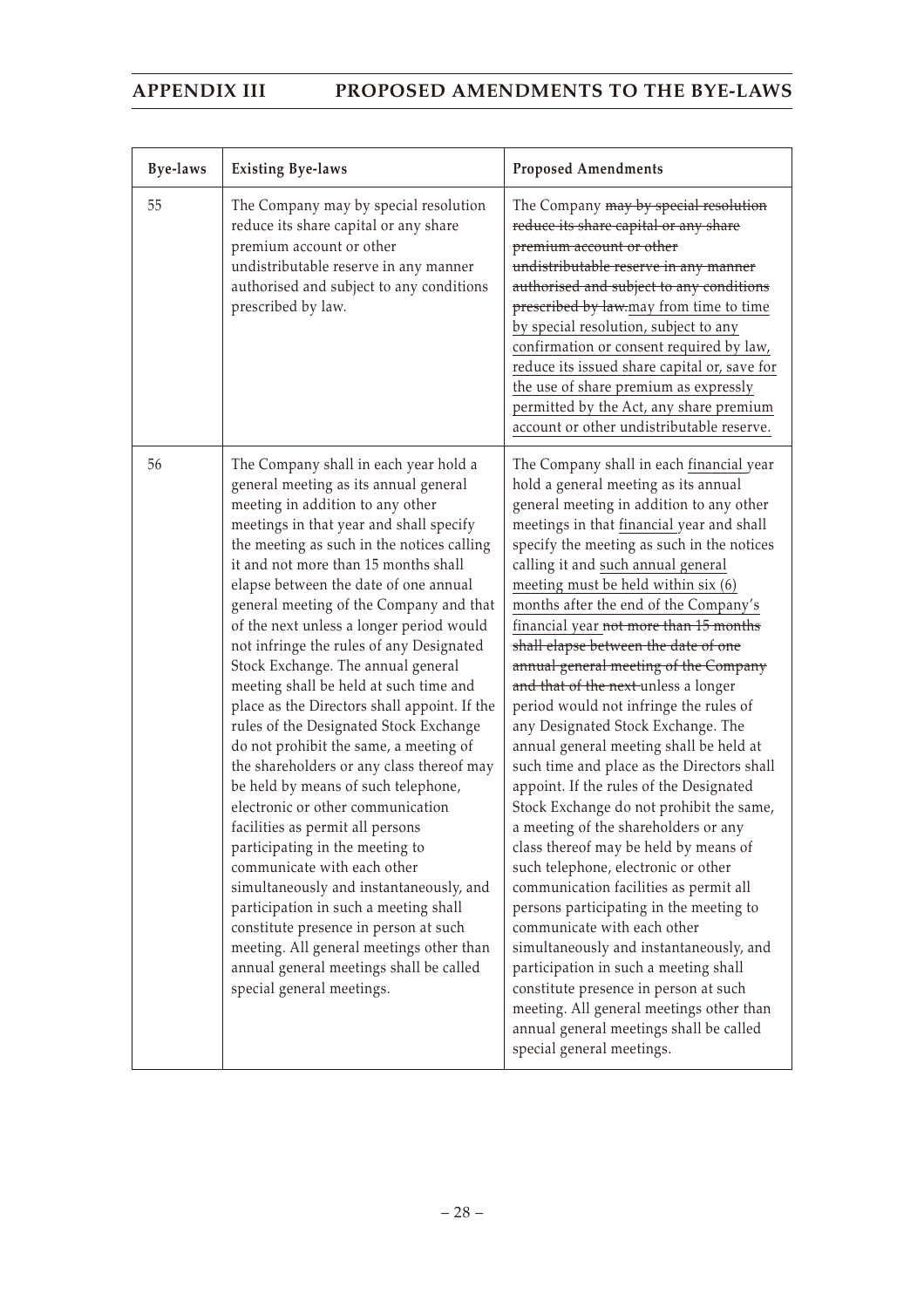| Bye-laws | <b>Existing Bye-laws</b>                                                                                                                                                                                                                                                                                                                                                                                                                                                                                                                                                                                                                                                                                                                                                                                                                                                                                                                                                                                                                                                                                                                                                                                                                     | <b>Proposed Amendments</b>                                                                                                                                                                                                                                                                                                                                                                                                                                                                                                                                                                                                                                                                                                                                                                                                                                                                                                                                                                                                                                                                                                                                                                                                                                                                                                                                                                                                                                                                                                                                                                                                                                                                                                                                                                                                                                                                                                                                                                                                                                                                                                             |
|----------|----------------------------------------------------------------------------------------------------------------------------------------------------------------------------------------------------------------------------------------------------------------------------------------------------------------------------------------------------------------------------------------------------------------------------------------------------------------------------------------------------------------------------------------------------------------------------------------------------------------------------------------------------------------------------------------------------------------------------------------------------------------------------------------------------------------------------------------------------------------------------------------------------------------------------------------------------------------------------------------------------------------------------------------------------------------------------------------------------------------------------------------------------------------------------------------------------------------------------------------------|----------------------------------------------------------------------------------------------------------------------------------------------------------------------------------------------------------------------------------------------------------------------------------------------------------------------------------------------------------------------------------------------------------------------------------------------------------------------------------------------------------------------------------------------------------------------------------------------------------------------------------------------------------------------------------------------------------------------------------------------------------------------------------------------------------------------------------------------------------------------------------------------------------------------------------------------------------------------------------------------------------------------------------------------------------------------------------------------------------------------------------------------------------------------------------------------------------------------------------------------------------------------------------------------------------------------------------------------------------------------------------------------------------------------------------------------------------------------------------------------------------------------------------------------------------------------------------------------------------------------------------------------------------------------------------------------------------------------------------------------------------------------------------------------------------------------------------------------------------------------------------------------------------------------------------------------------------------------------------------------------------------------------------------------------------------------------------------------------------------------------------------|
| 57       | The Directors may, whenever they think<br>fit, convene a special general meeting. A<br>special general meeting shall also be<br>convened on the written requisition of<br>any 2 or more members holding at the<br>date of the deposit of the requisition in<br>aggregate not less than one-tenth of such<br>of the paid up capital of the Company as<br>at the date of the deposit carries the right<br>of voting at general meetings of the<br>Company. Such requisition must state the<br>objects of the meeting and must be<br>signed by the requisitionists and<br>deposited at the office. If the Directors do<br>not within 21 days from the date of the<br>deposit of such requisition proceed duly<br>to convene a special general meeting, the<br>requisitionists themselves or any of them<br>representing more than one half of the<br>total voting rights of all of them may<br>convene the special general meeting in<br>the same manner, as nearly as possible,<br>as that in which meetings may be<br>convened by the Directors, and all<br>reasonable expenses incurred by the<br>requisitionists as a result of the failure of<br>the Directors to convene such a meeting<br>shall be reimbursed to them by the<br>Company. | The Directors may whenever they think<br>fit call special general meetings, and<br>shareholders holding at the date of<br>deposit of the requisition not less than<br>one-tenth of the voting rights on a one<br>vote per share basis in the share capital<br>of the Company shall at all times have<br>the right, by written requisition to the<br>Directors or the secretary of the<br>Company, to require a special general<br>meeting to be called by the Directors for<br>the transaction of any business or<br>resolution specified in such requisition;<br>and such meeting shall be held within<br>two (2) months after the deposit of such<br>requisition. If within twenty one (21)<br>days of such deposit the Directors fail to<br>proceed to convene such meeting the<br>requisitionists themselves may do so in<br>accordance with the provisions of Section<br>74(3) of the Act. <del>, whenever they think fit,</del><br>convene a special general meeting. A<br>special general meeting shall also be<br>convened on the written requisition of<br>any 2 or more members holding at the<br>date of the deposit of the requisition in<br>aggregate not less than one-tenth of such<br>of the paid up capital of the Company as<br>at the date of the deposit carries the right<br>of voting at general meetings of the<br>Company. Such requisition must state the<br>objects of the meeting and must be<br>signed by the requisitionists and<br>deposited at the office. If the Directors do<br>not within 21 days from the date of the<br>deposit of such requisition proceed duly<br>to convene a special general meeting, the<br>requisitionists themselves or any of them<br>representing more than one half of the<br>total voting rights of all of them may<br>convene the special general meeting in<br>the same manner, as nearly as possible,<br>as that in which meetings may be<br>convened by the Directors, and all<br>reasonable expenses incurred by the<br>requisitionists as a result of the failure of<br>the Directors to convene such a meeting<br>shall be reimbursed to them by the<br>Company. |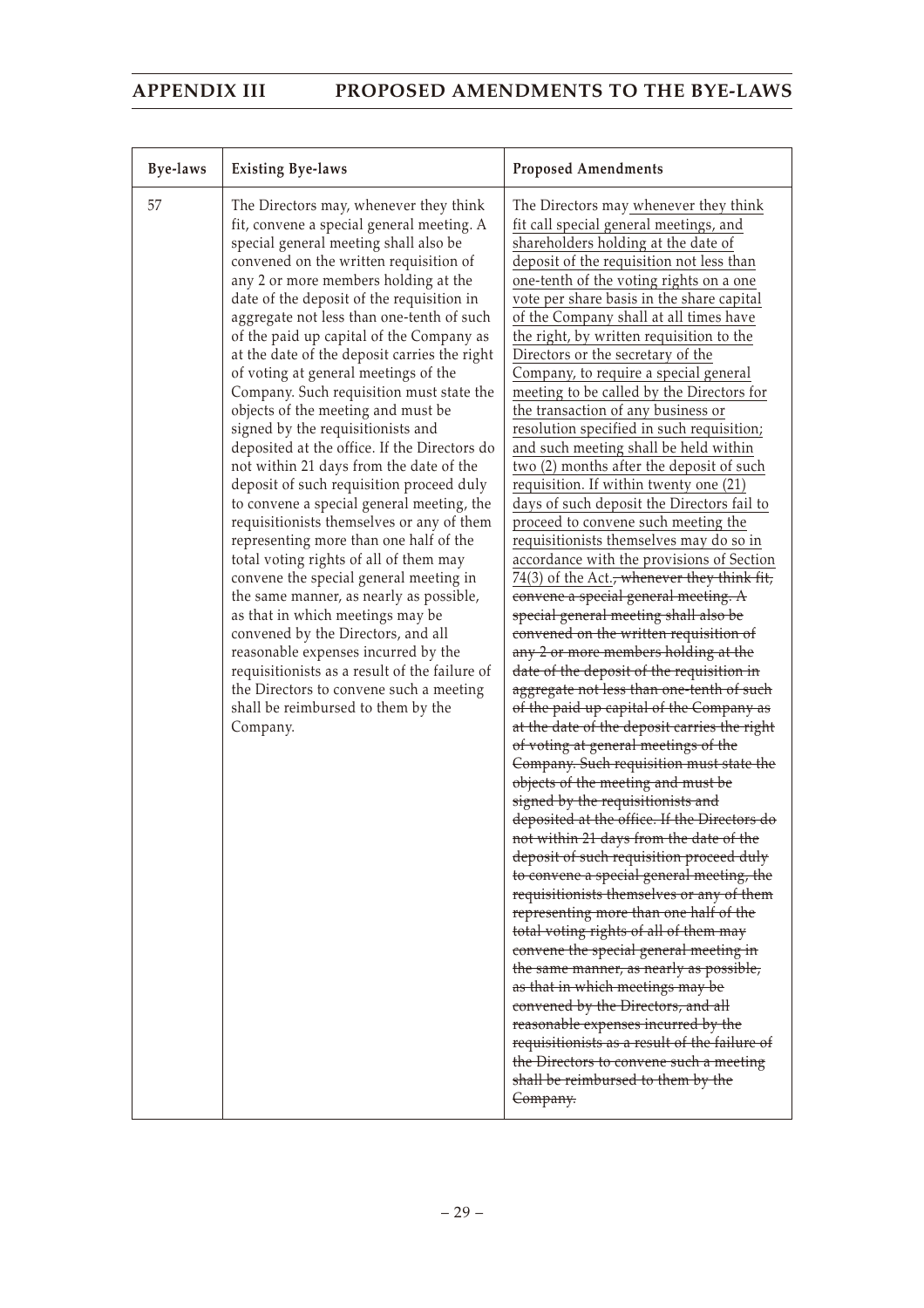| <b>Bye-laws</b> | <b>Existing Bye-laws</b>                                                                                                                                                                                                                                                                                                                                                                                                                                                                                                                                                                                                                                                                                                                                                                                                                                                                                                        | <b>Proposed Amendments</b>                                                                                                                                                                                                                                                                                                                                                                                                                                                                                                                                                                                                                                                                                                                                                                                                                                                                                                      |
|-----------------|---------------------------------------------------------------------------------------------------------------------------------------------------------------------------------------------------------------------------------------------------------------------------------------------------------------------------------------------------------------------------------------------------------------------------------------------------------------------------------------------------------------------------------------------------------------------------------------------------------------------------------------------------------------------------------------------------------------------------------------------------------------------------------------------------------------------------------------------------------------------------------------------------------------------------------|---------------------------------------------------------------------------------------------------------------------------------------------------------------------------------------------------------------------------------------------------------------------------------------------------------------------------------------------------------------------------------------------------------------------------------------------------------------------------------------------------------------------------------------------------------------------------------------------------------------------------------------------------------------------------------------------------------------------------------------------------------------------------------------------------------------------------------------------------------------------------------------------------------------------------------|
| 58              | An annual general meeting shall be<br>called by notice in writing of not less<br>than twenty-one (21) clear days and not<br>less than twenty (20) clear business days.<br>All other general meetings (including<br>special general meetings) must be called<br>by notice in writing of not less than<br>fourteen (14) clear days and not less than<br>ten (10) clear business days. The notice<br>shall be exclusive of the day on which it<br>is served or deemed to be served and of<br>the day for which it is given and shall<br>specify the place, the day and the hour of<br>meeting and, in case of special business,<br>the general nature of that business. The<br>notice convening an annual general<br>meeting shall specify the meeting as such<br>and the notice convening a meeting to<br>pass a special resolution shall specify the<br>intention to propose the relevant<br>resolution as a special resolution. | An annual general meeting shall be<br>called by notice in writing of not less<br>than twenty-one (21) clear days-and not<br>less than twenty (20) clear business days.<br>All other general meetings (including<br>special general meetings) must be called<br>by notice in writing of not less than<br>fourteen (14) clear days-and not less than<br>ten (10) clear business days. The notice<br>shall be exclusive of the day on which it<br>is served or deemed to be served and of<br>the day for which it is given and shall<br>specify the place, the day and the hour of<br>meeting and, in case of special business,<br>the general nature of that business. The<br>notice convening an annual general<br>meeting shall specify the meeting as such<br>and the notice convening a meeting to<br>pass a special resolution shall specify the<br>intention to propose the relevant<br>resolution as a special resolution. |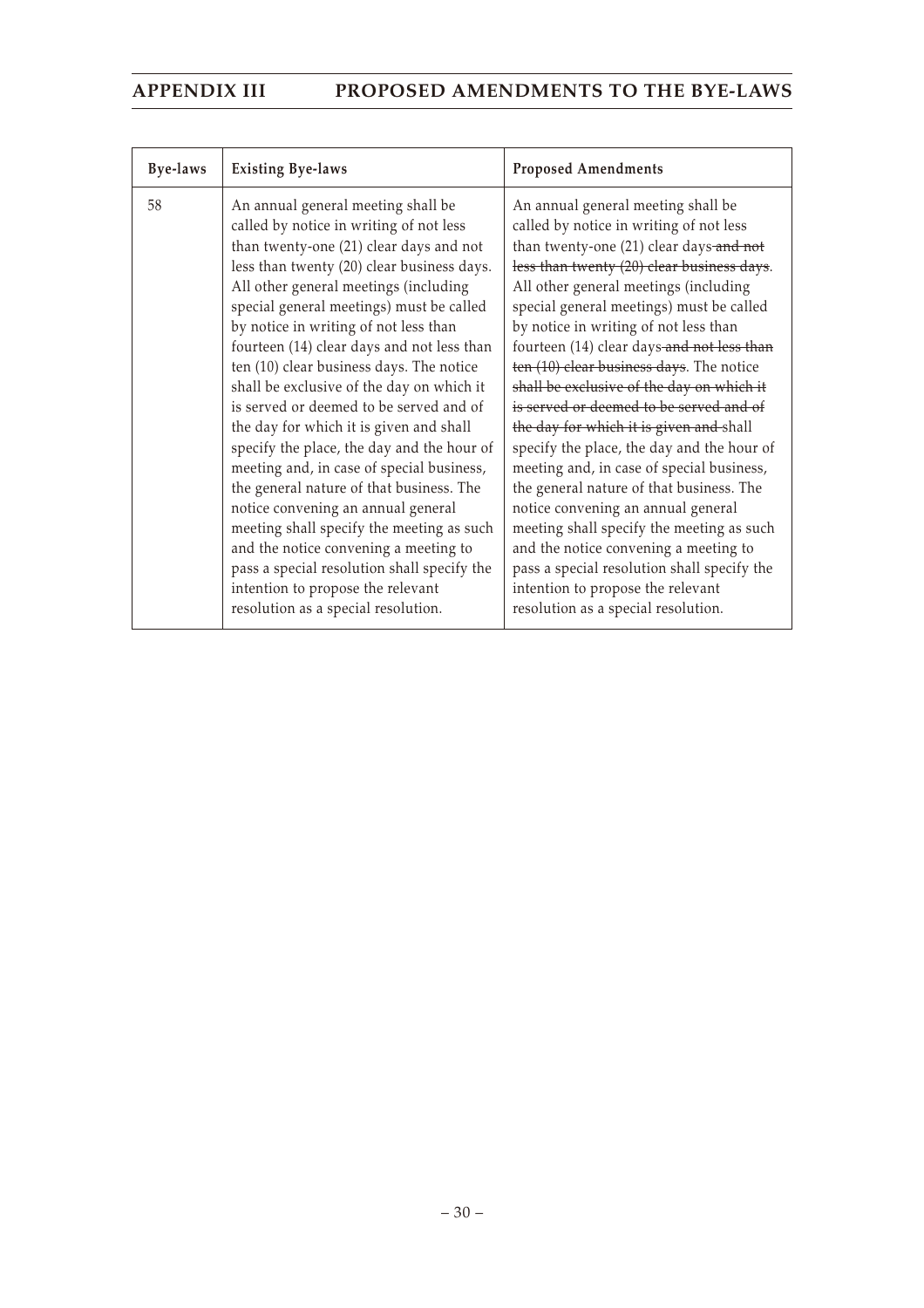| <b>Bye-laws</b> | <b>Existing Bye-laws</b>                                                                                                                                                                                                                                                                                                                                                                                                                                                                                                                                                                                                                                                                                                                                                                                                                                                                                                                                                                            | <b>Proposed Amendments</b>                                                                                                                                                                                                                                                                                                                                                                                                                                                                                                                                                                                                                                                                                                                                                                                                                                                                                                                                                                                                                                         |
|-----------------|-----------------------------------------------------------------------------------------------------------------------------------------------------------------------------------------------------------------------------------------------------------------------------------------------------------------------------------------------------------------------------------------------------------------------------------------------------------------------------------------------------------------------------------------------------------------------------------------------------------------------------------------------------------------------------------------------------------------------------------------------------------------------------------------------------------------------------------------------------------------------------------------------------------------------------------------------------------------------------------------------------|--------------------------------------------------------------------------------------------------------------------------------------------------------------------------------------------------------------------------------------------------------------------------------------------------------------------------------------------------------------------------------------------------------------------------------------------------------------------------------------------------------------------------------------------------------------------------------------------------------------------------------------------------------------------------------------------------------------------------------------------------------------------------------------------------------------------------------------------------------------------------------------------------------------------------------------------------------------------------------------------------------------------------------------------------------------------|
| 59              | Subject to the foregoing Bye-law, the<br>notice of every general meeting shall be<br>given in manner hereinafter mentioned<br>or in such other manner, if any, as may be<br>prescribed by the Company in general<br>meeting to such persons as are under the<br>Bye-laws entitled to receive such notices<br>from the Company provided that subject<br>to the provisions of the Act a meeting of<br>the Company shall, notwithstanding that<br>it is called by shorter notice than that<br>specified in this Article, be deemed to<br>have been duly called if it is so agreed:<br>in the case of a meeting called as<br>(i)<br>the annual general meeting, by all<br>the members entitled to attend<br>and vote thereat; and<br>in the case of any other meeting,<br>(ii)<br>by a majority in number of the<br>members having a right to attend<br>and vote at the meeting, being a<br>majority together holding not less<br>than 95 per cent in nominal value<br>of the shares giving that right. | Subject to the foregoing Bye-law, the<br>notice of every general meeting shall be<br>given in manner hereinafter mentioned<br>or in such other manner, if any, as may be<br>prescribed by the Company in general<br>meeting to such persons as are under the<br>Bye-laws entitled to receive such notices<br>from the Company provided that subject<br>to the provisions of the Act a meeting of<br>the Company shall, notwithstanding that<br>it is called by shorter notice than that<br>specified in this Bye-law Article, be<br>deemed to have been duly called if it is<br>so agreed:<br>in the case of a meeting called as<br>(i)<br>the annual general meeting, by all<br>the members entitled to attend<br>and vote thereat; and<br>in the case of any other meeting,<br>(ii)<br>by a majority in number of the<br>members having a right to attend<br>and vote at the meeting, being a<br>majority together holding not less<br>than 95 per cent in nominal value<br>of the total voting rights of all the<br>members of the shares giving that<br>right. |
| 63              | For all purposes the quorum for a<br>general meeting shall be 2 members<br>entitled to vote present in person or by<br>separate proxy or representative. No<br>business shall be transacted at any<br>general meeting unless the requisite<br>quorum shall be present at the<br>commencement of the business provided<br>that the absence of a quorum shall not<br>preclude the appointment, choice or<br>election of a chairman which shall not be<br>treated as part of the business of the<br>meeting.                                                                                                                                                                                                                                                                                                                                                                                                                                                                                           | For all purposes the quorum for a<br>general meeting shall be 2 members<br>entitled to vote present in person or by<br>separate proxy or representative or, for<br>quorum purposes only, two persons<br>appointed by the clearing house as<br>authorized representative or proxy. No<br>business shall be transacted at any<br>general meeting unless the requisite<br>quorum shall be present at the<br>commencement of the business provided<br>that the absence of a quorum shall not<br>preclude the appointment, choice or<br>election of a chairman which shall not be<br>treated as part of the business of the<br>meeting.                                                                                                                                                                                                                                                                                                                                                                                                                                 |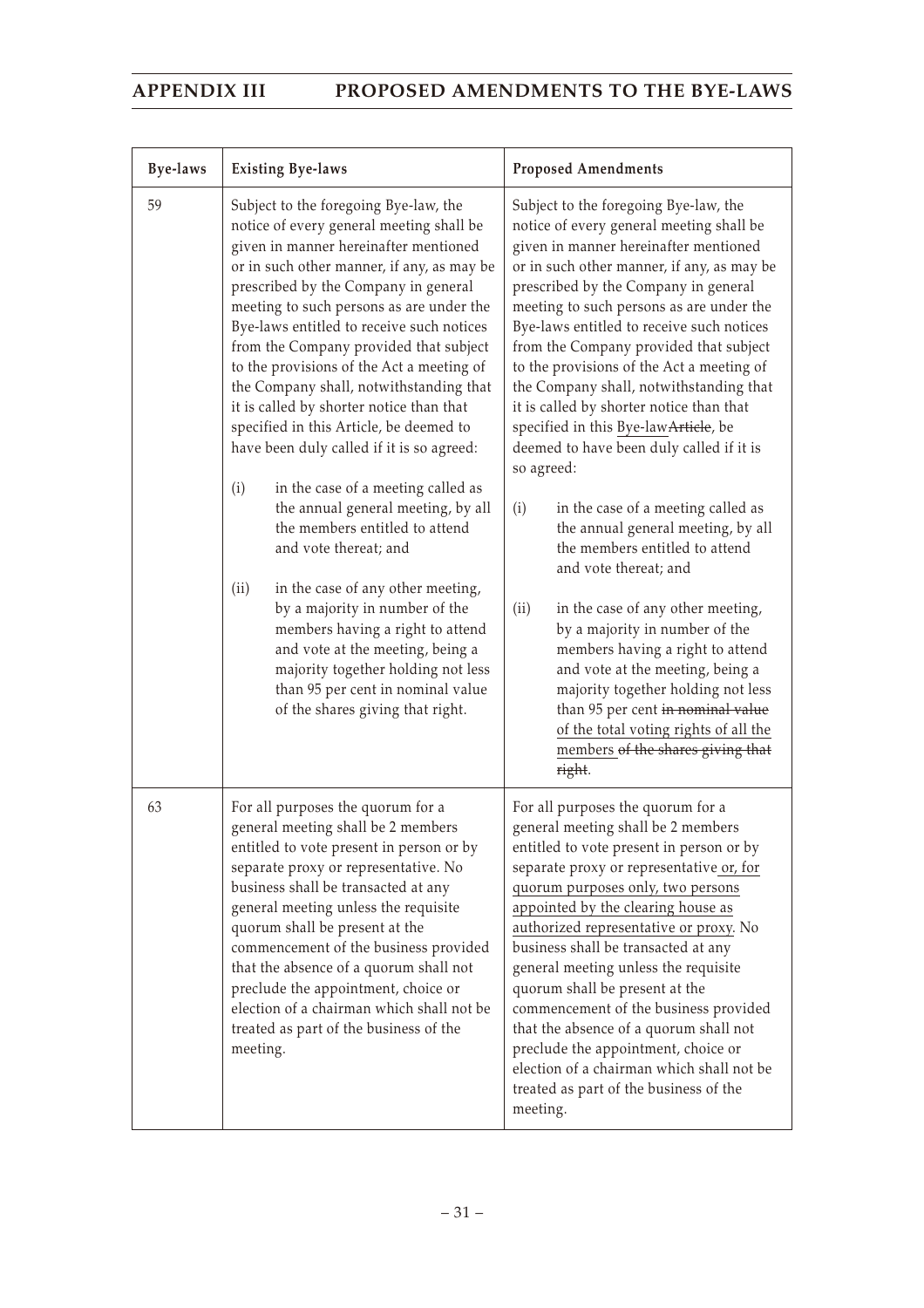| <b>Bye-laws</b> |     | <b>Existing Bye-laws</b>                                                                                                                                                                                                                                                                                                                                                                                                                                                                                                    |             | <b>Proposed Amendments</b>                                                                                                                                                                                                                                                                                                                                                                                                                                                                                                                                                                                                                                                                                                                                                                                     |
|-----------------|-----|-----------------------------------------------------------------------------------------------------------------------------------------------------------------------------------------------------------------------------------------------------------------------------------------------------------------------------------------------------------------------------------------------------------------------------------------------------------------------------------------------------------------------------|-------------|----------------------------------------------------------------------------------------------------------------------------------------------------------------------------------------------------------------------------------------------------------------------------------------------------------------------------------------------------------------------------------------------------------------------------------------------------------------------------------------------------------------------------------------------------------------------------------------------------------------------------------------------------------------------------------------------------------------------------------------------------------------------------------------------------------------|
| 76              | (1) | In the case of joint holders the<br>vote of the senior who tenders a<br>vote, whether in person or by<br>proxy or by representative, shall<br>be accepted to the exclusion of the<br>votes of the other joint holders;<br>and for this purpose seniority<br>shall be determined by the order<br>in which the names stand in the<br>register. Several executors or<br>administrators of a deceased<br>member in whose name any share<br>stands shall for the purposes of<br>this Bye-law be deemed joint<br>holders thereof. | (1)         | In the case of joint holders the<br>vote of the senior who tenders a<br>vote, whether in person or by<br>proxy or by representative, shall<br>be accepted to the exclusion of the<br>votes of the other joint holders;<br>and for this purpose seniority<br>shall be determined by the order<br>in which the names stand in the<br>register. Several executors or<br>administrators of a deceased<br>member in whose name any share<br>stands shall for the purposes of<br>this Bye-law be deemed joint<br>holders thereof.                                                                                                                                                                                                                                                                                    |
|                 | (2) | Where the Company has<br>knowledge that any member is,<br>under the rules of the Designated<br>Stock Exchange, required to<br>abstain from voting on any<br>particular resolution of the<br>Company or restricted to voting<br>only for or only against any<br>particular resolution of the<br>Company, any votes cast by or on<br>behalf of such member in<br>contravention of such requirement<br>or restriction shall not be counted.                                                                                    | (2)<br>(32) | All members shall have the right<br>to (a) speak at a general meeting;<br>and (b) vote at a general meeting<br>except where a member is<br>required, by the rules of the<br>Designated Stock Exchange, to<br>abstain from voting to approve<br>the matter under consideration.<br>Where the Company has<br>knowledge that any member is,<br>under the rules of the Designated<br>Stock Exchange, required to<br>abstain from voting on any<br>particular resolution of the<br>Company or restricted to voting<br>only for or only against any<br>particular resolution of the<br>Company, any votes cast by or on<br>behalf of such member (whether<br>by way of proxy or, as the case<br>may be, corporate representative)<br>in contravention of such<br>requirement or restriction shall<br>not be counted. |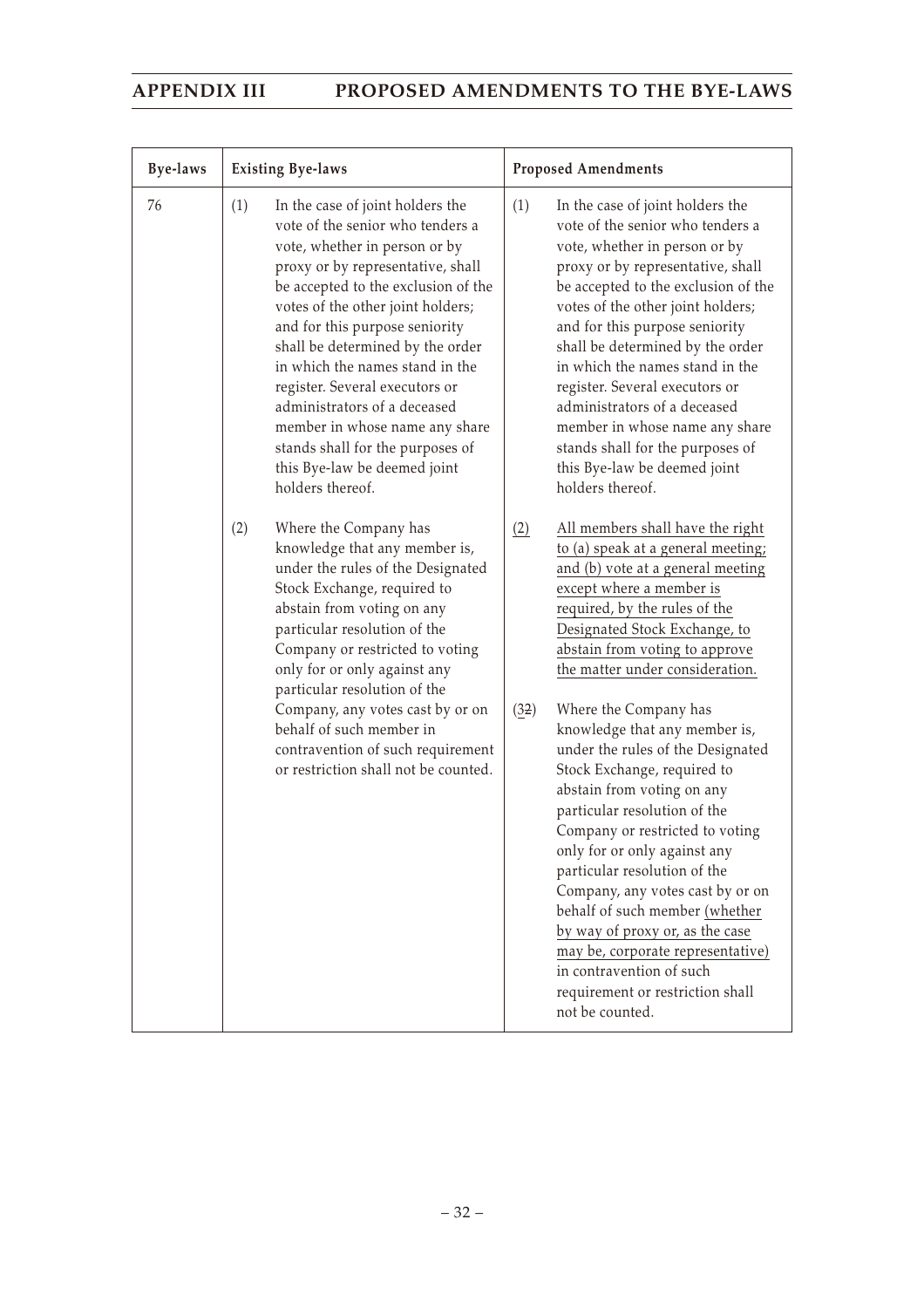| <b>Bye-laws</b> | <b>Existing Bye-laws</b>                                                                                                                                                                                                                                                                                                                                                                                                                                                                                                                                                                                                                                                                                                                                                                                                                                                                                                                                    | <b>Proposed Amendments</b>                                                                                                                                                                                                                                                                                                                                                                                                                                                                                                                                                                                                                                                                                                                                                                                                                                                                                                                                                                                                                                                   |
|-----------------|-------------------------------------------------------------------------------------------------------------------------------------------------------------------------------------------------------------------------------------------------------------------------------------------------------------------------------------------------------------------------------------------------------------------------------------------------------------------------------------------------------------------------------------------------------------------------------------------------------------------------------------------------------------------------------------------------------------------------------------------------------------------------------------------------------------------------------------------------------------------------------------------------------------------------------------------------------------|------------------------------------------------------------------------------------------------------------------------------------------------------------------------------------------------------------------------------------------------------------------------------------------------------------------------------------------------------------------------------------------------------------------------------------------------------------------------------------------------------------------------------------------------------------------------------------------------------------------------------------------------------------------------------------------------------------------------------------------------------------------------------------------------------------------------------------------------------------------------------------------------------------------------------------------------------------------------------------------------------------------------------------------------------------------------------|
| 86(2)           | Where a shareholder is a clearing house<br>(or its nominee and, in each case, being a<br>corporation), it may authorise such<br>persons as it thinks fit to act as its<br>representatives at any meeting of the<br>Company or at any meeting of any class<br>of shareholders provided that the<br>authorisation shall specify the number<br>and class of shares in respect of which<br>each such representative is so authorised.<br>Each person so authorised under the<br>provisions of this Bye-law shall be<br>entitled to exercise the same rights and<br>powers on behalf of the clearing house<br>(or its nominee(s)) as if such person was<br>the registered holder of the shares of the<br>Company held by the clearing house (or<br>its nominee) in respect of the number<br>and class of shares specified in the<br>relevant authorisation including, where a<br>show of hands is allowed, the right to<br>vote individually on a show of hands. | Where a shareholder is a clearing house<br>(or its nominee and, in each case, being a<br>corporation), it may authorise such<br>persons as it thinks fit to act as its<br>representatives at any meeting of the<br>Company or at any meeting of any class<br>of shareholders provided that the<br>authorisation shall specify the number<br>and class of shares in respect of which<br>each such representative is so authorised.<br>Each person so authorised under the<br>provisions of this Bye-law shall be<br>deemed to have been duly authorised<br>without further evidence of the facts and<br>be entitled to exercise the same rights<br>and powers on behalf of the clearing<br>house (or its nominee(s)) as if such<br>person was the registered holder of the<br>shares of the Company held by the<br>clearing house (or its nominee) in respect<br>of the number and class of shares<br>specified in the relevant authorisation<br>including the right to speak and, where a<br>show of hands is allowed, the right to<br>vote individually on a show of hands. |
| 91              | Without prejudice to the power of the<br>Company in pursuance of the provisions<br>of the Bye-laws to appoint any person to<br>be a Director and subject to the<br>provisions of the Act, the Directors may<br>appoint any person to be a Director as an<br>additional Director or to fill a casual<br>vacancy but so that the maximum<br>number of Directors so appointed shall<br>not exceed the number determined from<br>time to time by the members in general<br>meeting. Any person so appointed shall<br>hold office until the next following<br>annual general meeting and shall then be<br>eligible for re-election but shall not be<br>taken into account in determining the<br>Directors or the number of Directors who<br>are to retire by rotation at such meeting.                                                                                                                                                                           | Without prejudice to the power of the<br>Company in pursuance of the provisions<br>of the Bye-laws to appoint any person to<br>be a Director and subject to the<br>provisions of the Act, the Directors may<br>appoint any person to be a Director as an<br>additional Director or to fill a casual<br>vacancy but so that the maximum<br>number of Directors so appointed shall<br>not exceed the number determined from<br>time to time by the members in general<br>meeting. Any person so appointed shall<br>hold office only until the next following<br>annual general meeting and shall then be<br>eligible for re-election-but shall not be<br>taken into account in determining the<br>Directors or the number of Directors who<br>are to retire by rotation at such meeting.                                                                                                                                                                                                                                                                                       |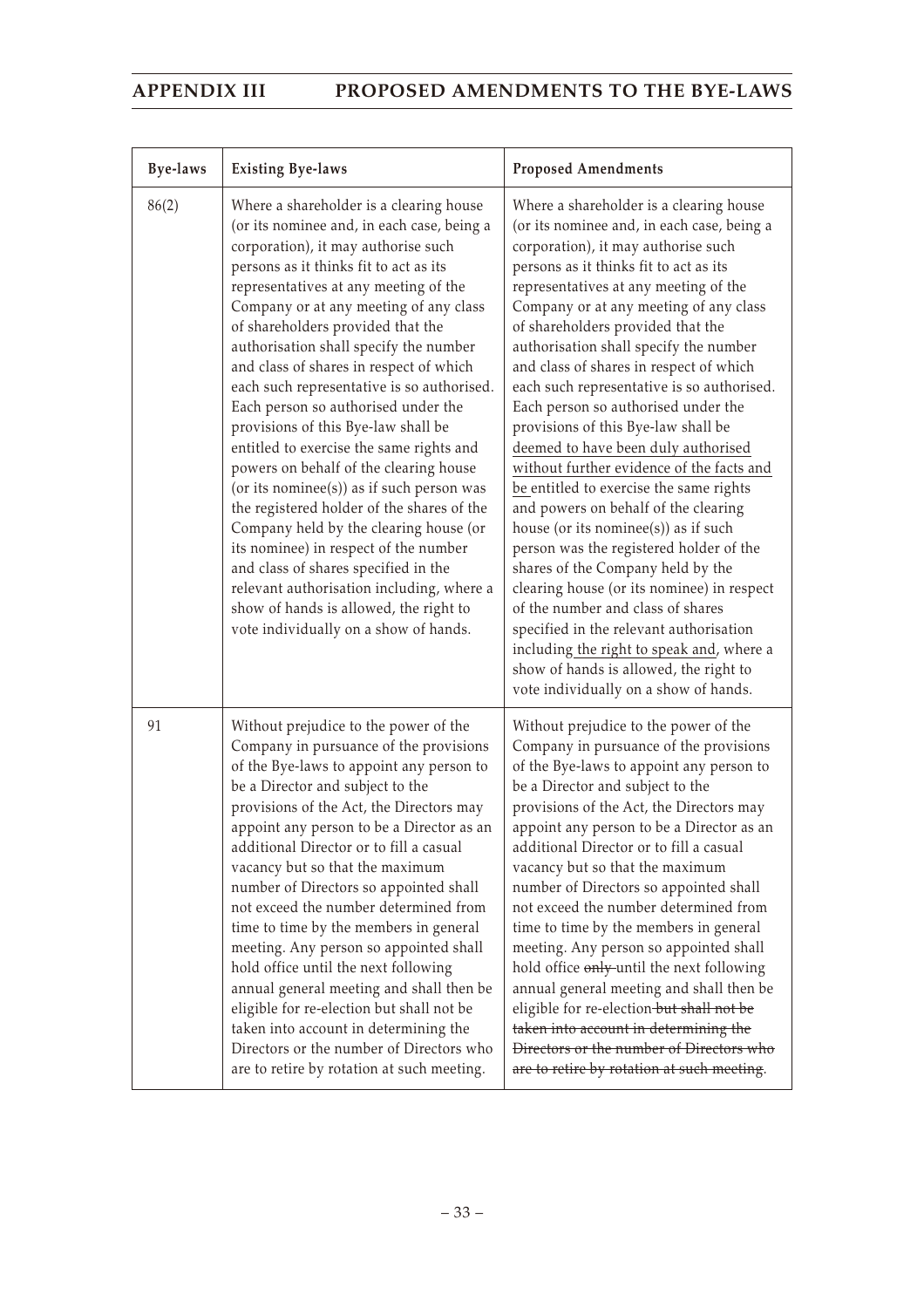| Bye-laws | <b>Existing Bye-laws</b>                                                                                                                                                                                                                                                                                                                                                                                                                                                                                                                                                                                                                                                                                                                                                                                               | <b>Proposed Amendments</b>                                                                                                                                                                                                                                                                                                                                                                                                                                                                                                                                                                                                                                                                                                                                                                                                 |
|----------|------------------------------------------------------------------------------------------------------------------------------------------------------------------------------------------------------------------------------------------------------------------------------------------------------------------------------------------------------------------------------------------------------------------------------------------------------------------------------------------------------------------------------------------------------------------------------------------------------------------------------------------------------------------------------------------------------------------------------------------------------------------------------------------------------------------------|----------------------------------------------------------------------------------------------------------------------------------------------------------------------------------------------------------------------------------------------------------------------------------------------------------------------------------------------------------------------------------------------------------------------------------------------------------------------------------------------------------------------------------------------------------------------------------------------------------------------------------------------------------------------------------------------------------------------------------------------------------------------------------------------------------------------------|
| 107      | The Directors shall as soon as possible<br>after the statutory meeting and, subject<br>to the Statutes, after each annual general<br>meeting elect one of their number to be<br>Chairman of the Company and another<br>of their number to be Vice Chairman. In<br>addition, the Directors may from time to<br>time appoint one or more of their body to<br>the office of Managing Director, Joint<br>Managing Director, Deputy Managing<br>Director or other Executive Director,<br>General Manager, Joint General Manager<br>and/or such other office in the<br>management or business of the Company<br>on such terms and for such period as<br>they may determine and, without<br>prejudice to the terms of any contract<br>entered into in any particular case, may<br>at any time revoke any such<br>appointment. | The Directors shall as soon as possible<br>after the statutory meeting and, subject<br>to the Statutes, after each annual general<br>meeting elect one of their numberthem to<br>be Chairman of the Company and<br>another of their number to be Vice<br>Chairman. In addition, the Directors may<br>from time to time appoint one or more of<br>their body to the office of Managing<br>Director, Joint Managing Director,<br>Deputy Managing Director or other<br>Executive Director, General Manager,<br>Joint General Manager and/or such other<br>office in the management or business of<br>the Company on such terms and for such<br>period as they may determine and,<br>without prejudice to the terms of any<br>contract entered into in any particular<br>case, may at any time revoke any such<br>appointment. |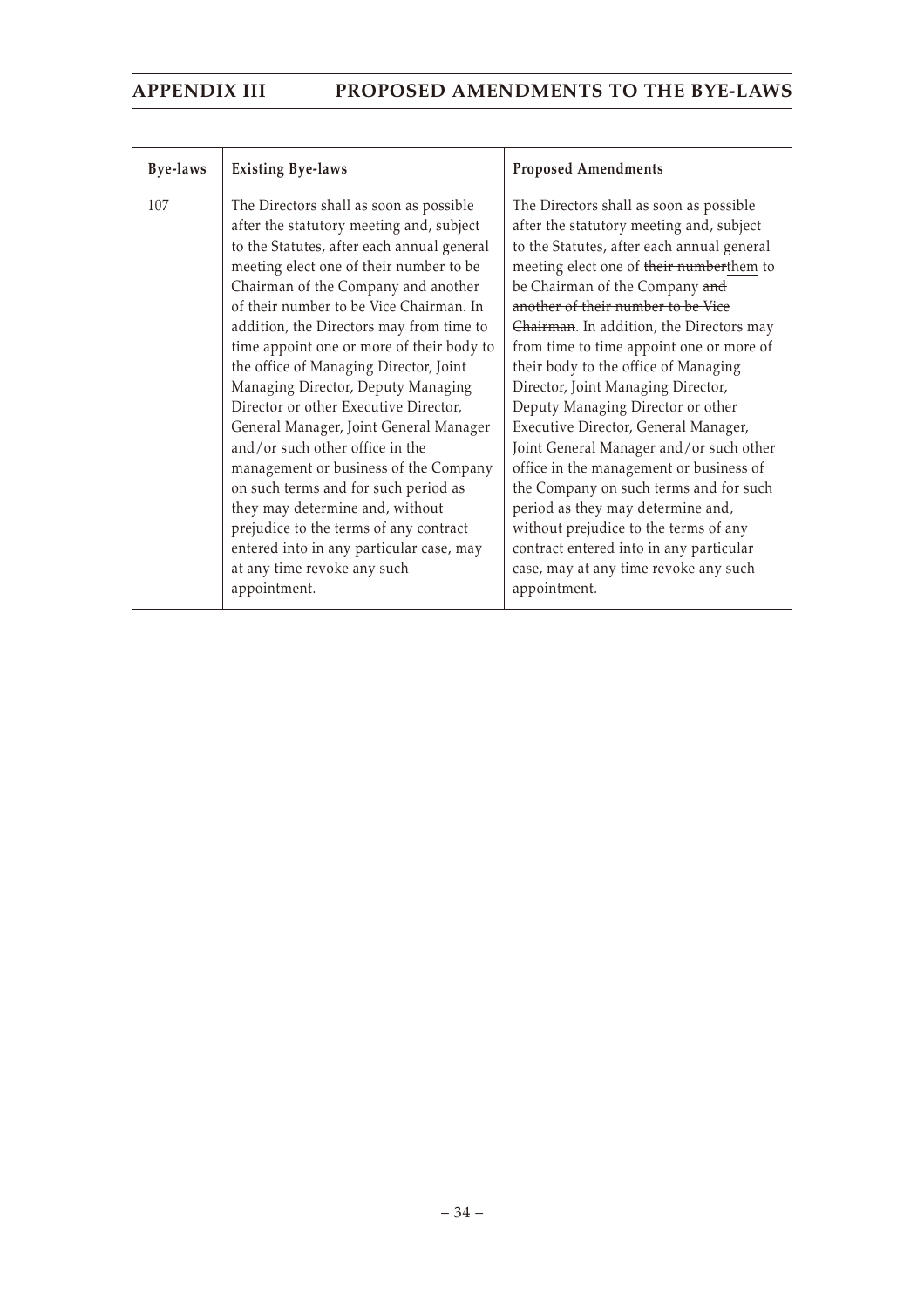| Bye-laws | <b>Existing Bye-laws</b>                                                                                                                                                                                                                                                                                                                                                                                                                                                                                                                                                                                                                                                                                                                                                                                   | <b>Proposed Amendments</b>                                                                                                                                                                                                                                                                                                                                                                                                                                                                                                                                                                                                                                                                                                                                                                                                                                                                                    |
|----------|------------------------------------------------------------------------------------------------------------------------------------------------------------------------------------------------------------------------------------------------------------------------------------------------------------------------------------------------------------------------------------------------------------------------------------------------------------------------------------------------------------------------------------------------------------------------------------------------------------------------------------------------------------------------------------------------------------------------------------------------------------------------------------------------------------|---------------------------------------------------------------------------------------------------------------------------------------------------------------------------------------------------------------------------------------------------------------------------------------------------------------------------------------------------------------------------------------------------------------------------------------------------------------------------------------------------------------------------------------------------------------------------------------------------------------------------------------------------------------------------------------------------------------------------------------------------------------------------------------------------------------------------------------------------------------------------------------------------------------|
| 112(E)   | A Director shall not vote (nor be counted<br>in the quorum) on any resolution of the<br>board approving any contract or<br>arrangement or any other proposal in<br>which he or any of his close associates is<br>materially interested, but this prohibition<br>shall not apply to any of the following<br>matters namely:                                                                                                                                                                                                                                                                                                                                                                                                                                                                                 | A Director shall not vote (nor be counted<br>in the quorum) on any resolution of the<br>board approving any contract or<br>arrangement or any other proposal in<br>which he or any of his close associates is<br>materially interested, but this prohibition<br>shall not apply to any of the following<br>matters namely:                                                                                                                                                                                                                                                                                                                                                                                                                                                                                                                                                                                    |
|          | (i)<br>any contract or arrangement for<br>the giving to such Director or his<br>close associate(s) any security or<br>indemnity in respect of money<br>lent by him or any of his close<br>associates or obligations incurred<br>or undertaken by him or any of<br>his close associates at the request<br>of or for the benefit of the<br>Company or any of its<br>subsidiaries;<br>(ii)<br>any contract or arrangement for<br>the giving of any security or<br>indemnity to a third party in<br>respect of a debt or obligation of<br>the Company or any of its<br>subsidiaries for which the Director<br>or his close associate(s) has<br>himself/themselves assumed<br>responsibility in whole or in part<br>whether alone or jointly under a<br>guarantee or indemnity or by the<br>giving of security; | (i)<br>any contract or arrangement for<br>the giving of any security or<br>indemnity either:<br>to thesuch Director or his<br>$\underline{a}$<br>close associate(s) $a$ ny<br>security or indemnity in<br>respect of money lent by<br>him or any of his close<br>associates or obligations<br>incurred or undertaken by<br>him or any of his close<br>associatesthem at the<br>request of or for the benefit<br>of the Company or any of<br>its subsidiaries; or<br>$(ii)(b)$ any contract or<br>arrangement for the giving<br>of any security or<br>indemnity to a third party<br>in respect of a debt or<br>obligation of the Company<br>or any of its subsidiaries<br>for which the Director or<br>his close associate(s) has<br>himself/themselves<br>assumed responsibility in<br>whole or in part and<br>whether alone or jointly<br>under a guarantee or<br>indemnity or by the giving<br>of security; |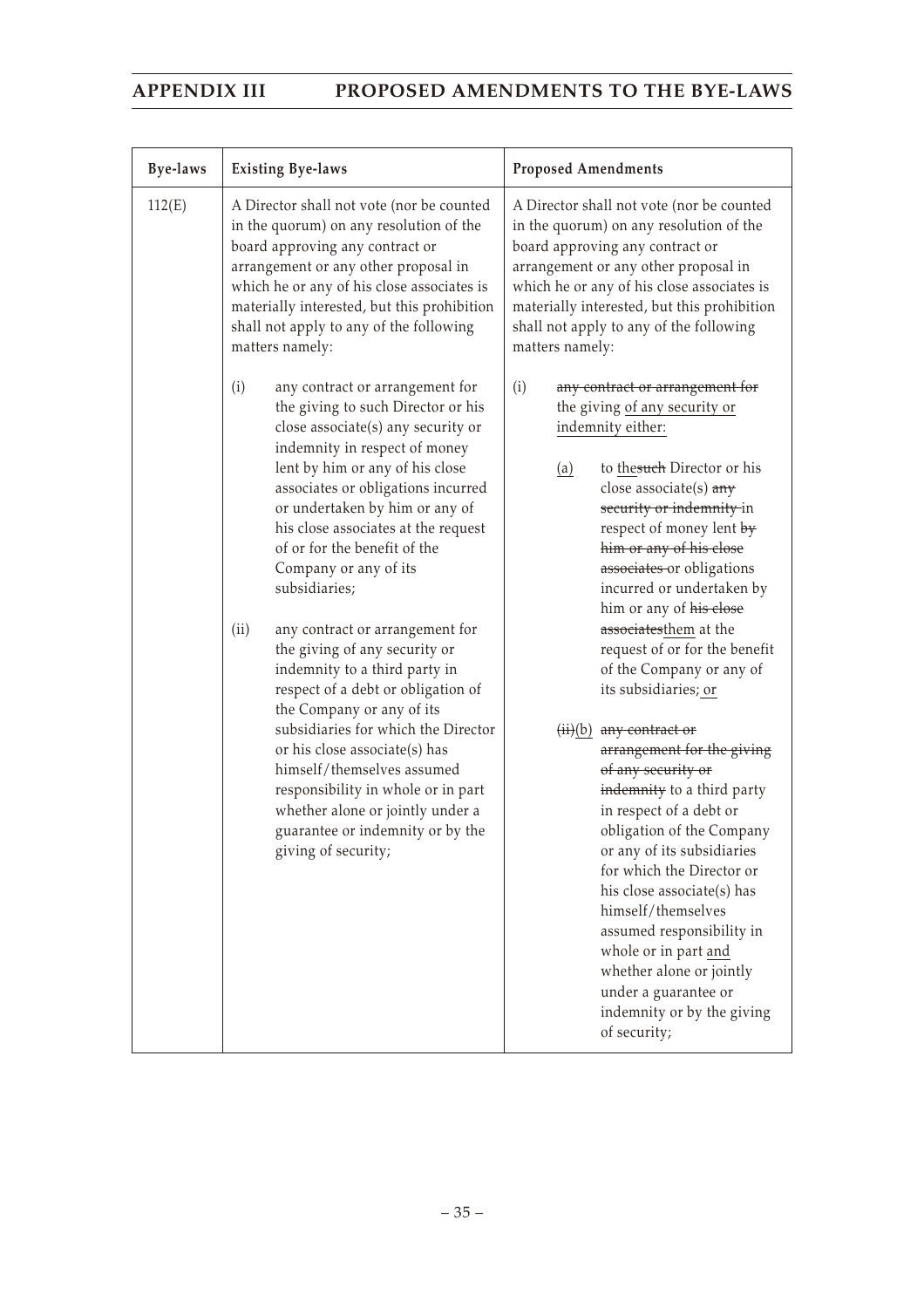| <b>Bye-laws</b> | <b>Existing Bye-laws</b>                                                                                                                                                                                                                                                                                                                                                                                                                                                                                                                                                      | <b>Proposed Amendments</b>                                                                                                                                                                                                                                                                                                                                                                                                     |
|-----------------|-------------------------------------------------------------------------------------------------------------------------------------------------------------------------------------------------------------------------------------------------------------------------------------------------------------------------------------------------------------------------------------------------------------------------------------------------------------------------------------------------------------------------------------------------------------------------------|--------------------------------------------------------------------------------------------------------------------------------------------------------------------------------------------------------------------------------------------------------------------------------------------------------------------------------------------------------------------------------------------------------------------------------|
|                 | (iii)<br>any contract or arrangement<br>concerning an offer of shares or<br>debentures or other securities of<br>or by the Company or any other<br>company which the Company may<br>promote or be interested in for<br>subscription or purchase, where<br>the Director or his close<br>$associate(s)$ is/are or is/are to be<br>interested as a participant in the<br>underwriting or sub-underwriting<br>of the offer;                                                                                                                                                       | (iii)(ii) any proposaleontract or<br>arrangement concerning an offer<br>of shares or debentures or other<br>securities of or by the Company or<br>any other company which the<br>Company may promote or be<br>interested in for subscription or<br>purchase, where the Director or<br>his close associate(s) is/are or<br>is/are to be interested as a<br>participant in the underwriting or<br>sub-underwriting of the offer; |
|                 | any contract or arrangement in<br>(iv)<br>which the Director or his close<br>$associate(s)$ is/are interested in<br>the same manner as other holders<br>of shares or debentures or other<br>securities of the Company by<br>virtue only of his/their interest in<br>shares or debentures or other<br>securities of the Company; or                                                                                                                                                                                                                                            | (iiv)<br>any contract or arrangement in<br>which the Director or his close<br>associate(s) is/are interested in<br>the same manner as other holders<br>of shares or debentures or other<br>securities of the Company by<br>virtue only of his/their interest in<br>shares or debentures or other<br>securities of the Company; or                                                                                              |
|                 | any proposal or arrangement<br>(v)<br>concerning the adoption,<br>modification or operation of a<br>share option scheme, a pension<br>fund or retirement, death or<br>disability benefits scheme or other<br>arrangement which relates both to<br>Directors or his close associates<br>and to employees of the Company<br>or of any of its subsidiaries and<br>does not provide in respect of any<br>Director, or his close associate(s),<br>as such any privilege or<br>advantage not accorded generally<br>to the class of persons to which<br>such scheme or fund relates. | any proposal or arrangement<br>(iii)<br>concerning the benefit of<br>employees of the Company or its<br>subsidiaries including:<br>the adoption, modification<br>(a)<br>or operation of any<br>employees' share scheme<br>or any share incentive or<br>share option scheme under<br>which the Director or his<br>close associate(s) may<br>benefit; or                                                                         |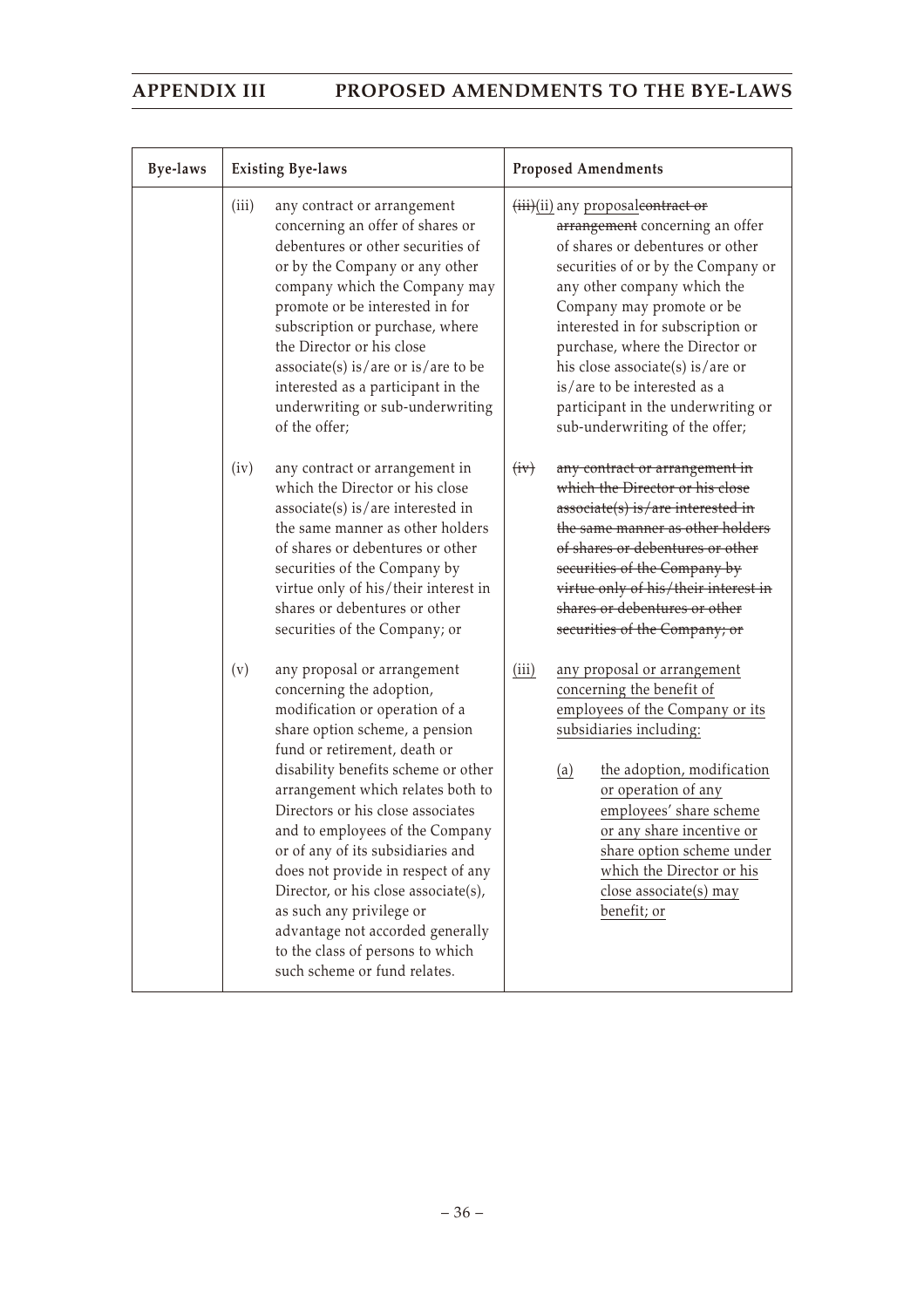| <b>Bye-laws</b> | <b>Existing Bye-laws</b> | <b>Proposed Amendments</b>                                                                                                                                                                                                                                                                                                                                                                                                                                                                                                                                                            |
|-----------------|--------------------------|---------------------------------------------------------------------------------------------------------------------------------------------------------------------------------------------------------------------------------------------------------------------------------------------------------------------------------------------------------------------------------------------------------------------------------------------------------------------------------------------------------------------------------------------------------------------------------------|
|                 |                          | (b)<br>the adoption, modification<br>or operation of a pension<br>fund or retirement, death<br>or disability benefits<br>scheme which relates to the<br>Director, his close<br>associate(s) and<br>employee(s) of the<br>Company or any of its<br>subsidiaries and does not<br>provide in respect of any<br>Director, or his close<br>associate(s), as such any<br>privilege or advantage not<br>generally accorded to the<br>class of persons to which<br>such scheme or fund<br>relates;                                                                                            |
|                 |                          | $(\forall)$<br>any proposal or arrangement<br>concerning the adoption,<br>modification or operation of a<br>share option scheme, a pension<br>fund or retirement, death or<br>disability benefits scheme or other<br>arrangement which relates both to<br>Directors or his close associates<br>and to employees of the Company<br>or of any of its subsidiaries and<br>does not provide in respect of any<br>Director, or his close associate(s),<br>as such any privilege or<br>advantage not accorded generally<br>to the class of persons to which<br>such scheme or fund relates. |
|                 |                          | (iv)<br>any contract or arrangement in<br>which the Director or his close<br>$associate(s)$ is/are interested in<br>the same manner as other holders<br>of shares or debentures or other<br>securities of the Company by<br>virtue only of his/their interest in<br>shares or debentures or other<br>securities of the Company.                                                                                                                                                                                                                                                       |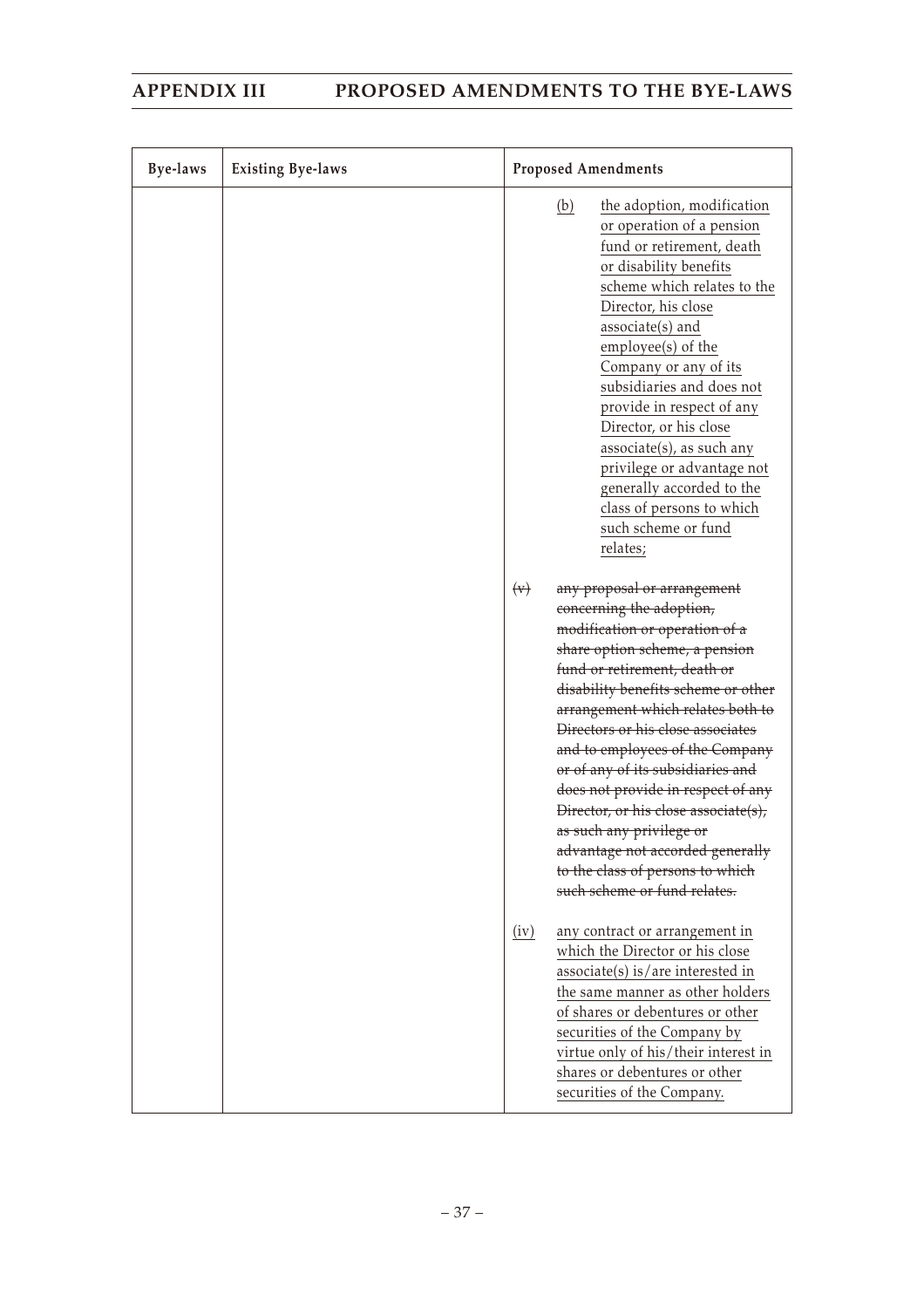| <b>Bye-laws</b> | <b>Existing Bye-laws</b> | <b>Proposed Amendments</b>                  |
|-----------------|--------------------------|---------------------------------------------|
| 150(D)          | N/A                      | Notwithstanding any provisions in these     |
|                 |                          | Bye-laws, the Board may resolve to          |
|                 |                          | capitalise all or any part of any amount    |
|                 |                          | for the time being standing to the credit   |
|                 |                          | of any reserve or fund (including the       |
|                 |                          | profit and loss account) whether or not     |
|                 |                          | the same is available for distribution by   |
|                 |                          | applying such sum in paying up              |
|                 |                          | unissued shares to be allotted to (i)       |
|                 |                          | employees (including directors) of the      |
|                 |                          | Company and/or its affiliates (meaning      |
|                 |                          | any individual, corporation, partnership,   |
|                 |                          | association, joint-stock company, trust,    |
|                 |                          | unincorporated association or other         |
|                 |                          | entity (other than the Company) that        |
|                 |                          | directly, or indirectly through one or      |
|                 |                          | more intermediaries, controls, is           |
|                 |                          | controlled by or is under common control    |
|                 |                          | with, the Company) upon exercise or         |
|                 |                          | vesting of any options or awards granted    |
|                 |                          | under any share incentive scheme or         |
|                 |                          | employee benefit scheme or other            |
|                 |                          | arrangement which relates to such           |
|                 |                          | persons that has been adopted or            |
|                 |                          | approved by the shareholders at a           |
|                 |                          | general meeting, or (ii) any trustee of any |
|                 |                          | trust to whom shares are to be allotted     |
|                 |                          | and issued by the Company in                |
|                 |                          | connection with the operation of any        |
|                 |                          | share incentive scheme or employee          |
|                 |                          | benefit scheme or other arrangement         |
|                 |                          | which relates to such persons that has      |
|                 |                          | been adopted or approved by the             |
|                 |                          | shareholders at a general meeting.          |
|                 |                          |                                             |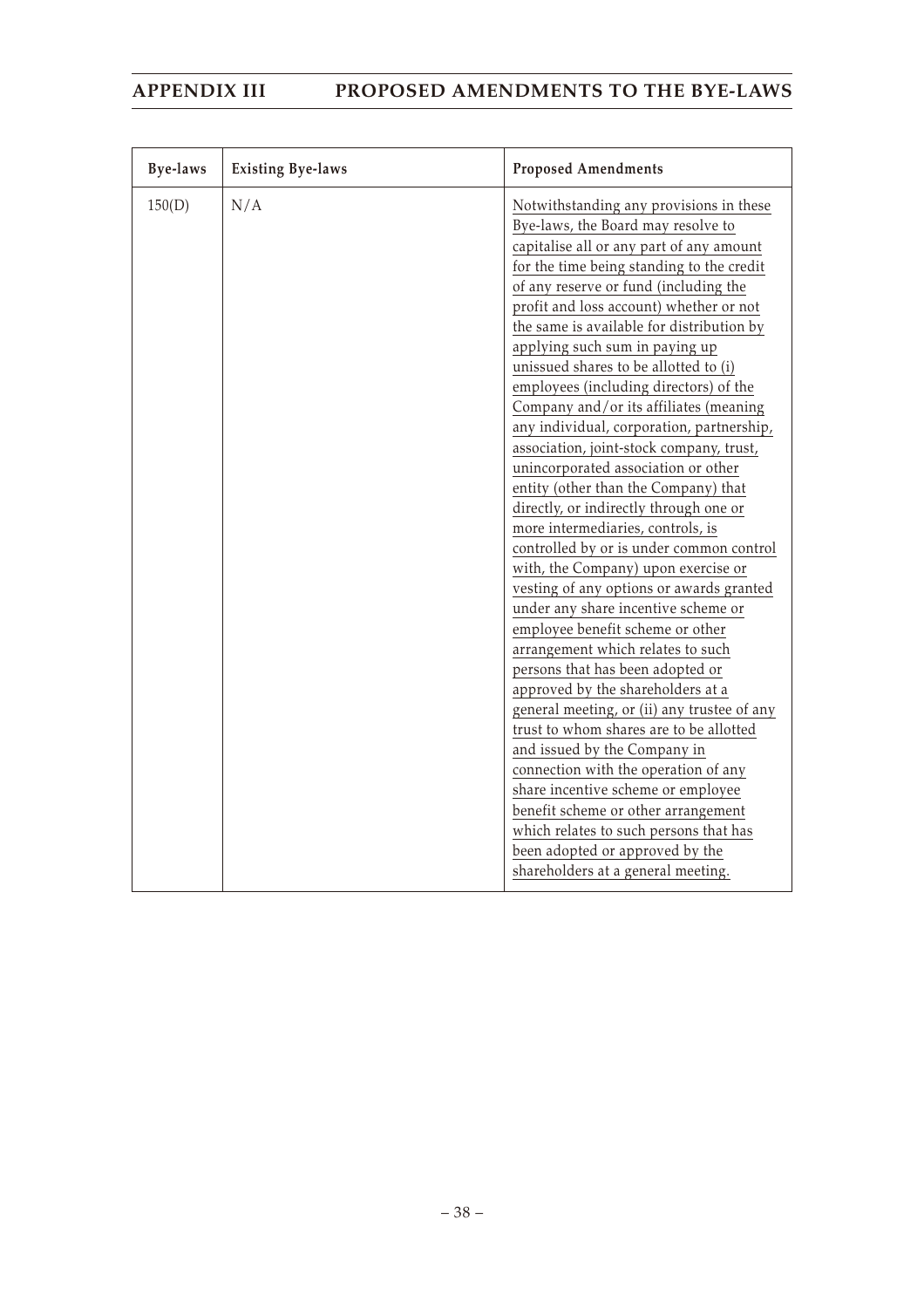| <b>Bye-laws</b> | <b>Existing Bye-laws</b>                                                                                                                                                                                                                                                                                                                                                                                                                                                                                                                                                                                                                                                                                                                                                                                                                                                                                                                                                                                                                                                                                                                     | <b>Proposed Amendments</b>                                                                                                                                                                                                                                                                                                                                                                                                                                                                                                                                                                                                                                                                                                                                                                                                                                                                                                                                                                                                                                                                                                                                                                                                                                                                                                                                                                                                                                                                                                                                                                                                                         |
|-----------------|----------------------------------------------------------------------------------------------------------------------------------------------------------------------------------------------------------------------------------------------------------------------------------------------------------------------------------------------------------------------------------------------------------------------------------------------------------------------------------------------------------------------------------------------------------------------------------------------------------------------------------------------------------------------------------------------------------------------------------------------------------------------------------------------------------------------------------------------------------------------------------------------------------------------------------------------------------------------------------------------------------------------------------------------------------------------------------------------------------------------------------------------|----------------------------------------------------------------------------------------------------------------------------------------------------------------------------------------------------------------------------------------------------------------------------------------------------------------------------------------------------------------------------------------------------------------------------------------------------------------------------------------------------------------------------------------------------------------------------------------------------------------------------------------------------------------------------------------------------------------------------------------------------------------------------------------------------------------------------------------------------------------------------------------------------------------------------------------------------------------------------------------------------------------------------------------------------------------------------------------------------------------------------------------------------------------------------------------------------------------------------------------------------------------------------------------------------------------------------------------------------------------------------------------------------------------------------------------------------------------------------------------------------------------------------------------------------------------------------------------------------------------------------------------------------|
| 152             | Any resolution declaring a dividend or<br>other distribution on shares of any class,<br>whether a resolution of the Company in<br>general meeting or a resolution of the<br>Directors, may specify that the same shall<br>be payable or made to the persons<br>registered as the holder of such shares at<br>the close of business on a particular date<br>or at a particular time on a particular<br>date, notwithstanding that it may be a<br>date prior to that on which the resolution<br>is passed, and thereupon the dividend or<br>other distribution shall be payable or<br>made to them in accordance with their<br>respective holdings so registered, but<br>without prejudice to the rights inter se in<br>respect of such dividend or other<br>distribution between the transferors and<br>transferees of any such shares. The<br>provisions of this Bye-law shall mutatis<br>mutandis apply to bonuses, capitalisation<br>issues, distributions of realised and<br>unrealised capital profits or other<br>distributable reserves or accounts of the<br>Company and offers or grants made by<br>the Company to the shareholders. | Any resolution declaring a dividend or<br>other distribution on shares of any class,<br>whether a resolution of the Company in<br>general meeting or a resolution of the<br>Directors, may specify that the same shall<br>be payable or made to the persons<br>registered as the holder of such shares at<br>the close of business on a particular date<br>or at a particular time on a particular<br>date, notwithstanding that it may be a<br>date prior to that on which the resolution<br>is passed, and thereupon the dividend or<br>other distribution shall be payable or<br>made to them in accordance with their<br>respective holdings so registered, but<br>without prejudice to the rights inter se in<br>respect of such dividend or other<br>distribution between the transferors and<br>transferees of any such shares, and the<br>shareholders whose names appear on the<br>register of members of the Company on<br>such particular date shall be entitled to<br>receive notice of and to vote for the<br>resolutions. The provisions of this<br>Bye-law shall mutatis mutandis apply to<br>bonuses, capitalisation issues,<br>distributions of realised and unrealised<br>capital profits or other distributable<br>reserves or accounts of the Company and<br>offers or grants made by the Company to<br>the shareholders. Subject to the rules of<br>the Designated Stock Exchange,<br>notwithstanding any other provision of<br>these Bye-laws, the Company may fix<br>any date as the record date for<br>determining the shareholders entitled to<br>receive notice of and to vote at any<br>general meeting of the Company. |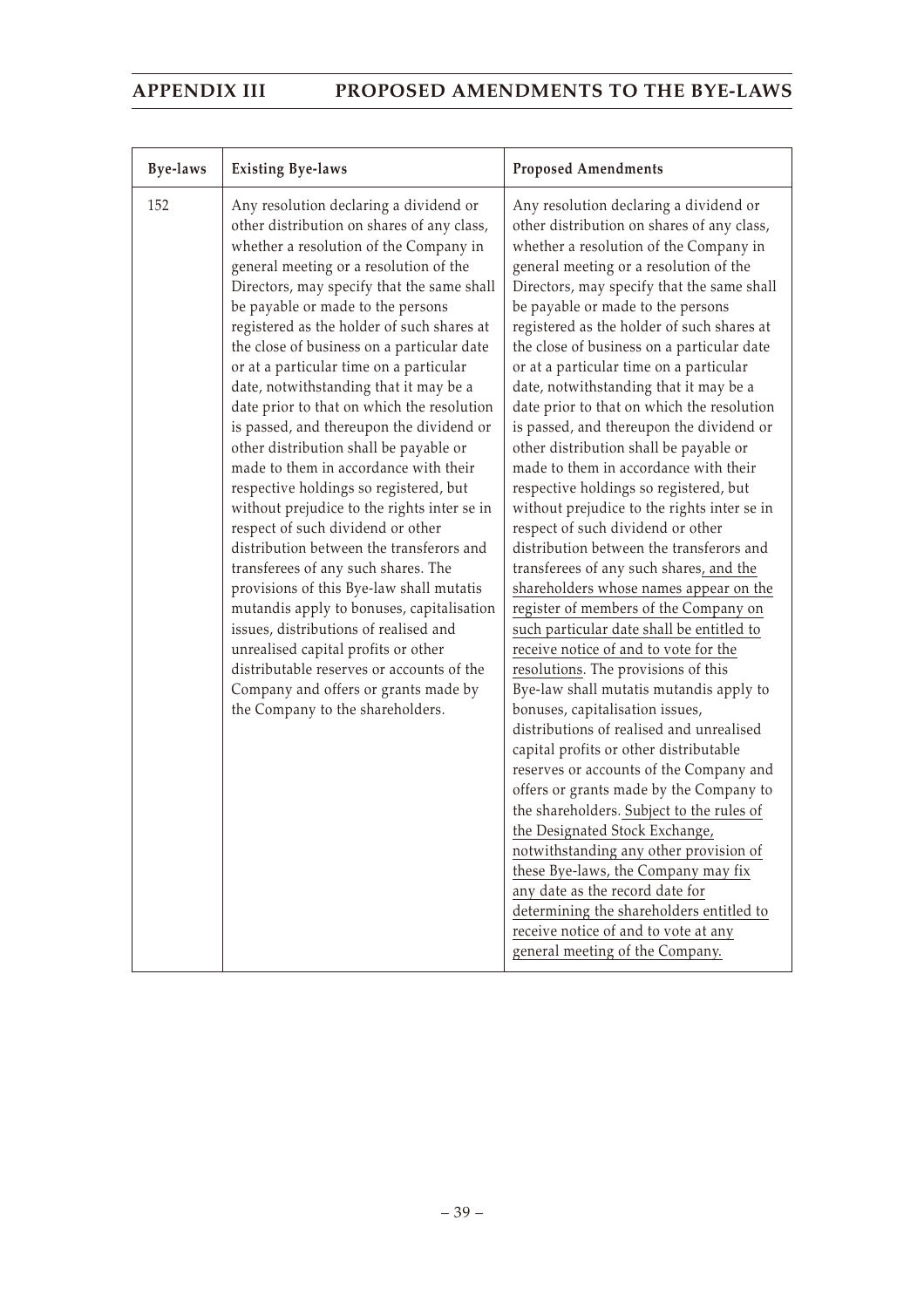| <b>Bye-laws</b> | <b>Existing Bye-laws</b>                                                                                                                                                                                                                                                                                                                                                                                                                                                                                                                                                                                                                                                                                                                                                                                                                                                                                                                                                                                                                                                                                                                                                                                                              | <b>Proposed Amendments</b>                                                                                                                                                                                                                                                                                                                                                                                                                                                                                                                                                                                                                                                                                                                                                                                                                                                                                                                                                                                                                                                                                                                                                                                                                                                                                                                                                                                                                                                                                                                                                                                                                                                                                                                    |
|-----------------|---------------------------------------------------------------------------------------------------------------------------------------------------------------------------------------------------------------------------------------------------------------------------------------------------------------------------------------------------------------------------------------------------------------------------------------------------------------------------------------------------------------------------------------------------------------------------------------------------------------------------------------------------------------------------------------------------------------------------------------------------------------------------------------------------------------------------------------------------------------------------------------------------------------------------------------------------------------------------------------------------------------------------------------------------------------------------------------------------------------------------------------------------------------------------------------------------------------------------------------|-----------------------------------------------------------------------------------------------------------------------------------------------------------------------------------------------------------------------------------------------------------------------------------------------------------------------------------------------------------------------------------------------------------------------------------------------------------------------------------------------------------------------------------------------------------------------------------------------------------------------------------------------------------------------------------------------------------------------------------------------------------------------------------------------------------------------------------------------------------------------------------------------------------------------------------------------------------------------------------------------------------------------------------------------------------------------------------------------------------------------------------------------------------------------------------------------------------------------------------------------------------------------------------------------------------------------------------------------------------------------------------------------------------------------------------------------------------------------------------------------------------------------------------------------------------------------------------------------------------------------------------------------------------------------------------------------------------------------------------------------|
| 161             | The Company shall at each annual<br>general meeting appoint one or more<br>firms of auditors to hold office until the<br>conclusion of the next annual general<br>meeting on such terms and with such<br>duties as may be agreed with the<br>Directors, but if an appointment is not<br>made, the auditors in office shall<br>continue in office until a successor is<br>appointed. A Director, officer or<br>employee of the Company or of any of its<br>subsidiaries or a partner, officer or<br>employee of any such Director, officer or<br>employee shall not be appointed auditors<br>of the Company. The Directors may fill<br>any casual vacancy in the office of<br>auditors, but while any such vacancy<br>continues the surviving or continuing<br>auditor or auditors (if any) may act. Save<br>as otherwise provided by the Act, the<br>remuneration of the auditors shall be<br>fixed by or on the authority of the<br>Company in the annual general meeting<br>except that in any particular year the<br>Company in general meeting may<br>delegate the fixing of such remuneration<br>to the Directors and the remuneration of<br>any auditors appointed to fill any casual<br>vacancy may be fixed by the Directors. | The Company shallSubject to Section 88<br>of the Act, at eachthe annual general<br>meeting appoint one or more firms of<br>auditors to hold office until the<br>conclusion of the next annual general<br>meeting on such terms and with such<br>duties as may be agreed with the<br>Directors, or at a subsequent special<br>general meeting in each year, the<br>Members shall by ordinary resolution<br>appoint an auditor to audit the accounts<br>of the Company, but if an appointment is<br>not made, the auditors in office shall<br>continue in office until a successor is<br>appointed. A Director, officer or<br>employee of the Company or of any of its<br>subsidiaries or a partner, officer or<br>employee of any such Director, officer or<br>employee shall not be appointed auditors<br>of the Company. The Directors may fill<br>any casual vacancy in the office of<br>auditors, but while any such vacancy<br>continues the surviving or continuing<br>auditor or auditors (if any) may act. Save<br>as otherwise provided by the Act, the<br>remuneration of the auditors shall be<br>fixed by or on the authority of the<br>Company in the annual general meeting<br>except that in any particular year the<br>Company in general meeting may<br>delegate the fixing of such remuneration<br>to the Directors and the remuneration of<br>any auditors appointed to fill any casual<br>vacancy may be fixed by the Directors.<br>the Company by ordinary resolution in<br>general meeting or in such manner as the<br>shareholders may determine or by a body<br>that is independent of the Directors and<br>the remuneration of any auditors<br>appointed to fill any casual vacancy may<br>be fixed by the Directors. |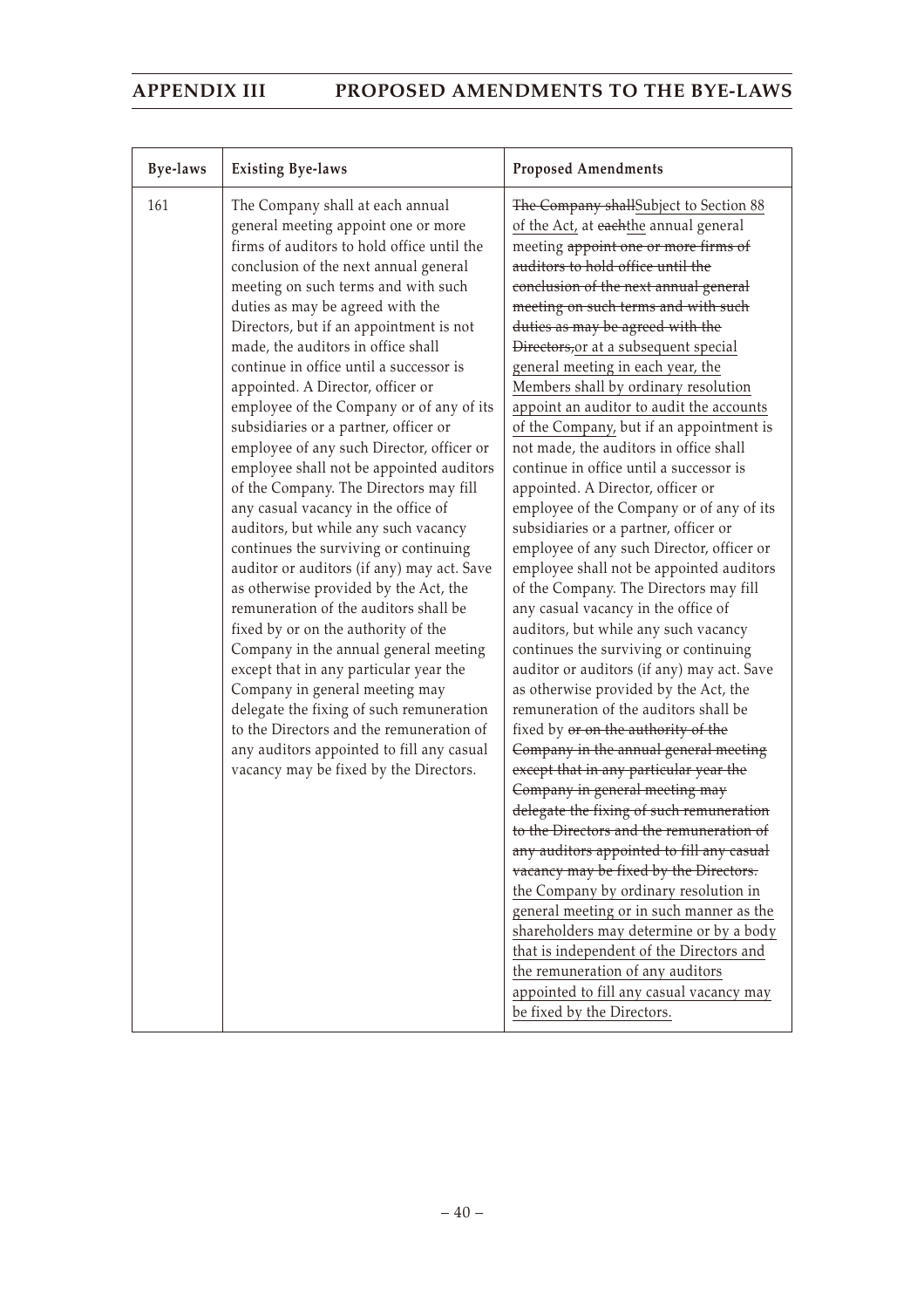| Bye-laws | <b>Existing Bye-laws</b> | <b>Proposed Amendments</b>                                                                                                                                                                                                                                                                                                                                          |
|----------|--------------------------|---------------------------------------------------------------------------------------------------------------------------------------------------------------------------------------------------------------------------------------------------------------------------------------------------------------------------------------------------------------------|
| 161D     | N/A                      | The shareholders may, at any general<br>meeting convened and held in<br>accordance with these Bye-laws, remove<br>the auditor or auditors by extraordinary<br>resolution at any time before the<br>expiration of the term of office and shall,<br>by ordinary resolution, at that meeting<br>appoint another auditor in its place for<br>the remainder of the term. |
| 176A     | N/A                      | A resolution that the Company be wound<br>up by the Court or be wound up<br>voluntarily shall be passed by way of a<br>Special Resolution.                                                                                                                                                                                                                          |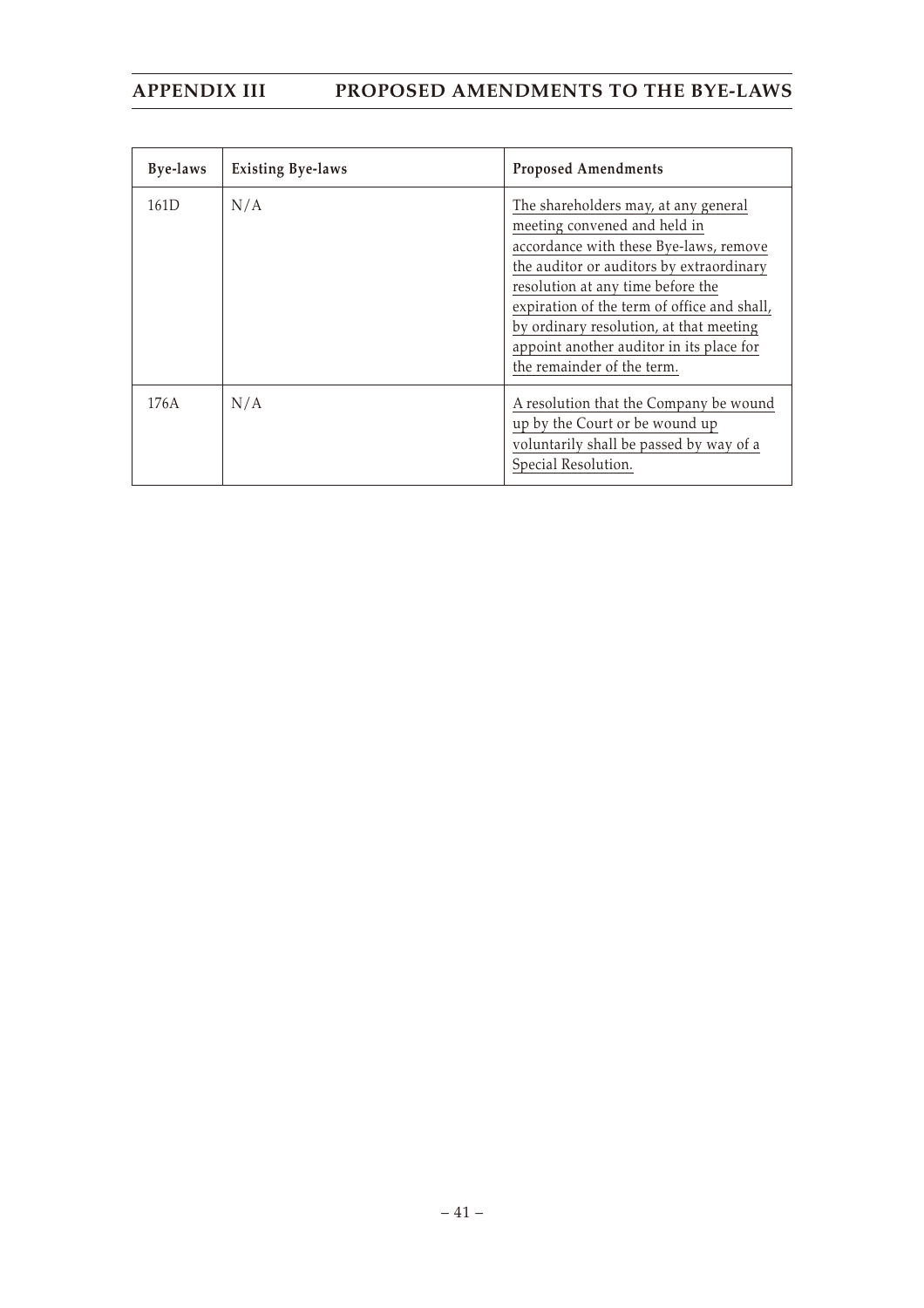

### **(Stock Code: 412)**

## **NOTICE OF ANNUAL GENERAL MEETING**

**NOTICE IS HEREBY GIVEN** that the Annual General Meeting of China Shandong Hi-Speed Financial Group Limited (the "**Company**") will be held at Conference Room, 17th Floor, Agricultural Bank of China Tower, No. 50 Connaught Road Central, Hong Kong on Monday, 11 July 2022 at 11:00 a.m. for the following purposes:

## **ORDINARY RESOLUTIONS**

- 1. To receive and consider the audited financial statements and the reports of the directors (the "**Directors**") and the auditor of the Company for the year ended 31 December 2021.
- 2. To re-elect the following retiring Directors, each as a separate resolution:
	- (i) Mr. Zhu Jianbiao as an executive Director.
	- (ii) Ms. Liao Jianrong as an executive Director.
	- (iii) Mr. Liu Zhijie as an executive Director.
	- (iv) Mr. Liang Zhanhai as a non-executive Director.
	- (v) Mr. Chen Di as a non-executive Director.
	- (vi) Mr. Wang Wenbo as a non-executive Director.
- 3. To authorise the board of directors of the Company (the "**Board**") to fix the remunerations.
- 4. To re-appoint Crowe (HK) CPA Limited as auditor of the Company and to authorise the Board to fix its remuneration.

As special business, to consider and, if thought fit, pass (with or without modification) the following resolutions as ordinary resolutions:

- 5. "**THAT**:
	- (a) subject to paragraph (c) of this resolution, the exercise by the directors of the Company during the Relevant Period (as defined below) of all the powers of the Company to allot, issue and deal with additional shares in the capital of the Company and to make or grant offers, agreements and options which would or might require the exercise of such powers be and is hereby generally and unconditionally approved;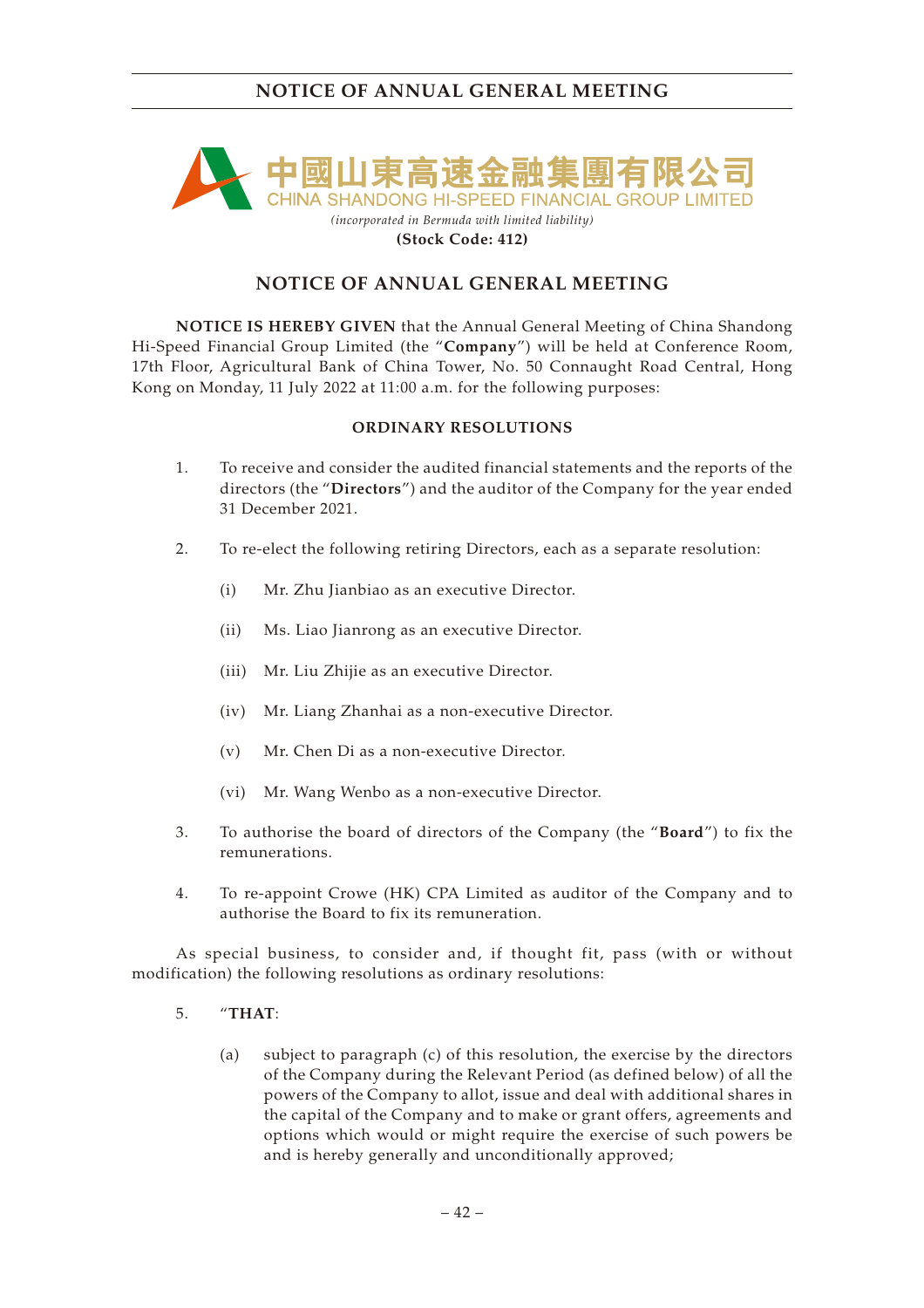- (b) the approval in paragraph (a) of this resolution shall authorise the directors of the Company during the Relevant Period to make and grant offers, agreements and options which would or might require the exercise of such powers after the end of the Relevant Period;
- (c) the aggregate number of shares allotted or agreed conditionally or unconditionally to be allotted (whether pursuant to an option or otherwise) by the directors of the Company pursuant to the approval in paragraph (a) above, otherwise than pursuant to a Rights Issue (as defined below) or the exercise of subscription rights under any share option scheme or an issue of shares upon the exercise of the subscription rights attached to any existing warrants, bonds, debentures, notes, deeds or other securities which are convertible into shares in the capital of the Company or an issue of shares in lieu of the whole or part of a dividend on shares or any scrip dividend scheme or similar arrangement in accordance with the bye-laws of the Company, shall not exceed 20% of the aggregate number of the issued shares in the capital of the Company as at the date of this resolution and the said approval shall be limited accordingly; and
- (d) for the purpose of this resolution:

"**Relevant Period**" means the period from the passing of this resolution until whichever is the earliest of:

- (i) the conclusion of the next annual general meeting of the Company;
- (ii) the expiration of the period within which the next annual general meeting of the Company is required by the bye-laws of the Company or any applicable law to be held; and
- (iii) the revocation or variation of this resolution by an ordinary resolution of the shareholders of the Company in general meeting; and

"**Rights Issue**" means an offer of shares in the capital of the Company or issue of options, warrants or other securities giving the right to subscribe for shares in the capital of the Company open for a period fixed by the directors of the Company to holders of shares whose names appear on the register of members of the Company (and, where appropriate, to holders of other securities of the Company entitled to the offer) on a fixed record date in proportion to their then holdings of such shares in the capital of the Company or, where appropriate, such other securities (subject to such exclusion or other arrangements as the directors of the Company may deem necessary or expedient in relation to fractional entitlements or having regard to any restrictions or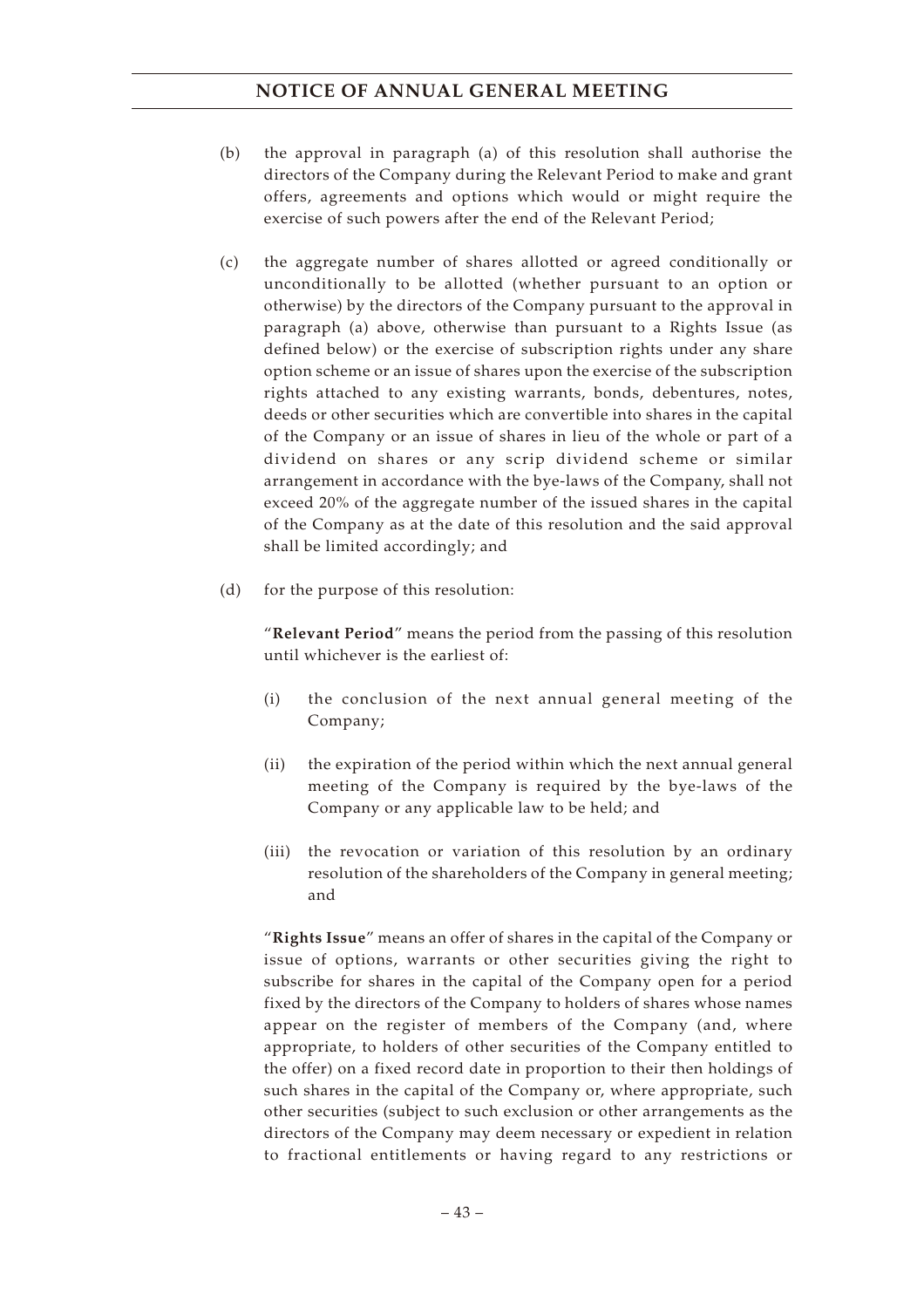obligations under the laws of, or the requirements of any recognised regulatory body or any stock exchange in any territory)."

## 6. "**THAT**:

- (a) subject to paragraph (c) of this resolution, the exercise by the directors of the Company during the Relevant Period (as defined below) of all the powers of the Company to buy back issued shares in the capital of the Company on The Stock Exchange of Hong Kong Limited (the "**Stock Exchange**") or any other stock exchange on which the shares in the capital of the Company may be listed and recognised by the Securities and Futures Commission of Hong Kong and the Stock Exchange for this purpose, subject to and in accordance with all applicable laws and the requirements of the Rules Governing the Listing of Securities on the Stock Exchange or of any other stock exchange as may be amended from time to time, be and is hereby generally and unconditionally approved;
- (b) the approval in paragraph (a) above shall be in addition to any other authorisation given to the directors of the Company and shall authorise the directors of the Company during the Relevant Period to procure the Company to buy back its shares at a price determined by the directors of the Company;
- (c) the aggregate number of shares in the capital of the Company which the Company is authorised to buy back pursuant to the approval in paragraph (a) of this resolution shall not exceed 10% of the aggregate number of the issued shares in the capital of the Company as at the time of passing this resolution, and the said approval shall be limited accordingly; and
- (d) for the purpose of this resolution:

"**Relevant Period**" means the period from the time of the passing of this resolution until whichever is the earliest of:

- (i) the conclusion of the next annual general meeting of the Company;
- (ii) the expiration of the period within which the next annual general meeting of the Company is required by the bye-laws of the Company or any applicable law to be held; and
- (iii) the revocation or variation of this resolution by an ordinary resolution of the shareholders of the Company in general meeting."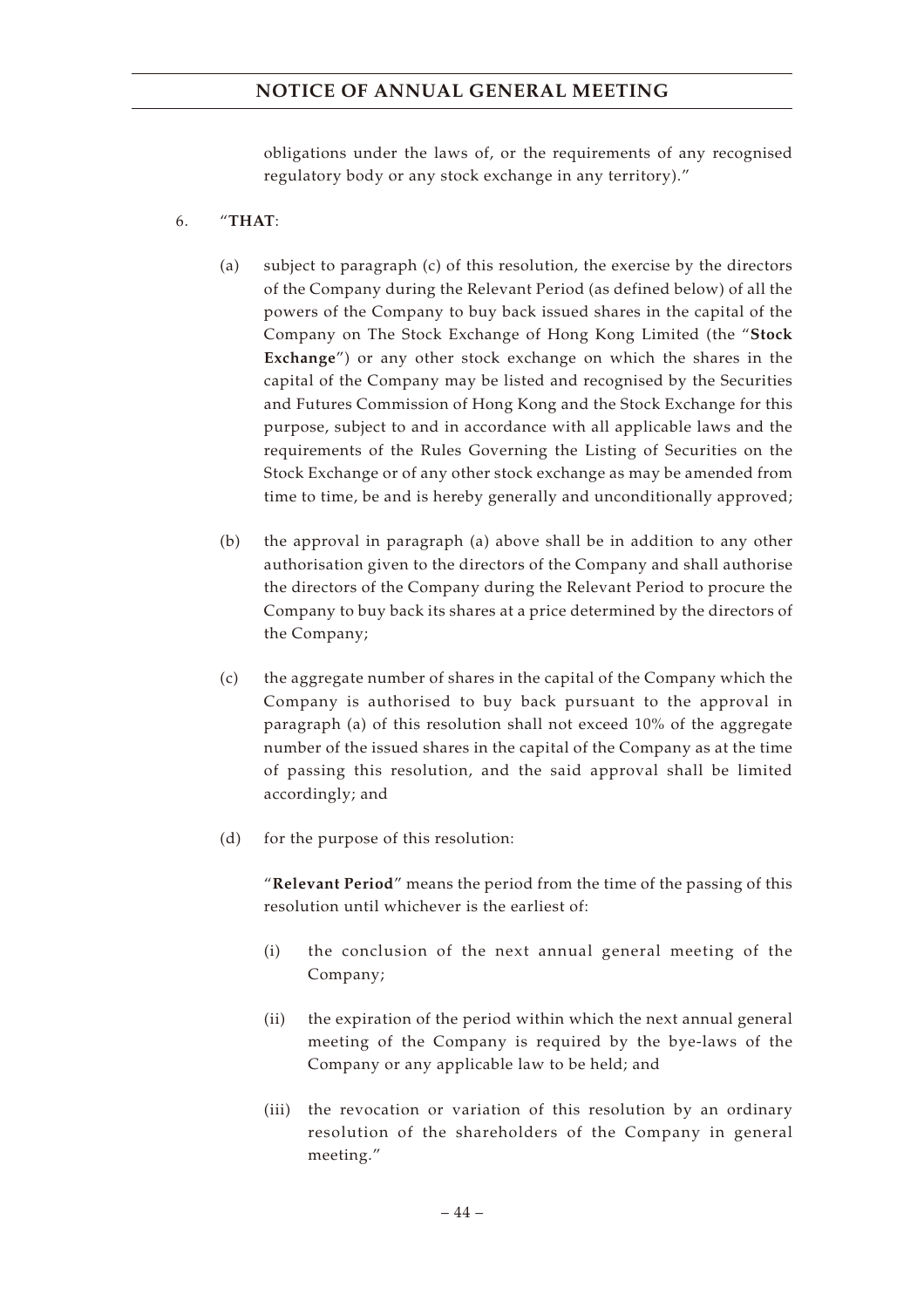7. "**THAT** conditional upon the passing of the ordinary resolutions numbered 5 and 6 set out in the notice of meeting of which this resolution forms part, the aggregate number of the issued shares in the capital of the Company which are bought back by the Company pursuant to and in accordance with the said ordinary resolution numbered 6 shall be added to the aggregate number of the issued shares in the capital of the Company that may be allotted or agreed conditionally or unconditionally to be allotted by the directors of the Company pursuant to and in accordance with ordinary resolution numbered 5."

As special business, to consider and, if thought fit, pass (with or without modification) the following resolutions as special resolutions:

## **SPECIAL RESOLUTIONS**

- 8. "**THAT**:
	- (a) subject to the entry of "Shandong Hi-Speed Holdings Group Limited" as the new English name and the entry of "山高控股集團有限公司" as the new secondary name in Chinese of the Company in the register maintained by the Registrar of Companies in Bermuda and the issue of a certificate of incorporation on change of name and a certificate of secondary name by the Registrar of Companies in Bermuda, the English name of the Company be changed from "China Shandong Hi-Speed Financial Group Limited" to "Shandong Hi-Speed Holdings Group Limited" and the secondary name in Chinese of the Company from "中 國山東高速金融集團有限公司" to "山高控股集團有限公司" with effect from the date of registration as set out in the certificate of incorporation on change of name and the certificate of secondary name issued by the Registrar of Companies in Bermuda (the "**Proposed Change of Name**"); and
	- (b) any one director of the Company be and is hereby authorised to do all such acts and things and to sign, execute, seal (where required) and deliver all such documents (whether by hand, under seal or as a deed) and to take all such steps as such director of the Company in his discretion may consider necessary, appropriate, desirable or expedient to give effect to or to implement this resolution and to attend to any necessary registration and/or filing in Bermuda and Hong Kong for and on behalf of the Company in respect of the Proposed Change of Name."
- 9. "**THAT** subject to and conditional upon the Proposed Change of Name referred to in resolution no. 8 above becoming effective:
	- (a) the proposed amendments (the "**Proposed Amendments**") to the bye-laws of the Company, the details of which are set forth in Appendix III to the circular of the Company dated 8 June 2022 (the "**Circular**"), be and are hereby approved;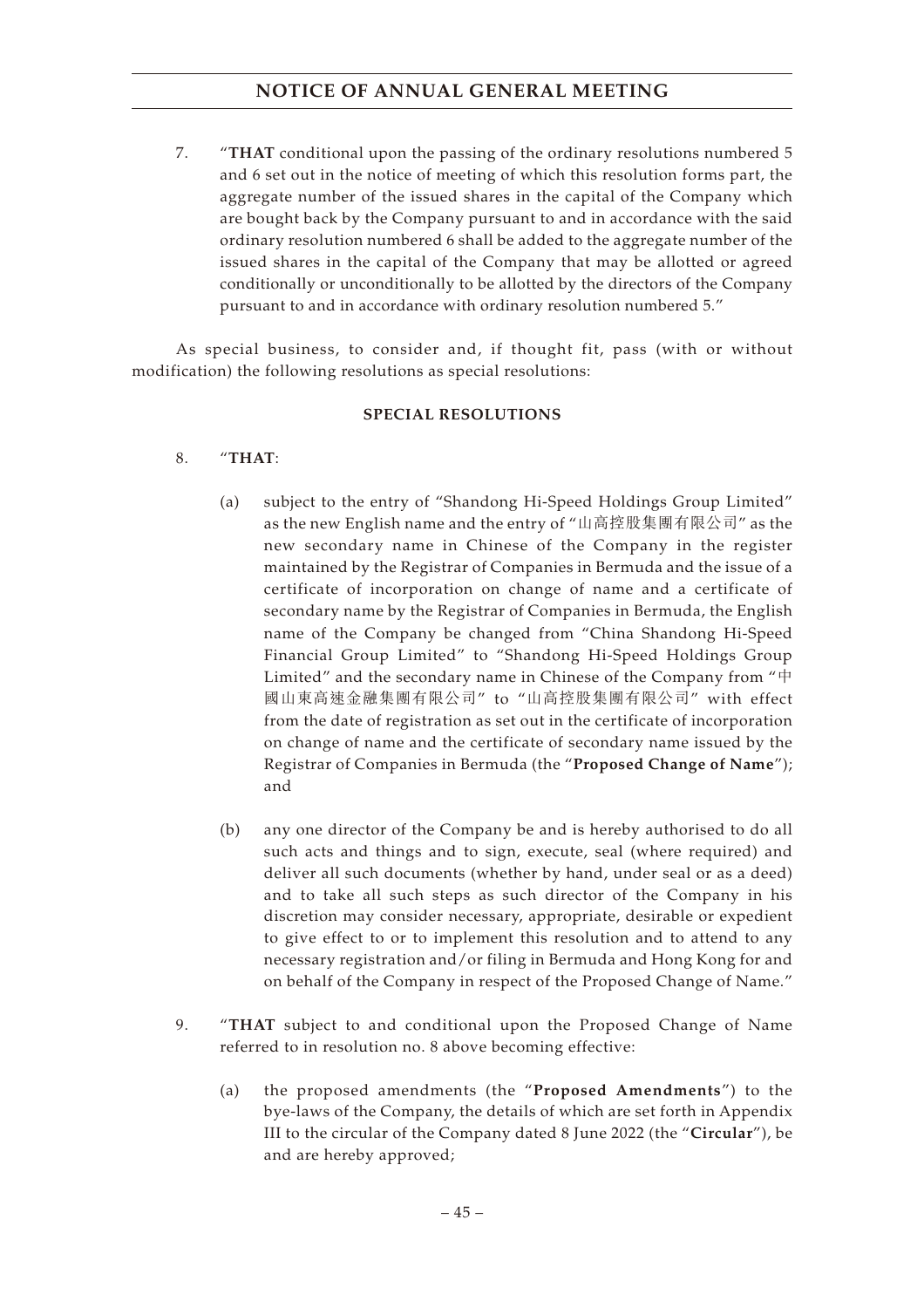- (b) the new bye-laws of the Company (incorporating the Proposed Amendments) (the "**New Bye-laws**") in the form of the document marked "A" and produced to this meeting (for the purpose of identification initialed by the chairman of the meeting), be and is hereby approved and adopted as the bye-laws of the Company in substitution for, and to the exclusion of, the existing bye-laws of the Company; and
- (c) any one director of the Company be and is hereby authorised to do all such acts and things and execute all such documents, deeds and make all such arrangements that he shall, in his absolute discretion, deem necessary or expedient to give effect to the Proposed Amendments and the adoption of the New Bye-laws."

## By order of the Board **China Shandong Hi-Speed Financial Group Limited Wang Xiaodong** *Chairman*

## Hong Kong, 8 June 2022

*Notes:*

- (1) In view of the continuing and currently elevated risks posed by the Novel Coronavirus ("**COVID-19**") pandemic and the Prevention and Control of Disease (Prohibition on Group Gathering) Regulation (Cap. 599G of the laws of Hong Kong), the AGM will be held in an online format and physical attendance by Shareholders will not be permitted. Shareholders who wish to vote on any resolution will only be able to vote by appointing the chairman of the AGM as their proxy to vote on their behalf.
- (2) In case of joint holders of a share in the capital of the Company, any one of such holders may vote at the meeting either personally or by proxy in respect of such share as if he/she was solely entitled thereto. However, if more than one of such joint holders are present at the meeting personally or by proxy, that one of such holders whose name stands first in the register of members of the Company shall alone be entitled to vote in respect of that share.
- (3) The register of members will be closed from Wednesday, 6 July 2022 to Monday, 11 July 2022, both days inclusive, during which period no transfer of Shares will be registered. In order to determine the entitlement to attend and vote at the AGM, all transfer of Shares, accompanied by the relevant share certificates and transfer forms, must be lodged with the Company's branch share registrar in Hong Kong, Computershare Hong Kong Investor Services Limited, at Shops 1712-1716, 17th Floor, Hopewell Centre, 183 Queen's Road East, Wanchai, Hong Kong, for registration not later than 4:30 p.m. on Tuesday, 5 July 2022.
- (4) Save for resolutions approving the procedural and administrative matters, any voting of the meeting shall be taken by poll.
- (5) In relation to proposed resolution no. 2 above, each of the Directors stated therein will retire from their offices of Director at the Annual General Meeting and, being eligible, offer themselves for re-election. Brief biographical details of the above retiring Directors are set out in Appendix II to a circular of the Company dated 8 June 2022 (the "**Circular**").